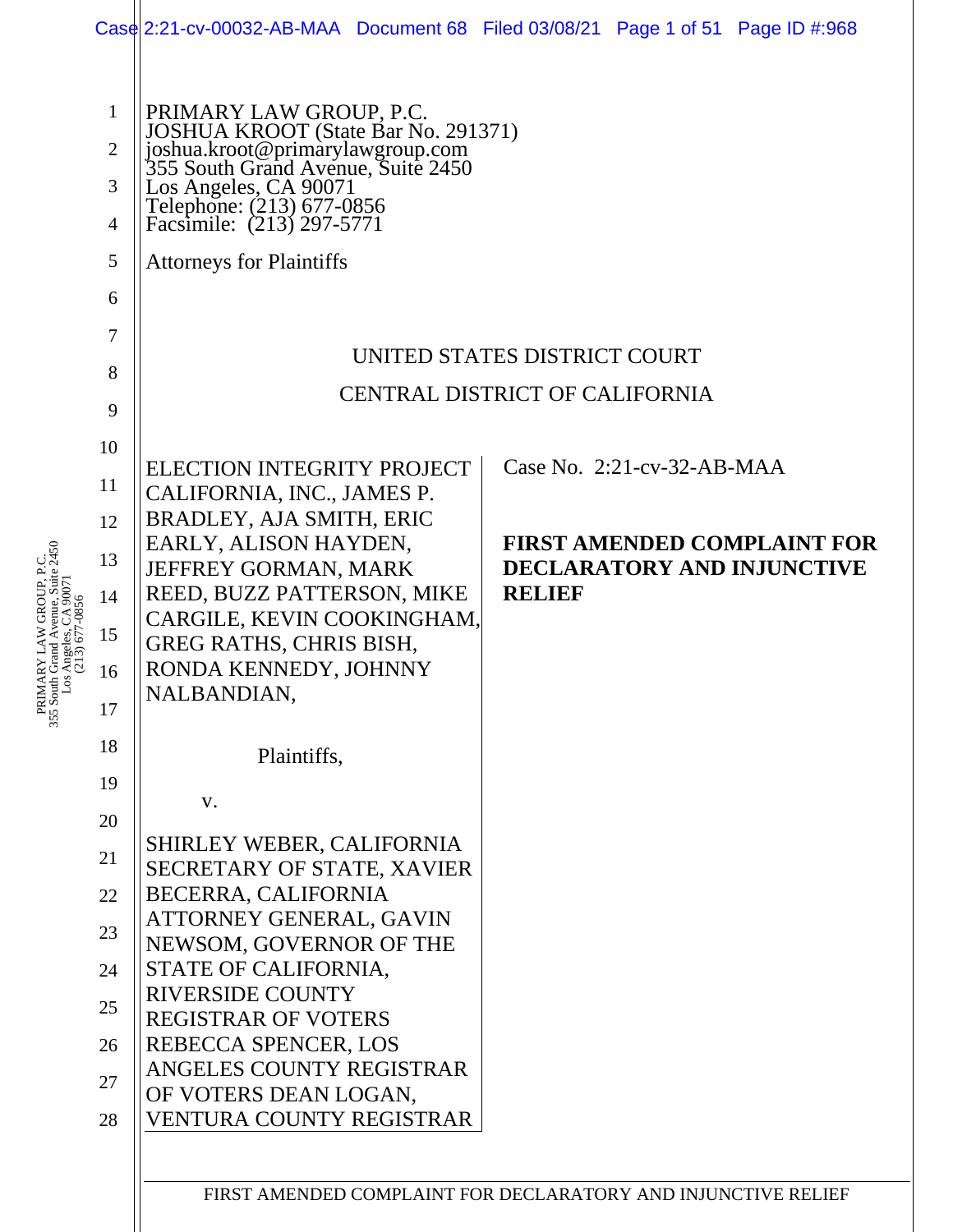|                | Case 2:21-cv-00032-AB-MAA Document 68 Filed 03/08/21 Page 2 of 51 Page ID #:969 |                                                               |  |  |  |  |  |  |
|----------------|---------------------------------------------------------------------------------|---------------------------------------------------------------|--|--|--|--|--|--|
|                |                                                                                 |                                                               |  |  |  |  |  |  |
| $\mathbf{1}$   | OF VOTERS MARK A. LUNN,                                                         |                                                               |  |  |  |  |  |  |
|                | <b>SAN BERNARDINO COUNTY</b>                                                    |                                                               |  |  |  |  |  |  |
| $\overline{2}$ | <b>REGISTRAR OF VOTERS BOB</b>                                                  |                                                               |  |  |  |  |  |  |
| 3              | PAGE, MONTEREY COUNTY                                                           |                                                               |  |  |  |  |  |  |
| $\overline{4}$ | <b>REGISTRAR OF VOTERS</b>                                                      |                                                               |  |  |  |  |  |  |
|                | CLAUDIO VALENZUELA,                                                             |                                                               |  |  |  |  |  |  |
| 5              | <b>SACRAMENTO COUNTY</b>                                                        |                                                               |  |  |  |  |  |  |
| 6              | REGISTRAR OF VOTERS<br>COURTNEY BAILEY-KANELO,                                  |                                                               |  |  |  |  |  |  |
| $\tau$         | ALAMEDA COUNTY REGISTRAR                                                        |                                                               |  |  |  |  |  |  |
| 8              | OF VOTERS TIM DUPUIS,                                                           |                                                               |  |  |  |  |  |  |
|                | <b>CONTRA COSTA COUNTY</b>                                                      |                                                               |  |  |  |  |  |  |
| 9              | <b>REGISTRAR OF VOTERS</b>                                                      |                                                               |  |  |  |  |  |  |
| 10             | DEBORAH R. COOPER, SANTA                                                        |                                                               |  |  |  |  |  |  |
| 11             | <b>CLARA COUNTY REGISTRAR OF</b>                                                |                                                               |  |  |  |  |  |  |
|                | VOTERS SHANNON BUSHEY,<br><b>SAN BENITO COUNTY</b>                              |                                                               |  |  |  |  |  |  |
| 12             | REGISTRAR OF VOTERS JOE                                                         |                                                               |  |  |  |  |  |  |
| 13             | PAUL GONZALES, SANTA CRUZ                                                       |                                                               |  |  |  |  |  |  |
| 14             | <b>COUNTY REGISTRAR OF</b>                                                      |                                                               |  |  |  |  |  |  |
|                | VOTERS GAIL L. PELLERIN,                                                        |                                                               |  |  |  |  |  |  |
| 15             | FRESNO COUNTY REGISTRAR                                                         |                                                               |  |  |  |  |  |  |
| 16             | OF VOTERS JAMES A. KUS,<br>ORANGE COUNTY REGISTRAR                              |                                                               |  |  |  |  |  |  |
| 17             | OF VOTERS NEAL KELLEY,                                                          |                                                               |  |  |  |  |  |  |
| 18             |                                                                                 |                                                               |  |  |  |  |  |  |
|                | Defendants.                                                                     |                                                               |  |  |  |  |  |  |
| 19             |                                                                                 |                                                               |  |  |  |  |  |  |
| 20             |                                                                                 |                                                               |  |  |  |  |  |  |
| 21             |                                                                                 |                                                               |  |  |  |  |  |  |
| 22             |                                                                                 |                                                               |  |  |  |  |  |  |
| 23             |                                                                                 |                                                               |  |  |  |  |  |  |
| 24             |                                                                                 |                                                               |  |  |  |  |  |  |
| 25             |                                                                                 |                                                               |  |  |  |  |  |  |
| 26             |                                                                                 |                                                               |  |  |  |  |  |  |
| 27             |                                                                                 |                                                               |  |  |  |  |  |  |
| 28             |                                                                                 |                                                               |  |  |  |  |  |  |
|                |                                                                                 |                                                               |  |  |  |  |  |  |
|                |                                                                                 | FIRST AMENDED COMPLAINT FOR DECLARATORY AND INJUNCTIVE RELIEF |  |  |  |  |  |  |
|                |                                                                                 |                                                               |  |  |  |  |  |  |

PRIMARY LAW GROUP, P.C.<br>355 South Grand Avenue, Suite 2450<br>Los Angeles, CA 90071<br>(213) 677-0856 355 South Grand Avenue, Suite 2450 PRIMARY LAW GROUP, P.C. Los Angeles, CA 90071 (213) 677-0856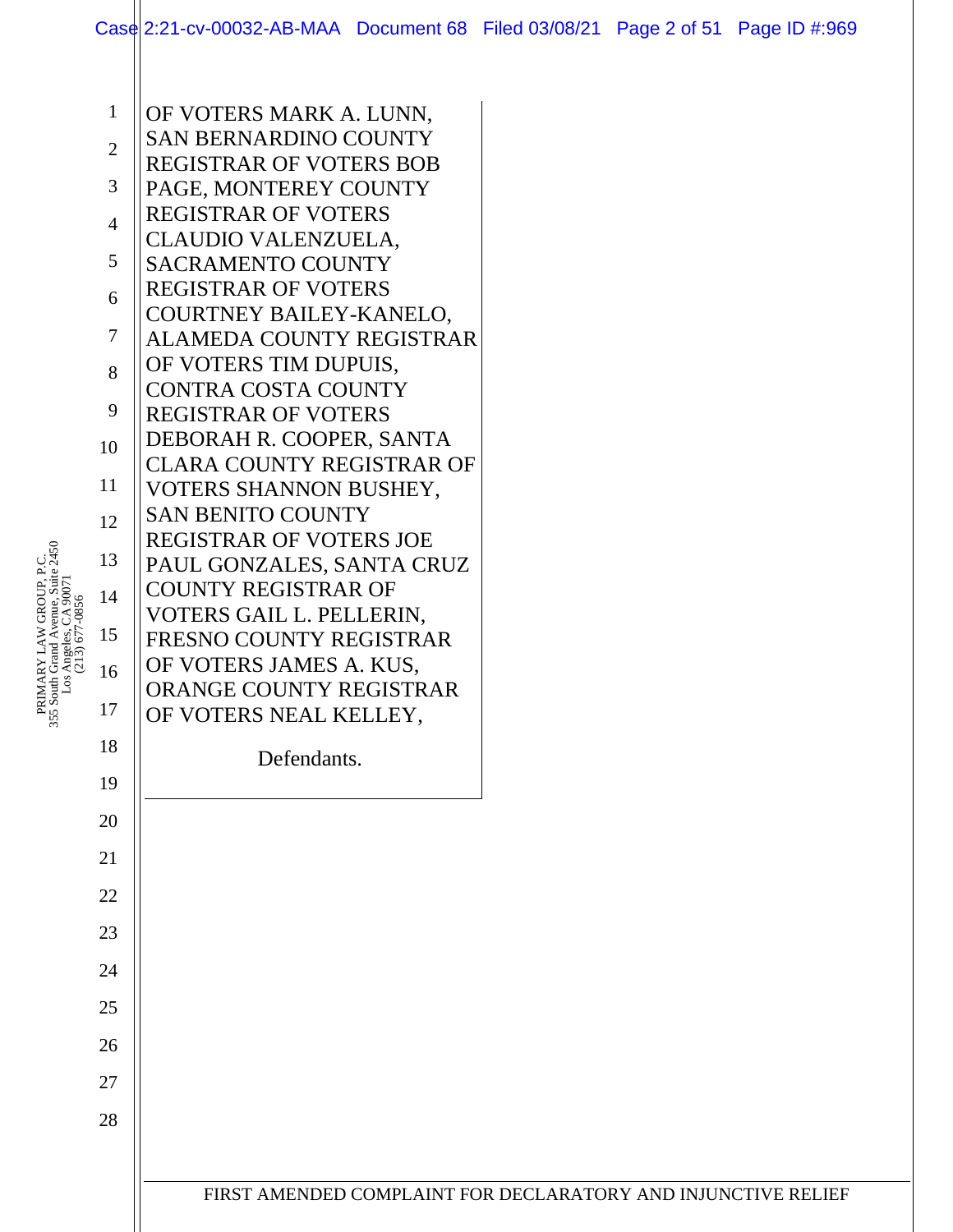Plaintiffs state for their First Amended Complaint against Defendants as follows:

### **NATURE OF THE ACTION**

1. Election integrity and transparency are critical for the enfranchisement of every eligible voter, regardless of party or political view. While many recent election cases have focused solely on the outcome of the November 2020 election, this suit primarily challenges California's unconstitutional election process for future elections. This process includes near-universal vote-by-mail ("VBM") balloting, while eliminating chain-of-custody and signature verification protections, treating in-person voters differently from VBM voters, and sending ballots to large numbers of ineligible voters. This endangers many of California's most vulnerable populations, including the young, the elderly, and non-citizens. It has also led to pervasive irregularities in the election process that threaten to disenfranchise California voters.

2. Our Constitutional Republic is founded on the sacred right of every eligible citizen to cast an equal vote to determine who will represent him or her in government. The Constitution of the United States guarantees this right through the Equal Protection and Due Process Clauses of the Fourteenth Amendment and, in the case of Federal congressional elections, through the Elections Clause (Art. I, § 4, cl. 1). It also "guarantee[s] to every State . . . a Republican Form of Government, and protect[ion] . . . against Invasion. (Art. IV, § 4.)

3. Over the past three decades in California, however, these rights have been intentionally eroded by an onslaught of unconstitutional statutes, regulations, executive orders, and voting practices which, taken together, are designed to create an environment in which elections could be manipulated and eligible voters of all political viewpoints disenfranchised.

26 27 28 4. This is not a partisan issue but a United States Constitutional one. Nor is it an issue that affects just one candidate or just one election. It is an issue that must be remedied to ensure the integrity of future elections for all citizens.

1

2

3

4

5

6

7

8

9

10

11

12

18

19

20

21

22

23

24

25

-3-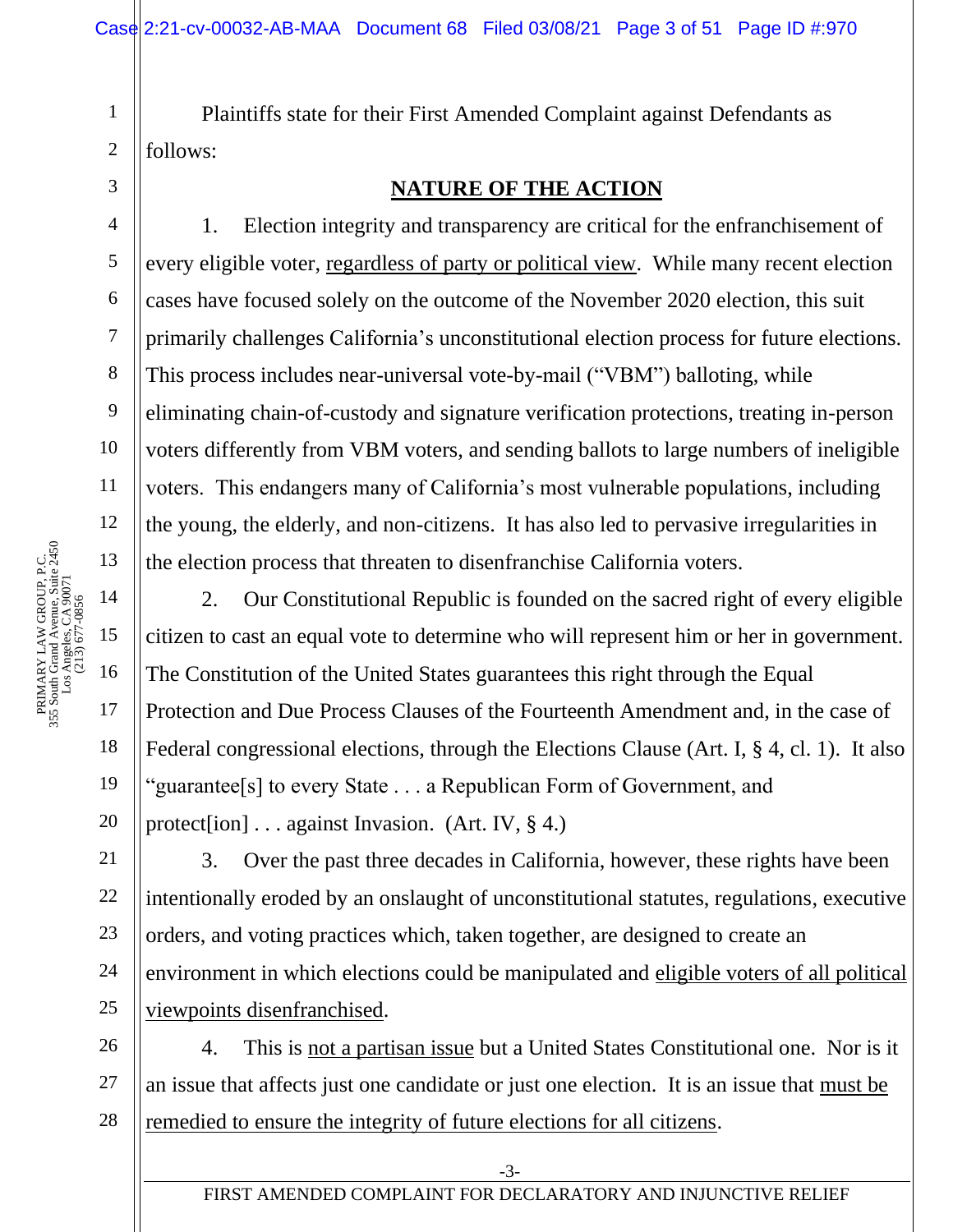|      | $\mathbf{1}$   | Plaintiff EIPCa is a non-partisan organization, and defendants include both<br>5.       |  |  |  |
|------|----------------|-----------------------------------------------------------------------------------------|--|--|--|
|      | $\mathbf{2}$   | Democrats and Republicans. Each plaintiff has joined to ensure the constitutionality of |  |  |  |
|      | 3              | California's political process.                                                         |  |  |  |
|      | 4              | Among other things, statutes, regulations, executive orders and voting<br>6.            |  |  |  |
|      | $\mathfrak{S}$ | practices in California have:                                                           |  |  |  |
|      | 6              | Eliminated absentee ballots and massively expanded VBM balloting<br>A.                  |  |  |  |
|      | 7              | through which even voters who could vote in person receive less-                        |  |  |  |
|      | 8              | secure VBM ballots;                                                                     |  |  |  |
|      | 9              | Legalized unrestrained and unrestricted ballot harvesting/ballot<br><b>B.</b>           |  |  |  |
|      | 10             | trafficking by removing mandates of "chain of custody", unleashing                      |  |  |  |
|      | 11             | the exploitation of vulnerable populations such as non-citizens, college                |  |  |  |
|      | 12             | students, senior citizens and minority voters;                                          |  |  |  |
| 2450 | 13             | Eviscerated protections on in-person voting;<br>C.                                      |  |  |  |
|      | 14             | D.<br>Caused VBM and in-person voters to be treated differently, causing                |  |  |  |
|      | 15             | disproportionate harm to in-person voters;                                              |  |  |  |
|      | 16             | Implemented laws and procedures that automatically add non-citizens<br>Ε.               |  |  |  |
|      | 17             | to voter rolls and protect against detection and prosecution of non-                    |  |  |  |
|      | 18             | citizen voting; and                                                                     |  |  |  |
|      | 19             | Failed to comply with federal laws requiring maintaining accurate<br>F.                 |  |  |  |
|      | 20             | voter rolls, allowing deceased persons, non-citizens, non-residents, and                |  |  |  |
|      | 21             | other ineligible voters to remain on rolls and receive ballots.                         |  |  |  |
|      | 22             | These efforts culminated in new "emergency" regulations and executive<br>7.             |  |  |  |
|      | 23             | orders put into place without public comment or legislative authority of the State and  |  |  |  |
|      | 24             | many of its counties, often under the pretext that they were necessary due to COVID-    |  |  |  |
|      | 25             | 19.                                                                                     |  |  |  |
|      | 26             | Under former Secretary of State Padilla's "emergency" regulation 2 CCR §<br>8.          |  |  |  |
|      | 27             | 20991, virtually any piece of paper received in a VBM envelope could be counted as a    |  |  |  |
|      | $28\,$         | ballot, multiple ballots could be stuffed into a single VBM envelope, and the           |  |  |  |
|      |                | -4-                                                                                     |  |  |  |
|      |                | FIRST AMENDED COMPLAINT FOR DECLARATORY AND INJUNCTIVE RELIEF                           |  |  |  |
|      |                |                                                                                         |  |  |  |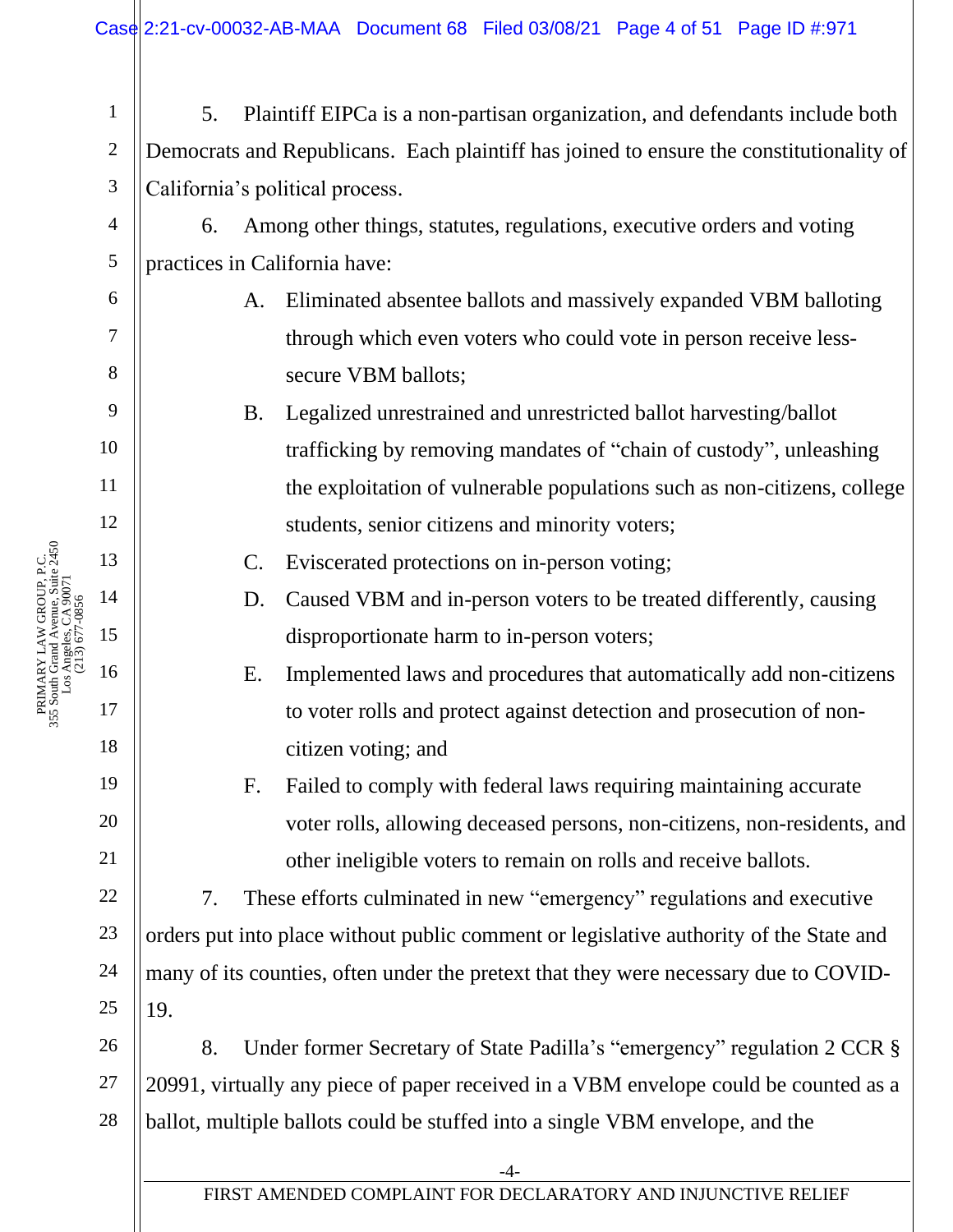3 4 5 information provided by the voter(s) on a VBM ballot envelope no longer needed to be provided under penalty of perjury. The passage of California Assembly Bill 860, meanwhile, provided for every active registered voter on California's voter rolls to be mailed a VBM ballot, greatly expanding the effect of former Secretary of State Padilla's "emergency" regulations and increasing opportunities for fraud.

9. In contradiction of statutory law, Counties across the state prevented citizen observers from meaningfully observing vote counting and ballot processing in the November 2020 election cycle. Observers were prevented from entering voting locations; kept 30, 40 or 50 feet back from vote counting operations, or even outside the counting rooms altogether; obstructed by having screens placed between observers and election workers so that observers could not see what election workers were doing; and many other instances of obstruction and concealment.

10. California's use of voting machines supplied by several different companies provided opportunities for registrars, election workers and others to tamper with results. The proprietary nature of these systems prevent observers from effectively observing and challenging how votes are tallied and whether fraud or irregularities are taking place. Courts, state registrars, academic researchers and nonpartisan security experts have found vulnerabilities significant enough to change the results of elections throughout California. These include the ability of election officials to modify, add and delete votes, the inability to verify that votes recorded match ballot images without an audit, the ability to access and modify information on the system remotely through the internet or locally via a flash drive, and secrecy regarding the software processes used to process ballots and tabulate votes.

26 11. The potential for result-changing irregularities became actuality in November 2020. Plaintiffs have gathered evidence establishing that citizen observers were denied access to ballot processing facilities and barred from observing the remaking of military, damaged or defective ballots, and that validation of signatures on VBM ballots was either not done or done so quickly that it could not have been

1

2

6

7

8

9

10

11

12

18

19

20

21

22

23

24

25

27

28

-5-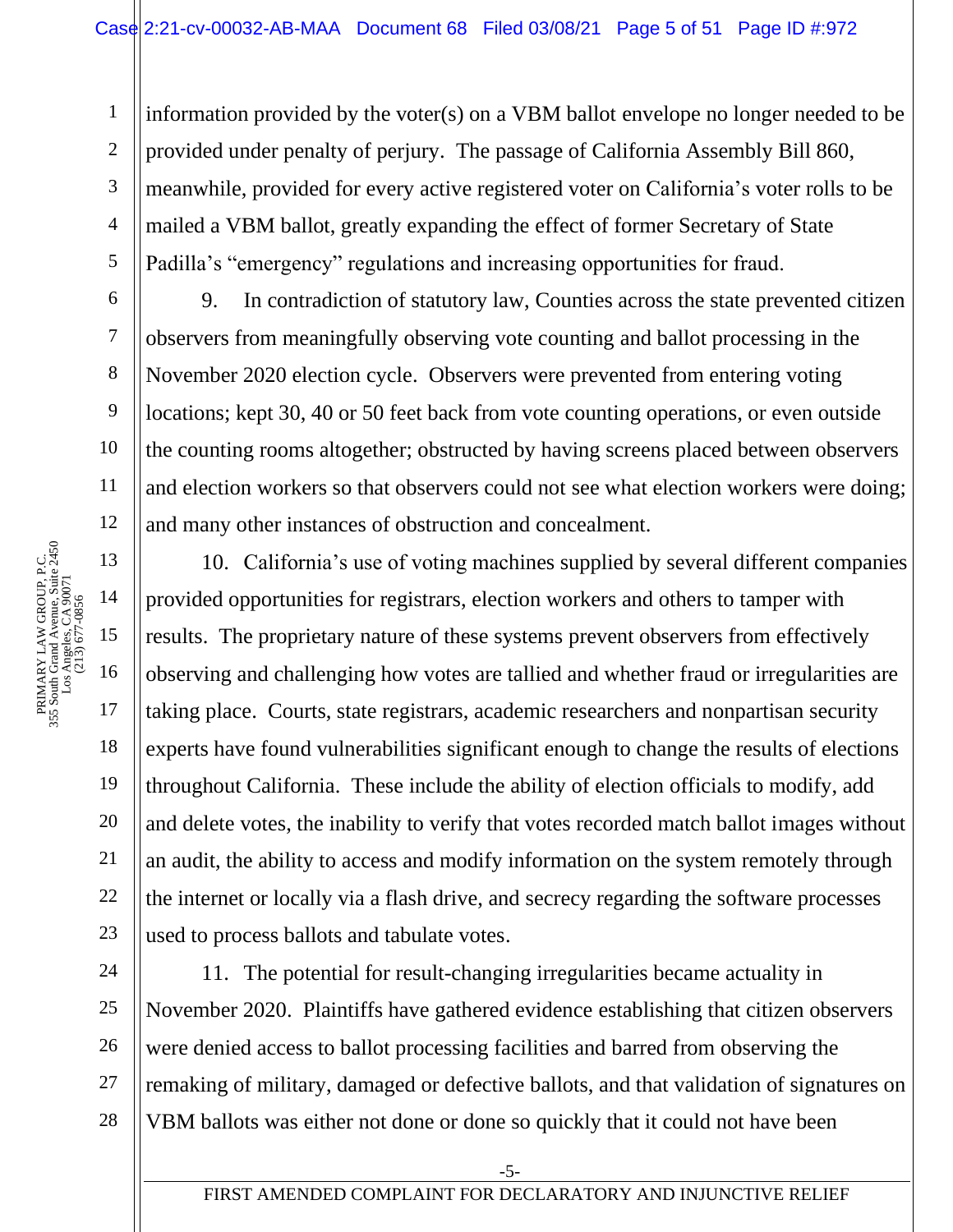3 effective. They also show votes being changed, ballots being left unsecured, and in at least one instance, unsealed boxes of ballots being loaded into an election official's car.

12. In Ventura County, a voting machine company employee was observed inserting a flash drive into a voting machine while it was tallying votes, after which the voting machine system was rebooted. The employee then removed the drive from the voting machine, placed it into his own laptop, and performed operations on the laptop. He then removed the drive from the laptop and provided it to the Ventura County election official who was operating the voting machine system.

13. In another instance, election workers screened themselves off from observers while they "remade" ballots (i.e., filled in votes on blank ballots that purportedly cured defects in VBM ballots they had received), then ran these secretly marked ballots through vote machines. These election workers could have entered any candidates that they wished on these remade ballots while purposefully unobserved like this.

14. Los Angeles County -- the largest county in the nation (and larger than all but 5 states) -- contracted for a voting machine company to provide a "proprietary" computerized voting system used nowhere else in the country. California's taxpayers paid more than \$280 million in 2018 for these Los Angeles County machines, software and services pursuant to a contract overseen by defendant Dean Logan and former Secretary of State Alex Padilla.

15. In Contra Costa County, poll data tapes from voting machines show inconsistencies between votes as recorded by the machines, and later tabulation of those votes. In multiple cases, votes were consistently added to the tally for one candidate but not the other. Only an audit can show whether the same is true for other counties and other candidates.

27 28 16. EIPCa has collected hundreds of sworn affidavits from citizen observers and witnesses across the state attesting to irregularities. This is only the tip of the

1

2

4

5

6

7

8

9

10

11

12

18

19

20

21

22

23

24

25

26

-6-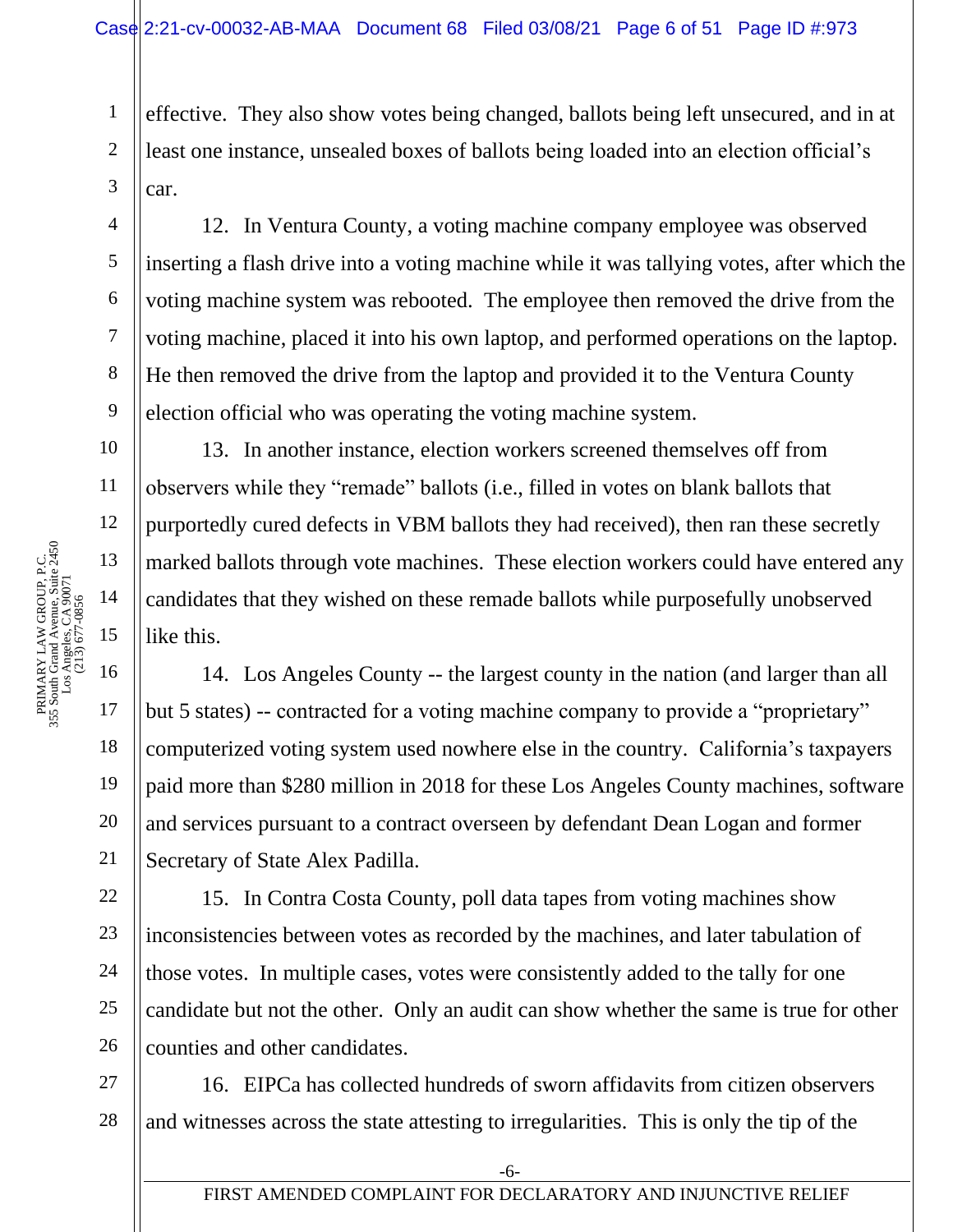1 2 iceberg. Significant additional potential irregularities and fraud were hidden by preventing EIPCa and all citizen observers from exercising their observation rights under California law to effectively observe vote casting, processing and counting.

3 4

5

6

7

8

9

10

11

18

19

21

22

23

25

26

spectrum.

17. What is desperately needed now is an audit of the original and remade/duplicated paper VBM ballots (including Remote Access VBM (RAVBM) ballots used to allow persons with disabilities to use their assistance technology at home), the original damaged ballots that were electronically adjudicated with their adjudicated electronic copies, as well as the voting machines and software, to determine the extent to which the election was compromised.

18. Since this suit was first filed, certain county officials made commitments to preserve evidence that can be used for an audit. Disturbingly, however, other state and county officials have made no such commitment, and some have even indicated that they are moving quickly to deny access to or wipe stored information from these machines, software and materials, preventing such an audit.

19. Injunctive relief must be ordered to prevent the destruction of evidence and provide for an audit. In addition, the statutes, regulations, orders and practices that gave rise to the intentionally unlawful and chaotic situation in California and disenfranchised its voters must be declared unconstitutional, so that they do not cause similar disenfranchisement in future elections.

20 24 20. This case is unlike other recent election challenges. Although Defendants have disingenuously attempted to cast it as one of many cases related to the 2020 Presidential election, it is not focused on a single candidate, a single political party or a single election. It is focused on remedying the destruction of election safeguards and disenfranchisement of citizen voters to restore fair and honest elections. In short, the goal is to ensure the integrity of future elections for citizens across the political

27 28 21. None of the issues raised here are mooted because the political calendar has pressed forward. Already, new campaigns are beginning for future elections, including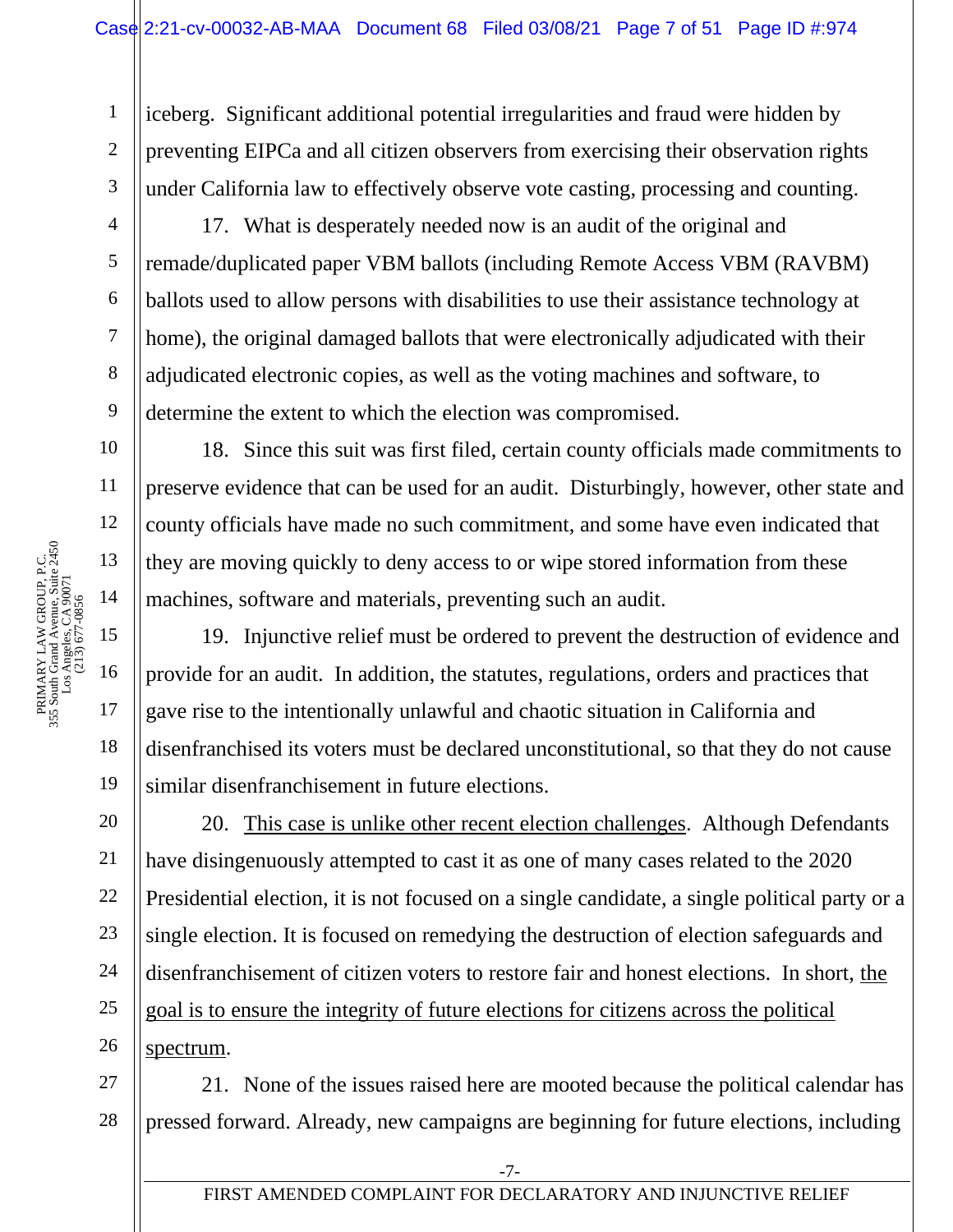by Plaintiff candidates. Absent audit and judicial review of the statutes challenged here, the problems identified with the November 2020 election will repeat.

#### **PARTIES**

#### **I. Plaintiffs**

1

2

3

4

5

8

9

11

18

21

6 7 10 12 14 19 20 22 23 24 25 26 27 28 22. Plaintiff Election Integrity Project California, Inc. ("EIPCa") is a California non-profit public benefit corporation committed to defending, through education, research, and advocacy the civil rights of U.S. citizens to fully participate in the election process under Federal and state law. EIPCa is a non-partisan organization qualified under  $\S 501(c)(3)$  of the Internal Revenue Code. As a non-partisan organization, EIPCa does not participate in any political campaign, nor does it endorse any candidate for public office. EIPCa similarly does not endorse any effort to recall a public official. EIPCa focuses on the voting process, so that every lawfully cast vote is accurately counted. EIPCa believes that the electoral process is the cornerstone of self-governance and the preservation of our Constitutional Republic. EIPCa takes no position on which candidate should prevail in a fair and honest election. Candidates for public office, regardless of their political party affiliation, who seek genuine election integrity in our Constitutional Republic could cooperate with EIPCa in questioning and investigating election procedures. That cooperation does not constitute an endorsement by EIPCa of any particular candidate. Findings of defects or illegalities in election procedures have independent nonpartisan significance, whether or not any particular findings ultimately affect the outcome of an election. Volunteer citizen observers for EIPCa agree to exercise their civil rights to observe election procedures under the guidance and for the benefit of EIPCa. Volunteers generally undergo extensive training on California election procedures and issues. Volunteers then schedule their time to observe with their county coordinator. Volunteers agree that what they observe is confidential for the benefit of EIPCa, and may be used for legal procedures. Because of their commitment of time and attention, EIPCa does not require membership dues. Of course, many volunteers also donate

-8-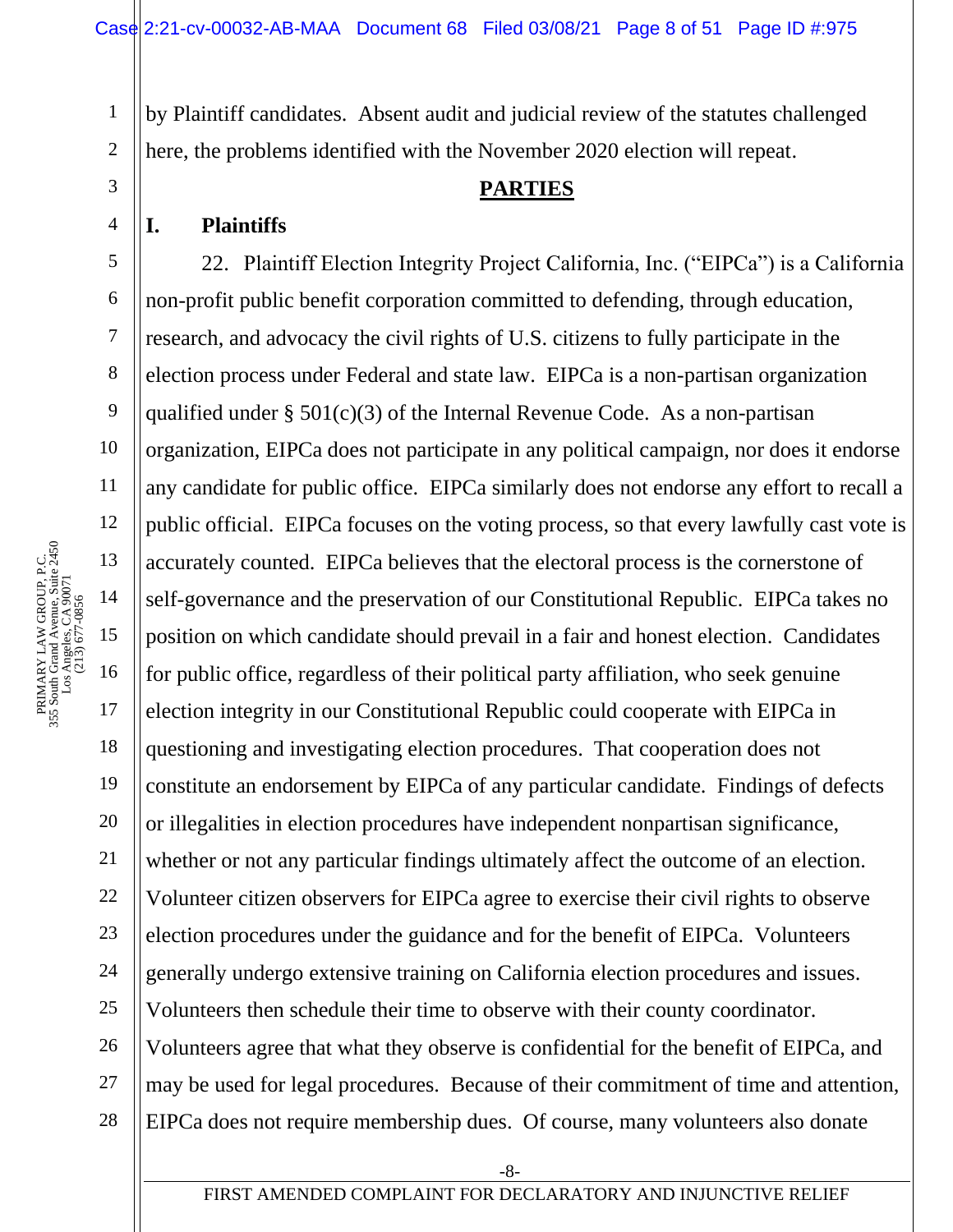funds to EIPCa. Overall, these volunteers are dedicated to EIPCa, and anticipate that EIPCa will use their observations to advocate for greater election integrity. Their personal connection and commitment are far more profound than those of most "members" of nonprofit organizations, such as a recreational hiker who pays annual dues to become a "member" of the Sierra Club.

23. Plaintiff James P. Bradley ("Bradley") is a resident and registered voter of the State of California. Bradley was one of the final two Congressional Candidates in the November 2020 election for California's 33rd Congressional District, which is located in Los Angeles County. Plaintiff Bradley is running in the 2022 election for United States Senate. The primary election for that office is scheduled for June 2022.

24. Plaintiff Aja Smith ("Smith") is a resident and registered voter of the State of California. Smith was one of the final two Congressional Candidates in the November 2020 election for California's 41<sup>st</sup> Congressional District, located in Riverside County. Plaintiff Smith is running in the 2022 election for United States Congress. The primary election for that office is scheduled for June 2022.

25. Plaintiff Eric Early ("Early") is a resident and registered voter of the State of California. Early was one of the final two Congressional Candidates in the November 2020 election for California's 28<sup>th</sup> Congressional District, located in Los Angeles County. Plaintiff Early is running in the 2022 election. The primary election is scheduled for June 2022.

26. Plaintiff Alison Hayden ("Hayden") is a resident and registered voter of the State of California. Hayden was one of the final two Congressional Candidates in the November 2020 election for California's 15<sup>th</sup> Congressional District, which is located in Alameda and Contra Costa Counties. Plaintiff Hayden is running in the 2022 election for United States Congress. The primary election for that office is scheduled for June 2022.

27 28 27. Plaintiff Jeffrey Gorman ("Gorman") is a resident and registered voter of the State of California. Gorman was one of the final two Congressional Candidates in

1

2

3

4

5

6

7

8

9

10

11

12

18

19

20

21

22

23

24

25

26

-9-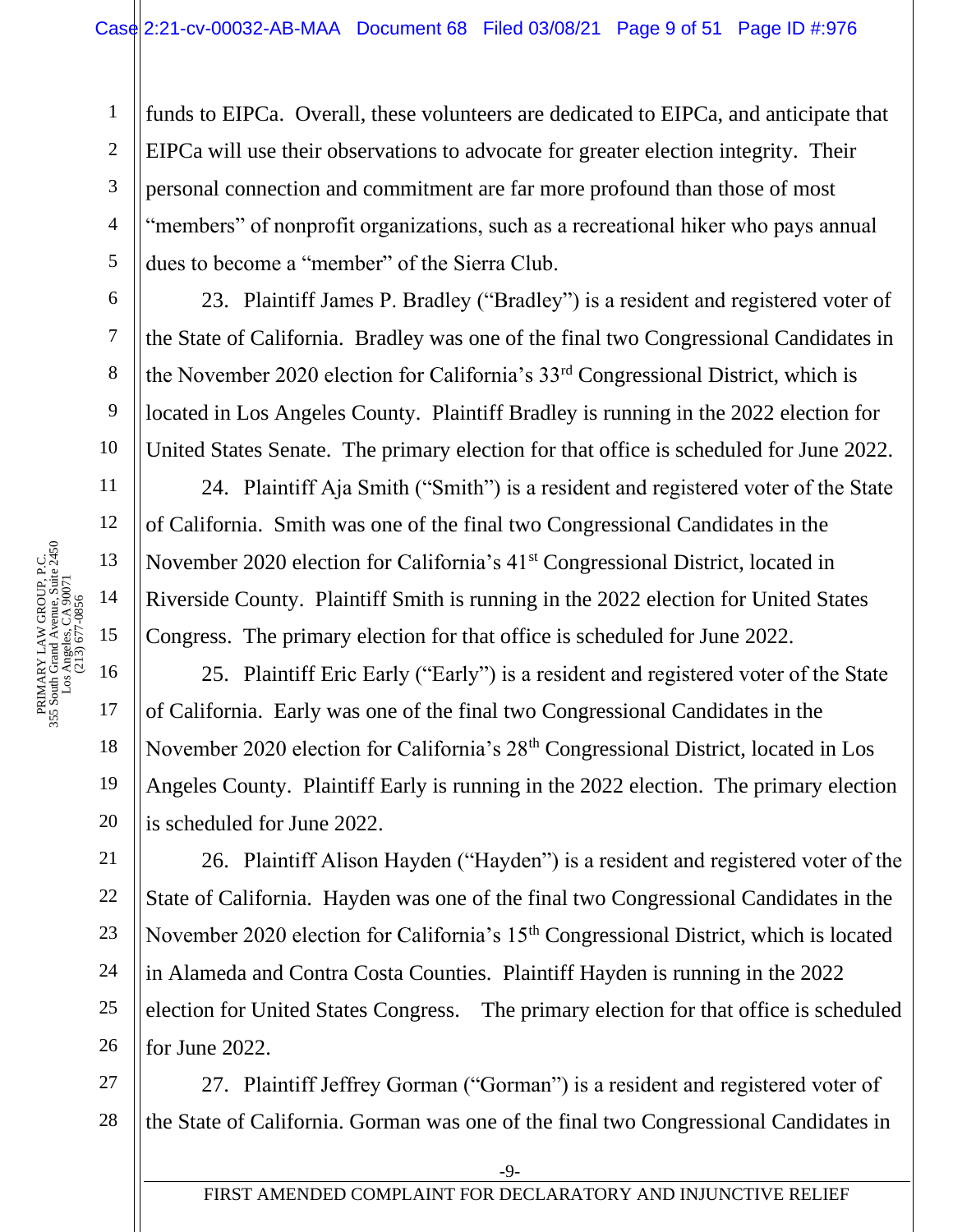the November 2020 election for California's  $20<sup>th</sup>$  Congressional District, which is located in San Benito, Santa Cruz, Monterey and Santa Clara Counties. Plaintiff Gorman is running in the 2022 election for United States Congress. The primary election for that office is scheduled for June 2022.

5 6

7

8

9

10

11

12

14

18

19

20

21

22

23

24

25

26

1

2

3

4

28. Plaintiff Mark Reed ("Reed") is a resident and registered voter of the State of California. Reed was one of the final two Congressional Candidates in the November 2020 election for California's 30<sup>th</sup> Congressional District, which is located in Los Angeles and Ventura Counties. Plaintiff Reed is running in the 2022 election. The primary election is scheduled for June 2022.

29. Plaintiff Buzz Patterson ("Patterson") is a resident and registered voter of the State of California. Patterson was one of the final two Congressional Candidates in the November 2020 election for California's 7th Congressional District, which is located in Sacramento County. Plaintiff Patterson is running in the 2022 election for United States Congress. The primary election for that office is scheduled for June 2022.

30. Plaintiff Michael Cargile ("Cargile") is a resident and registered voter of the State of California. Cargile was one of the final two Congressional Candidates in the November 2020 election for California's 35<sup>th</sup> Congressional District, which is located in San Bernardino and Los Angeles Counties. Plaintiff Cargile is running in the 2022 election for United States Congress. The primary election for that office is scheduled for June 2022.

31. Plaintiff Kevin Cookingham ("Cookingham") is a resident and registered voter of the State of California. Cookingham was one of the final two Congressional Candidates in the November 2020 election for California's 16th Congressional District, located in Fresno, Merced and Madera Counties. Plaintiff Cookingham is running in the 2022 election. The primary election is scheduled for June 2022.

27 28 32. Plaintiff Greg Raths ("Raths") is a resident and registered voter of the State of California. Raths was one of the final two Congressional Candidates in the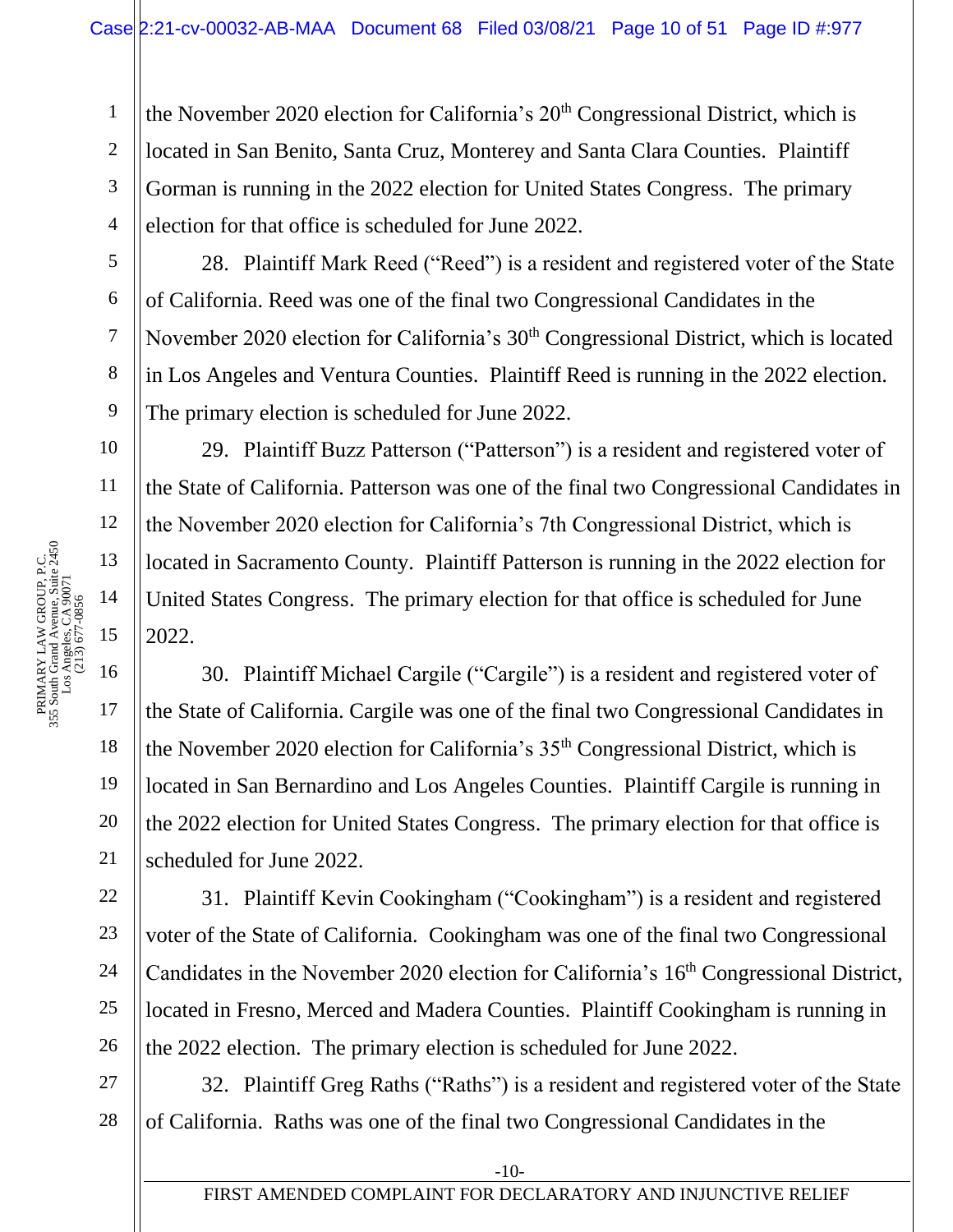1 2 November 2020 election for California's  $45<sup>th</sup>$  Congressional District, located in Orange County.

33. Plaintiff Chris Bish ("Bish") is a resident and registered voter of the State of California. Bish was one of the final two Congressional Candidates in the November 2020 election for California's  $6<sup>th</sup>$  Congressional District, located in Sacramento and Yolo Counties. Plaintiff Bish is running in the 2022 election for United States Congress. The primary election for that office is scheduled for June 2022.

34. Plaintiff Ronda Kennedy ("Kennedy") is a resident and registered voter of the State of California. Kennedy was one of the final two Congressional Candidates in the November 2020 election for California's  $26<sup>th</sup>$  Congressional District, located in Ventura and Los Angeles Counties. Plaintiff Kennedy is running in the 2022 election for United States Congress. The primary election for that office is scheduled for June 2022.

35. Plaintiff Johnny Nalbandian ("Nalbandian") is a resident and registered voter of the State of California. Nalbandian was one of the final two Congressional Candidates in the November 2020 election for California's 27<sup>th</sup> Congressional District, located in Los Angeles and San Bernardino Counties. Plaintiff Nalbandian is running in the 2022 election for United States Congress. The primary election for that office is scheduled for June 2022.

### **II. Defendants**

22 23 24 25 26 27 28 36. Defendant Shirley Weber, Ph.D. ("Weber") is the Secretary of State of the State of California. Defendant Weber is named in her official capacity. During many of the events alleged herein, Alex Padilla was serving as California's Secretary of State. However, on or about January 18, 2021, he resigned his position as Secretary of State to take up an appointment to the U.S. Senate. Defendant Weber replaced former Secretary of State Padilla as California Secretary of State. The Secretary of State of the State of California is the Chief Election Officer of California.

3

4

5

6

7

8

9

10

11

12

18

19

20

21

-11-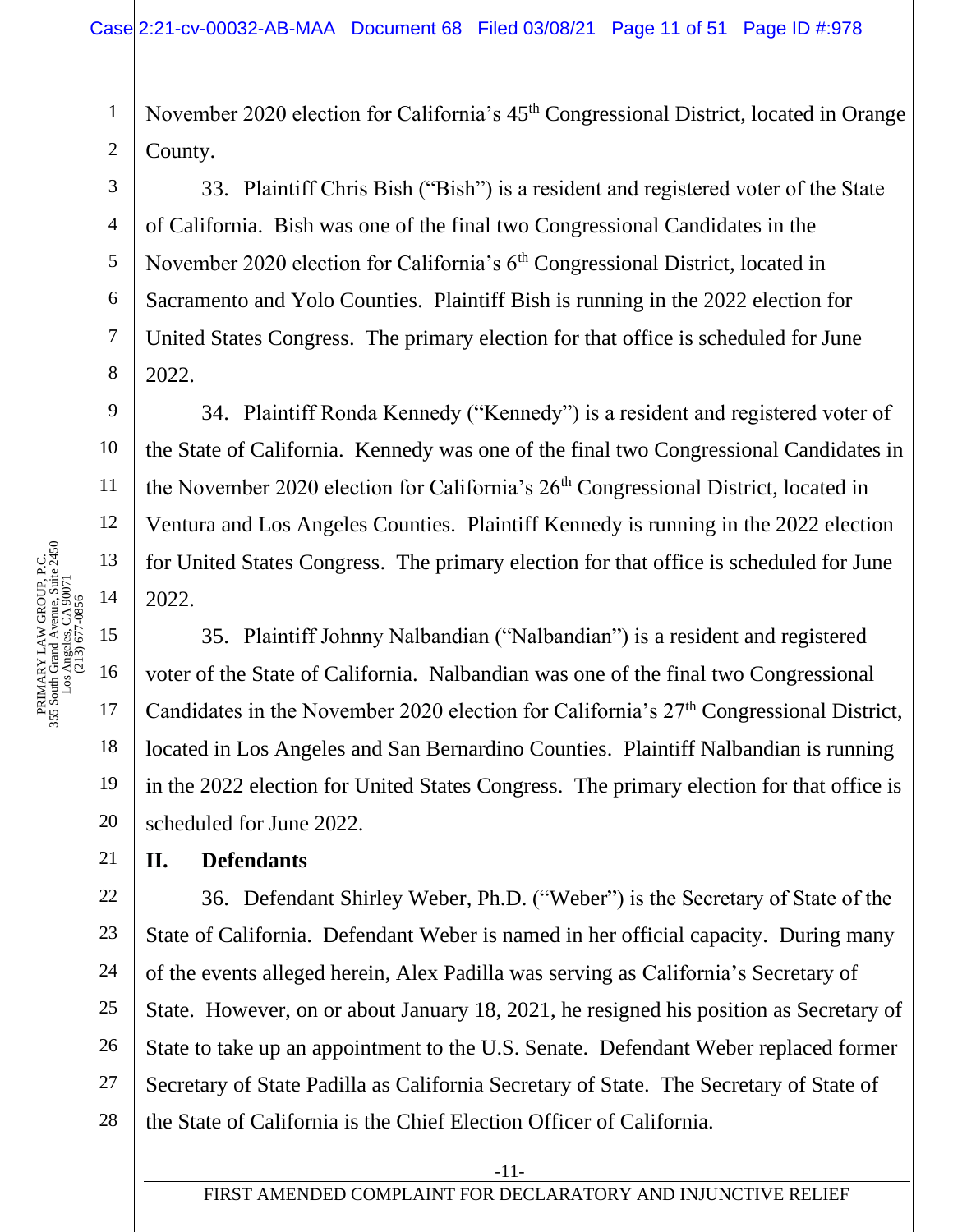37. Defendant Xavier Becerra ("Becerra") is the Attorney General of the State of California. Defendant Becerra is named in his official capacity.

38. Defendant Gavin Newsom ("Newsom") is the Governor of the State of California. Governor Newsom is named in his official capacity.

39. Defendant Rebecca Spencer ("Spencer") is the Registrar of Voters for Riverside County, California. Defendant Spencer is named in her official capacity.

40. Defendant Dean Logan ("Logan") is the Registrar of Voters for Los Angeles County, California. Defendant Logan is named in his official capacity.

41. Defendant Mark A. Lunn ("Lunn") is the Registrar of Voters for Ventura County, California. Defendant Lunn is named in his official capacity.

42. Defendant Bob Page ("Page") is the Registrar of Voters for San Bernardino County, California. Defendant Page is named in his official capacity.

43. Defendant Claudio Valenzuela ("Valenzuela") is the Registrar of Voters for Monterey County, California. Defendant Valenzuela is named in his official capacity.

44. Defendant Courtney Bailey-Kanelos ("Bailey-Kanelos") is the Registrar of Voters for Sacramento County, California. Defendant Bailey-Kanelos is named in her official capacity.

45. Defendant Tim Dupuis ("Dupuis") is the Registrar of Voters for Alameda County, California. Defendant Dupuis is named in his official capacity.

46. Defendant Deborah R. Cooper ("Cooper") is the Registrar of Voters for Contra Costa County, California. Defendant Cooper is named in her official capacity.

47. Defendant Shannon Bushey ("Bushey") is the Registrar of Voters for Santa Clara County, California. Defendant Bushey is named in her official capacity.

48. Defendant Joe Paul Gonzalez ("Gonzalez") is the Registrar of Voters for San Benito County, California. Defendant Gonzalez is named in his official capacity.

49. Defendant Gail L. Pellerin ("Pellerin") is the Registrar of Voters for Santa Cruz County, California. Defendant Pellerin is named in her official capacity.

50. Defendant James A. Kus ("Kus") is the Registrar of Voters for Fresno

1

2

3

4

5

6

7

8

9

18

19

20

21

22

23

24

25

26

27

28

-12-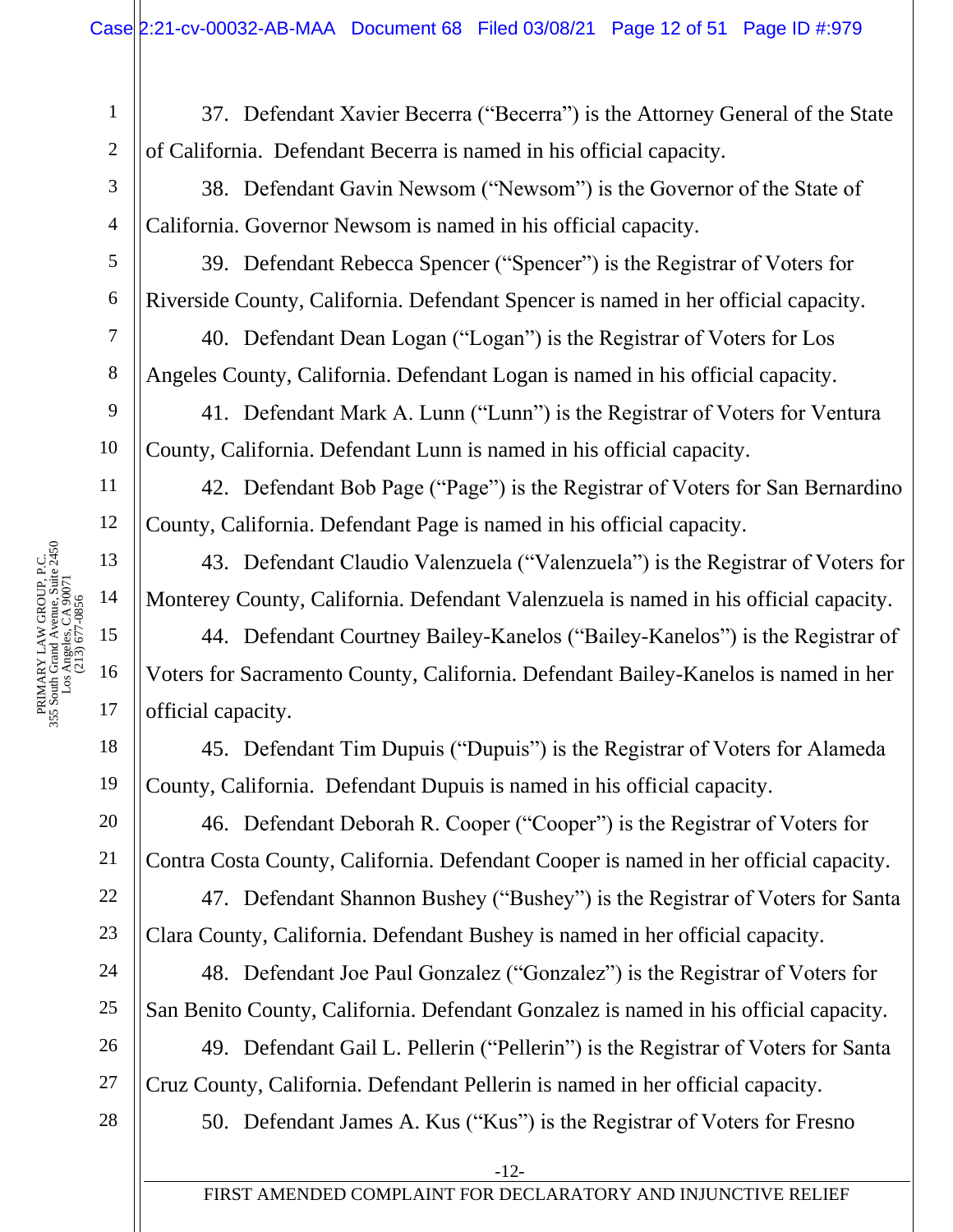3 4 5 County, California. Defendant Kus is named in his official capacity. During many of the events alleged herein, Brandi Orth was serving as Registrar of Voters for Fresno County, California. However, on or about February 28, 2021, she resigned her position. Defendant Kus replaced former Registrar Orth as Registrar of Voters for Fresno County, California.

51. Defendant Neal Kelley ("Kelley") is the Registrar of Voters for Orange County, California. Defendant Kelley is named in his official capacity.

## **JURISDICTION AND VENUE**

52. This Court has subject matter jurisdiction under 28 U.S.C. 1331, which provides, "[t]he district courts shall have original jurisdiction of all civil actions arising under the Constitution, laws, or treaties of the United States."

53. This Court also has subject matter jurisdiction under 28 U.S.C. 1343 because this action involves a federal election for President of the United States and the United States Congress. See *Bush v. Gore*, 531 U.S. 98, 113 (2000) (Rehnquist, C.J., concurring); *Smiley v. Holm*, 285 U.S. 355, 365 (1932).

54. Jurisdiction to grant declaratory relief is conferred by 28 U.S.C. 2201 and 2202 and by Rule 57 and 65, Fed. R. Civ. P. 7.

55. Jurisdiction to grant injunctive relief is conferred by 28 U.S.C. § 1343(a).

56. This Court has jurisdiction over the related California Constitutional claims and state law claims under 28 U.S.C. 1367.

57. Venue is proper under 28 U.S.C. 1391 because "a substantial part of the events or omissions giving rise to the claim occurred" within the Central District of California, where multiple plaintiffs and defendants reside. In addition, EIPCa's volunteer citizen observers include citizens who reside and vote within the Central District of California.

1

2

6

7

8

9

10

11

12

18

19

20

21

22

23

24

25

26

27

28

-13-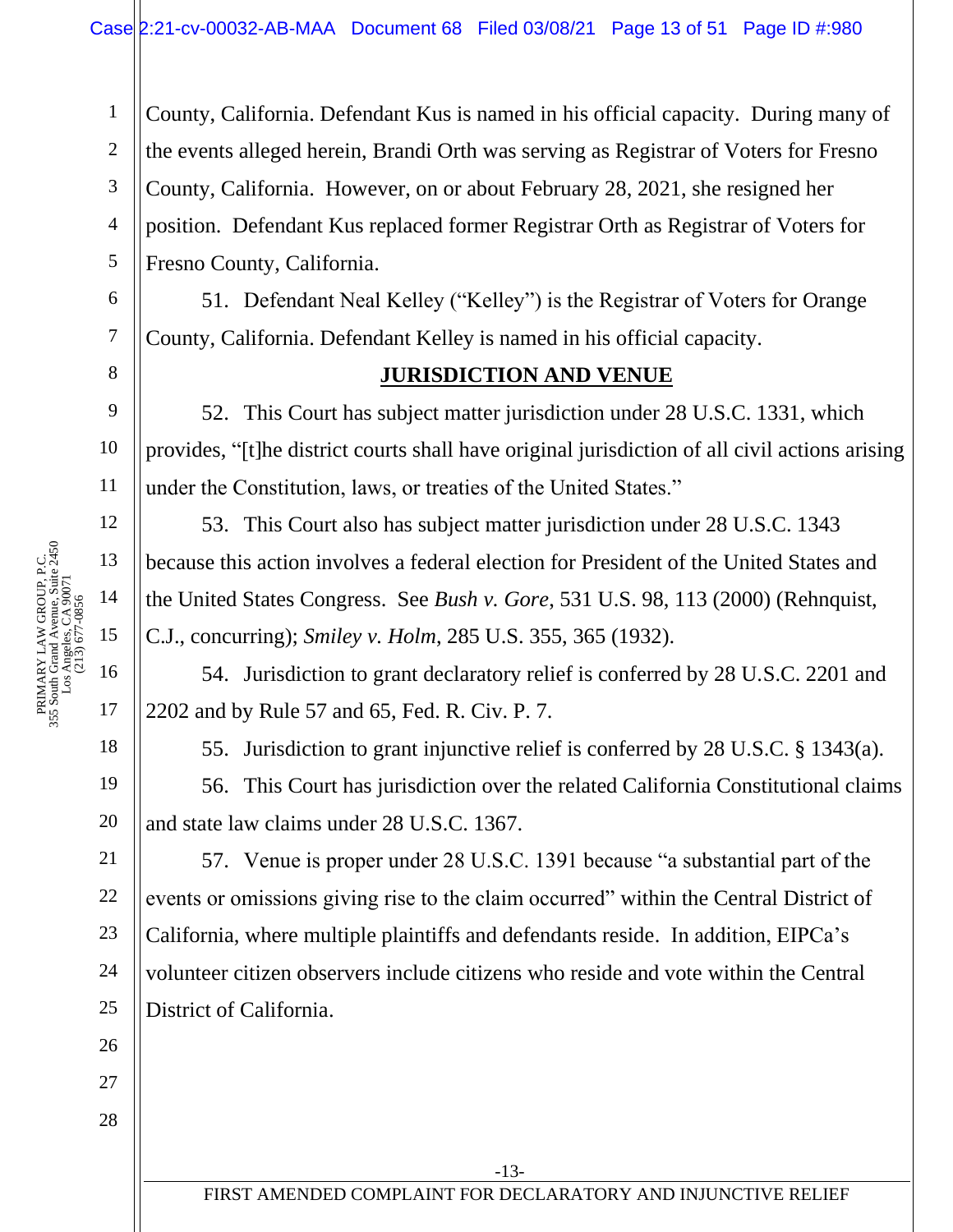1 2 3 4 5 6 7 8 9 10 11 12 PRIMARY LAW GROUP, P.C.<br>355 South Grand Avenue, Suite 2450<br>Los Angeles, CA 90071<br>(213) 677-0856 13 14 (213) 677-0856 15 16 17 18 19

PRIMARY LAW GROUP, P.C. 355 South Grand Avenue, Suite 2450 Los Angeles, CA 90071

20

21

22

## **FACTUAL ALLEGATIONS**

## **III. California's Voting Practices Are Systematically Undermined Through Decades of Unconstitutional Laws and Regulations.**

58. For the past three decades, California's election integrity laws and regulations have been under systematic attack under the guise of increasing voter participation. In truth, changes have been made to allow opportunities for widespread fraud and election interference to proceed unchecked. These changes have massively expanded VBM, legalized unrestrained and unrestricted ballot harvesting/ballot trafficking and exploitation of vulnerable populations and undermined protections on in-person voting. Cumulatively, these changes in the law and other administrative neglect have allowed voter rolls to encompass large numbers of deceased persons, noncitizens, non-residents, and other ineligible voters who, nonetheless, receive VBM ballots and who state elections data show have often voted in elections.

59. The expansion of VBM ballots and the changes in the law to send VBM ballots to all registered voters created a process where known ineligible voters (including deceased persons, non-citizens, and non-residents) were sent live ballots. As past elections have shown, deceased persons, non-citizens and non-residents are often recorded as having voted in elections, and that appears to have taken place in the November 2020 election as well, impacting Plaintiffs Bradley, Smith, Early, Hayden, Gorman, Reed, Patterson, Cargile, Cookingham, Raths, Bish, Kennedy and Nalbandian, and all of the citizens in each of the Congressional Districts at issue, including EIPCa's citizen observers.

23 24 25 26 27 28 60. In 1993, Congress enacted the National Voter Registration Act ("NVRA") 52 U.S.C. § 20501, et seq. with the stated purposes of: (1) "increase[ing] the number of eligible citizens who register to vote"; (2) "enhance[ing]" their "participation ... as voters in elections for Federal office"; (3) "protect[ing] the integrity of the electoral process"; and (4) "ensur[ing] that accurate and current voter registration rolls are maintained." *Id*., § 20501(b). Goals 1 and 2 were to be realized, in part, by allowing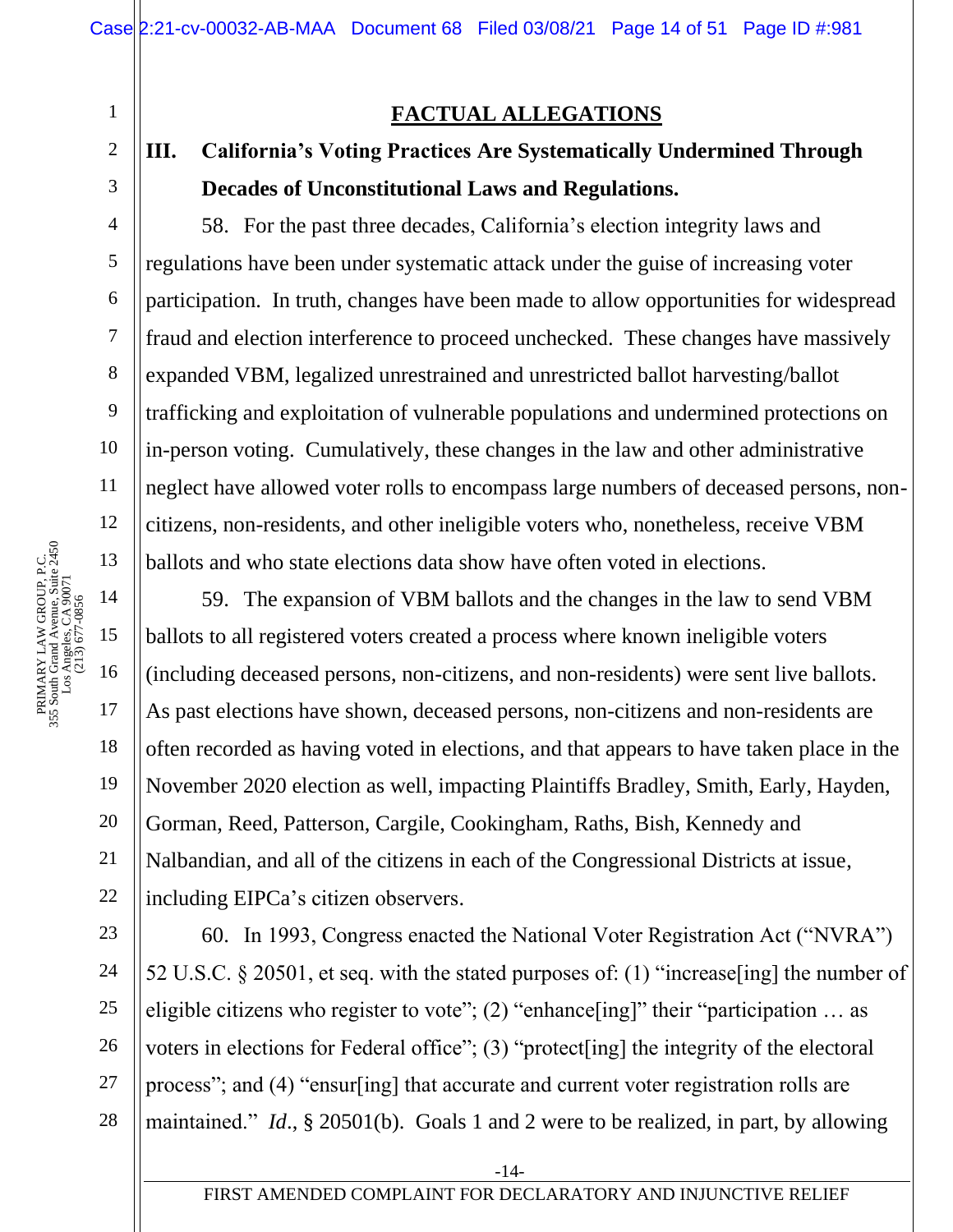voter registration through state departments of motor vehicles ("DMVs"). Goals 3 and 4 were embodied in Section 8, which requires each state to "conduct a general program that makes a reasonable effort to remove the names of ineligible voters from the official lists of eligible voters by reason of" death or a change in the residence of the registrant, and specifies a procedure for doing so.

61. California, however, has failed to comply with Section 8 of the NVRA, interpreting its requirement to remove ineligible voters from voter rolls as permissive, rather than mandatory. In other words, California massively expanded its voter rolls through DMV registration, but failed to remove ineligible voters.<sup>1</sup>

62. In 1998, California exacerbated the problems created by ineligible voters on its rolls by eliminating the absentee ballot, converting what at the time was a one-time VBM ballot that had to be applied for prior to each election, to a permanent VBM ballot that would be sent to voters prior to every election, without further action on their part, and without verification that the voters were eligible to vote, still residents of California, or even still living. As a result, approximately 75% of voters in California regularly received permanent VBM ballots even before the most recent "emergency" orders. In many cases this was not the voter's choice. Two Presidential Election Commissions (2001 and 2005) have determined that VBM ballots do not satisfy five requirements for fair and honest elections, and facilitate election manipulation and fraud.

63. In 2002, the Federal government passed the Help America Vote Act (HAVA), which required the establishment of a statewide voter database. California was one of the last states to come into compliance with this mandate, only doing so in 2016. Even then, there were issues with California's compliance with HAVA, including the manner in which the contract was awarded (no-bid, non-competitive

26

27

28

<sup>1</sup> In 2018, EIPCa entered into a settlement with Los Angeles County Registrar Dean C. Logan and former Secretary of State Padilla that, among other things, required removal of 1.5 million ineligible persons from the voter list due to their failure to comply with Section 8 of the  $N\overline{V}RA$ . That settlement is not at issue in this case.

1

2

3

4

5

6

7

8

9

10

11

18

19

20

21

22

23

24

25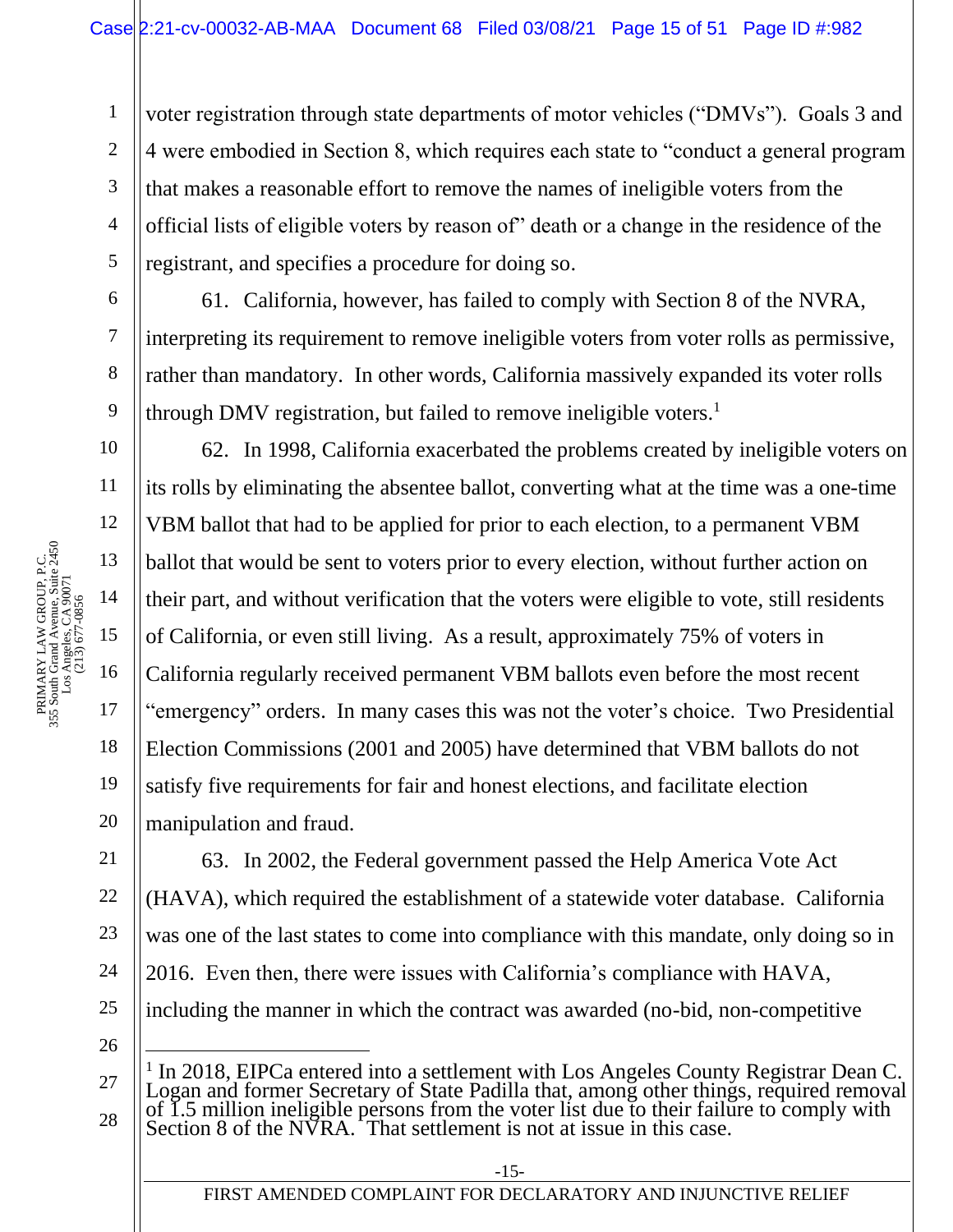award), the poor reputation of the company awarded the contract, the lack of public transparency with regard to the database certification, and EIPCa's revelations of serious and potentially disqualifying defects in the database (which continue even now).

64. In 2012, SB 397 (Stats. 2011, Chap. 561) was passed in California, allowing online voter registration without effective controls against ineligible registrations. In its first month, 6,080 duplicate registrations were recorded.

65. In 2012, California Proposition 14 established a top-two primary system in California. In a top-two primary, the top two vote-getters, regardless of their partisan affiliations, advance to the general election. Under this system, voters affiliated with political parties other than the two major parties are effectively prevented from having a candidate reflective of their values on the general election ballot.

66. In 2013, California passed AB 817 (Stats. 2013, Chap. 162), which allowed up to five non-citizen residents of California to work as a member of any single precinct board (i.e., poll worker). AB 817 was flawed because: a) though it required specific qualifications for non-citizen workers, it provided no method other than selfaffirmation to enforce those requirements; and b) non-citizens cannot legally take the poll worker oath because they have not relinquished allegiance to their native countries, relinquished allegiance to their foreign leaders and sworn allegiance to the United States. In essence, AB 817 facilitates foreign intervention in California's election process.

22 23 24 25 26 27 28 67. In 2014, California began issuing driver licenses to undocumented immigrants pursuant to AB 60 (Stats. 2013, Chap. 524), thereby providing a direct path to voter registration for them. In 2015, California exacerbated this issue further with the passage of AB 1461 (Stats. 2015, Chap. 729), pursuant to which voter registration became automatic through the DMV unless the driver (be they citizen or non-citizen) proactively requests not to be registered. The difficulty presented by confusing computer software and, in many cases, language barriers continue to cause many

18

19

20

21

1

2

3

4

5

6

7

8

9

-16-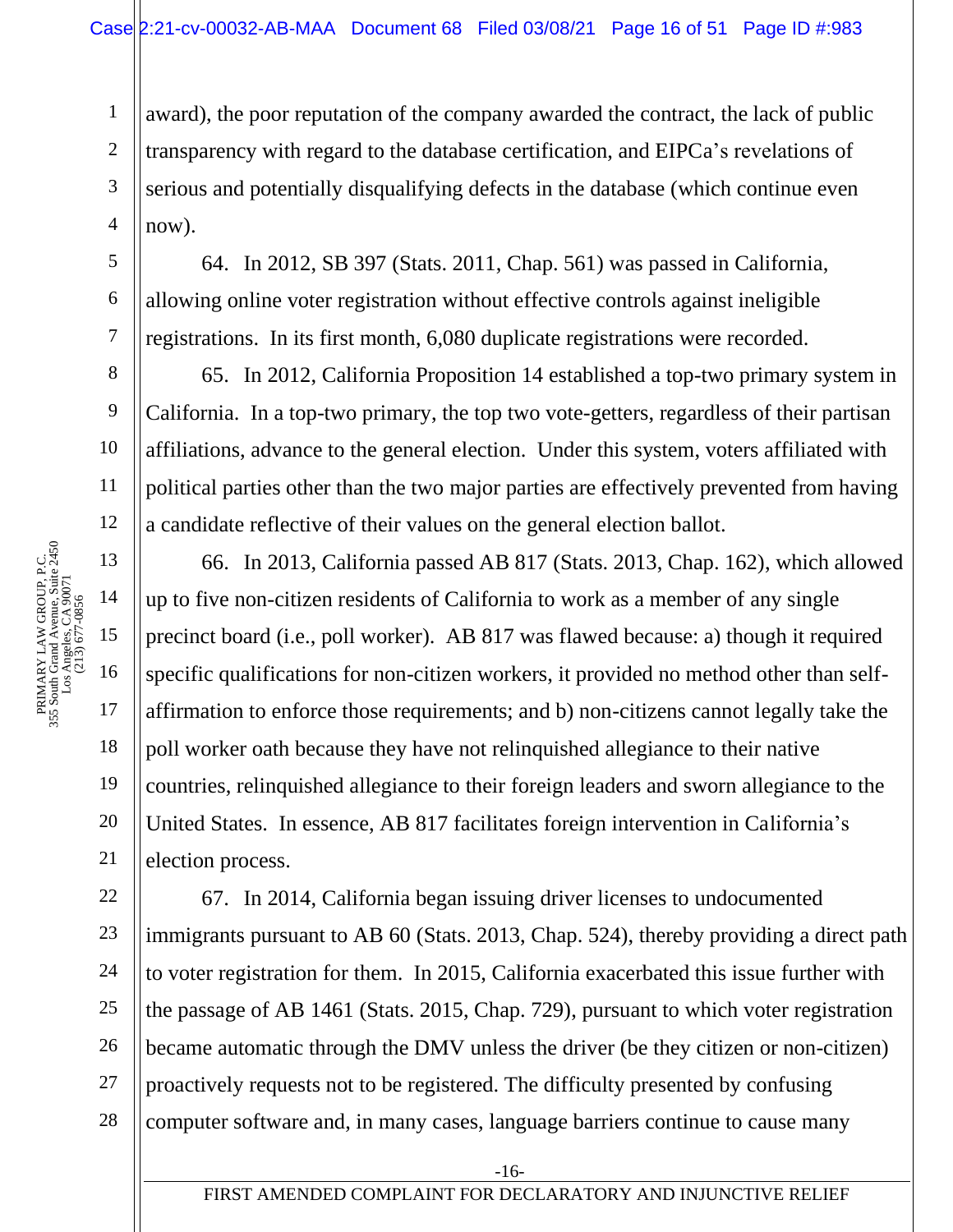3 4 5 6 7 9 10 12 individuals to effect unwanted (and illegal) registrations or registration changes such as party affiliation and preferred method of voting. Through AB 1461, non-citizens would become registered with or without their knowledge. Moreover, there is no way to ascertain citizenship status of a registrant other than self-identification because California election officials are barred from accessing DMV and DHS information regarding non-citizens. (EC  $\S$  2263(d).) In fact, the law specifically states that the DMV is not required or expected to determine eligibility for voter registration and voting. (EC § 2262(b).) EIPCa has also documented thousands of instances in which California's online and DMV voter registration systems change registrants' reported place of birth, including many foreign-born registrants, to "California" or "United States." These changes may conceal foreign-born non-citizens who are registered to vote, and exacerbate the state's inability to maintain accurate lists since the changes can create mismatches in critical databases such as death and felon records.

68. In addition, AB 1461 allows pre-registration of 16 and 17-year-olds with the promise they will not be activated until their 18th birthday. EIPCa analysis indicates that minors are showing up on the active voter rolls.

20 22 23 24 25 26 27 28 69. In 2016, California passed SB 450 (Stats. 2016, Chap. 832), the "Voter's Choice Act," which eliminated neighborhood precinct voting and sent VBM ballots to every registered voter in participating counties. The bill also did away with the requirement that a voter who had received a VBM ballot but wished to vote in person was required to surrender that ballot at the voter's home precinct, to be clearly marked "surrendered." Instead, an electronic system was put in place keeping track of invalidated VBM ballots belonging to in-person voters. In 2020, this caused many election workers to tell in-person voters to simply throw their VBM ballots and envelopes into trash cans with no invalidating markings. This produced distrust among voters, causing potential voter suppression. It is also unclear whether any of these discarded ballots could have been subsequently removed from the trash, filled out and counted in the vote totals. The possibility that this happened is heightened by

1

2

8

11

18

19

21

-17-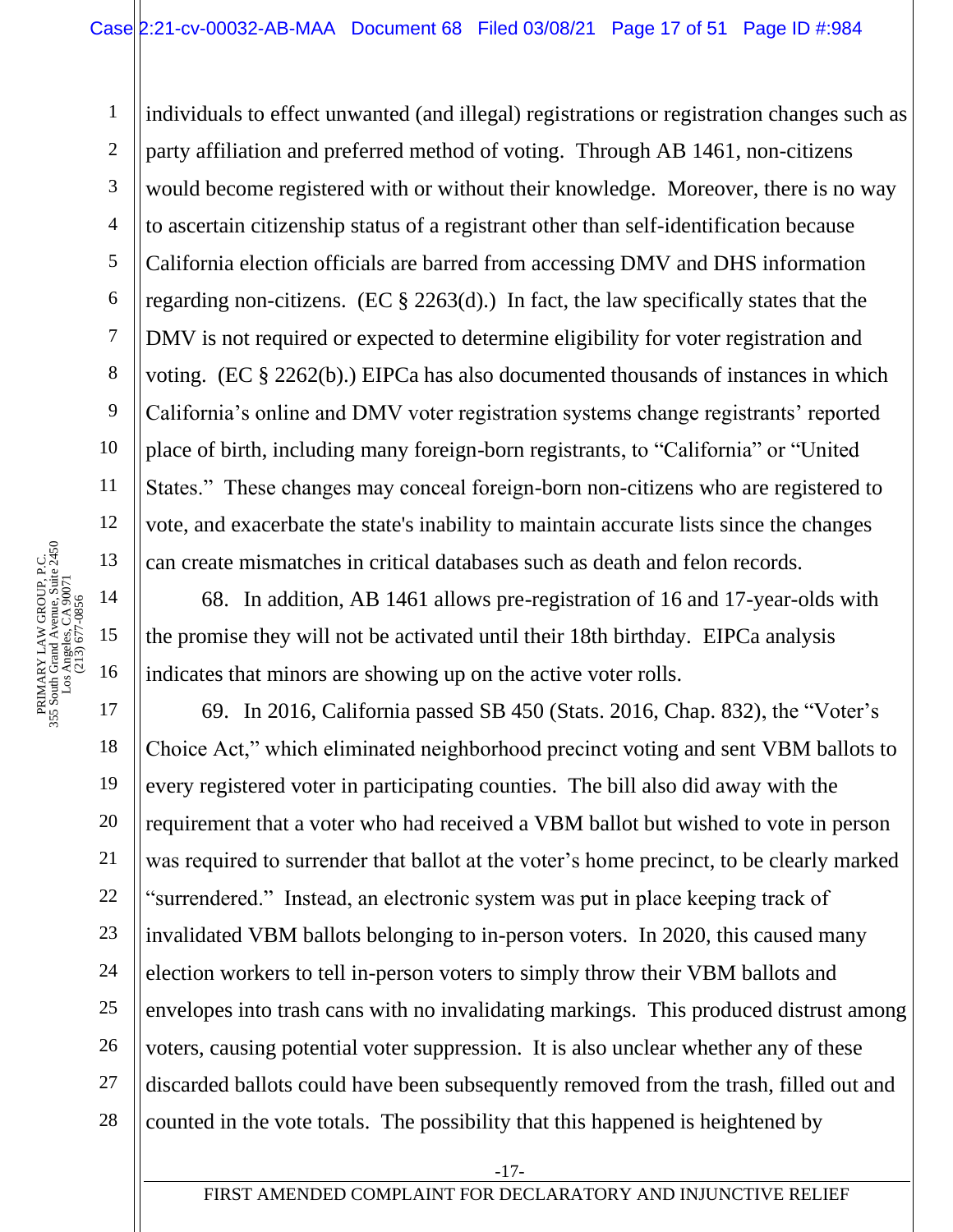1 2 intermittent power outages at certain election locations that appears to have affected the electronic tracking system for surrendered ballots.

3

4

5

6

7

8

9

10

11

12

70. Also in 2016, California passed AB 1921 (Stats. 2016, Chap. 820), allowing an unlimited number of VBM ballots to be turned in by anyone, regardless of relationship to the voter. This bill eliminated chain of custody and legalized wholesale ballot harvesting/ballot trafficking, by which one person can collect an unlimited number of ballots and turn them in, and even be paid to do so. Because of the extreme potential for fraud, this practice is restricted or prohibited in most other states, and considered a felony in many. In states where ballot harvesting is allowed, massive voter fraud operations have been uncovered, including cash payments for votes and ballot harvesters preying upon and deceiving vulnerable populations like the elderly, indigents, non-citizens, young voters and minority voters.

71. In 2017, California further eroded election integrity by passing SB 286 (Stats. 2017, Chap. 806), under which voters are no longer required to state their name and address aloud and have it repeated when voting in person as was previously required under California Elections Code § 14216, further facilitating voter impersonation.

18 19 20 21 22 23 24 25 26 27 28 72. In 2018, California passed SB 759 (Stats. 2018, Chap. 446) as urgency legislation (*i.e.*, effective immediately), requiring counties to contact all voters whose VBM ballots are considered for rejection so they can "cure" their signatures. This law has significant unintended consequences. For example, verification by a voter is done by downloading a form online or responding with a form sent in the mail; a voter may therefore never see the original ballot envelope and may "verify" a fraudulent signature. Although the law requires the curing notice to be sent no later than 8 days prior to certification and be returned no later than 2 days before certification, former Secretary of State Padilla violated California law and issued an advisory in November 2018 that the practice can and should continue up to the date of certification. These extensions could cause fraudulent ballots to be counted while the voters' responses are

-18-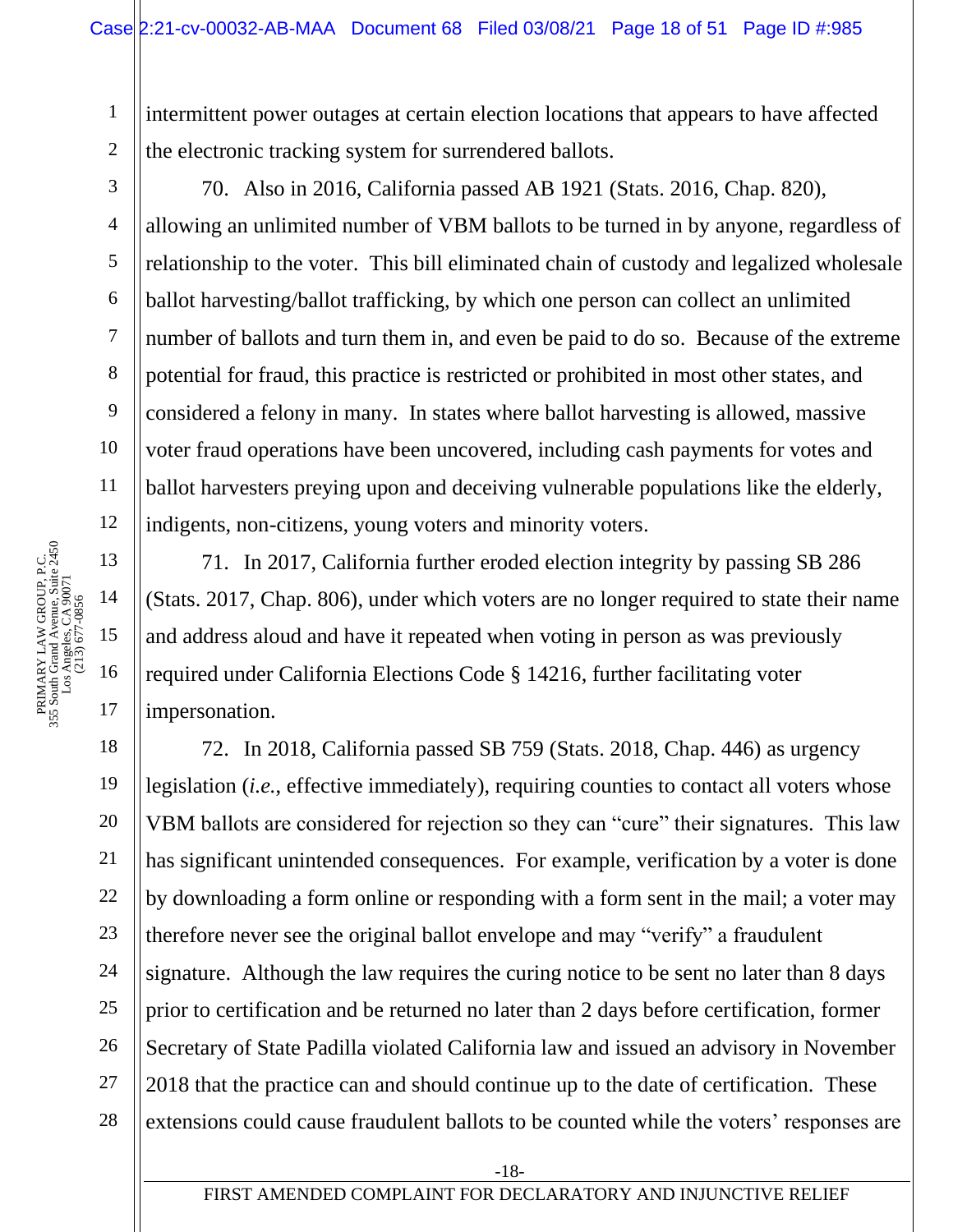pending.

1

2

3

4

5

6

7

8

9

10

11

12

18

19

20

21

22

73. AB 216 (Stats. 2018, Chap. 120) required VBM envelopes to be postage paid. This provides an incentive for voters to use USPS to return their ballots, rather than returning them to a precinct or drop box, or using another shipping provider. USPS is one of the least secure ways to submit a VBM ballot.

74. AB 306 (Stats. 2018, Chap. 203) further facilitated ballot harvesting/ballot trafficking by prohibiting disqualification of a ballot solely because the person returning it does not provide their name, relationship to the voter or signature.

75. In 2019, California passed a raft of new voting legislation, including: AB 963 (Stats. 2019, Chap. 559), which instituted complex and expensive programs on high school and college campuses with the goal of increasing registration and voting by students, whether eligible to vote or not; SB 72 (Stats. 2019, Chap. 565) instituting same-day voter registration at all polling places, placing undertrained, undersupervised and at times overwhelmed election workers in the position of determining voter eligibility; and SB 523 (Stats. 2019, Chap. 568), extending the "curing" process for missing or challenged VBM ballot envelope signatures from 8 days after election day to two days before certification, which, in conjunction with the processing of VBM and provisional ballots, could cause fraudulent ballots to be counted while the voters' responses are pending.

# **IV. In the Run-up to the 2020 Election, Unconstitutional Urgency Legislation and Emergency Orders and Regulations Bypass Normal Legislative Processes and Introduce Massive New Problems with VBM Ballots.**

23 24 25 26 27 28 76. Efforts to unlawfully compromise California elections accelerated in the run-up to the 2020 election. On May 8 and June 3, 2020, Defendant Newsom issued Executive Orders N-64-20 and N-67-20, directing that "every Californian who is eligible to vote in the November 3, 2020 General Election shall receive a vote-by-mail ballot." On June 18, 2020, California passed AB 860 (Stats. 2020, Chap. 4), incorporating this requirement into California law for all voters in active status.

-19-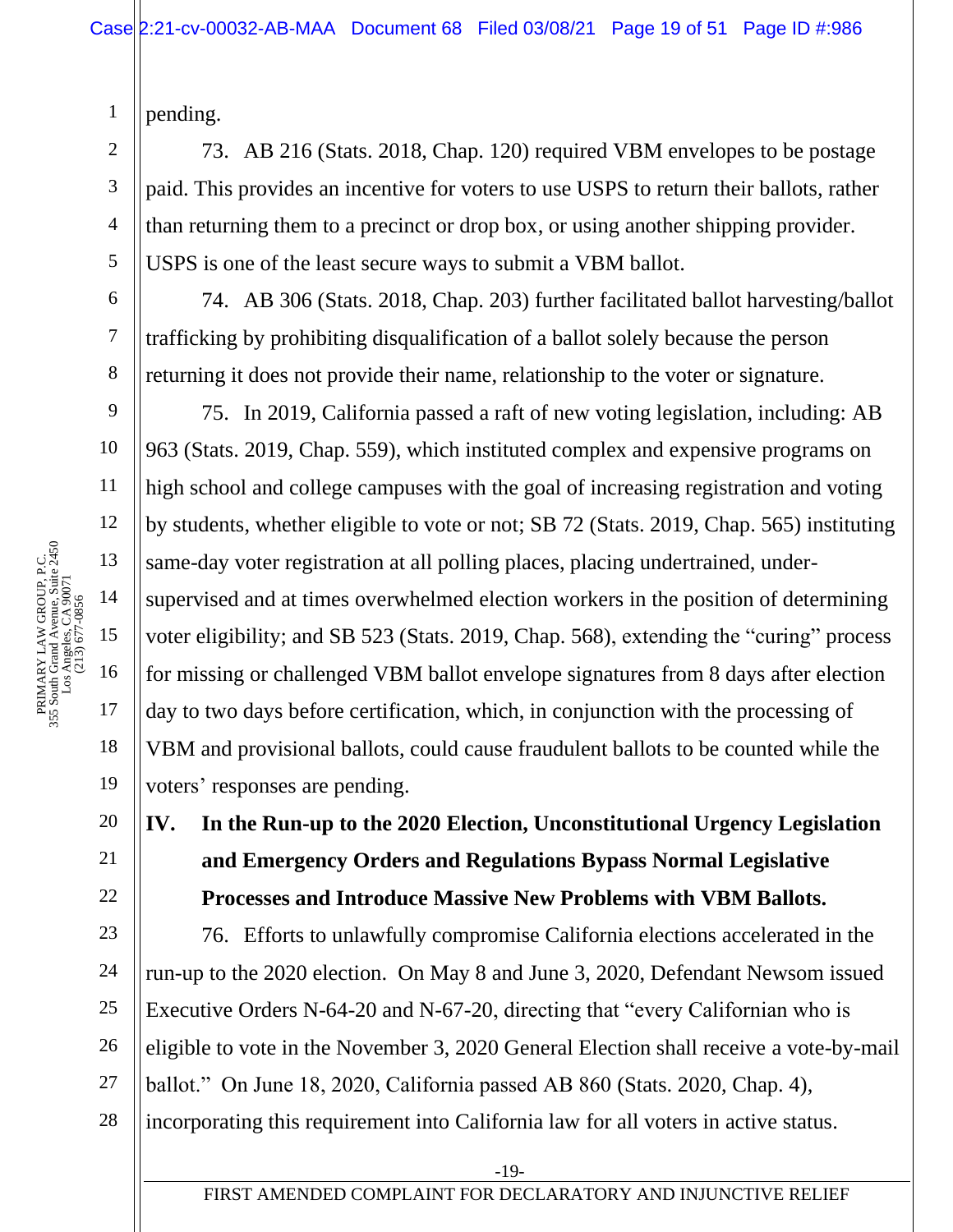77. As a result, every active registered voter on California's voter rolls was mailed a VBM ballot. Millions of VBM ballots for the 2020 general election were placed in the U.S. Mail with no means to ensure that a particular ballot was actually received by the intended recipient, or that the intended recipient was still living in California and eligible to vote. EIPCa data research shows that hundreds of thousands or ballots were sent to the last known address of individuals showing no electoral activity for 12-40 years, some never, and who are therefore likely deceased or moved out of state.

78. Emergency regulations issued by former Secretary of State Padilla for the 2020 general election further eviscerated the standards for the vetting of VBM ballots.

79. On September 28, 2020, after an unpublicized public comment period of only 5 days, former Secretary of State Padilla adopted new "emergency" regulations. *See CC/ROV* 20226 (Sept. 29, 2020). These regulations include 2 *California Code of Regulations* ("*CCR*") §§ 20910, 20960-20962, 20980-20985, and 20990-20993. These emergency regulations are in effect through July 28, 2021, and may be renewed.

80. These emergency regulations not only gut the signature verification process required by statute [EC §§ 3009, 3019], they also directly contradict a number of state statutes intended to ensure that VBM ballots are legally cast.

81. The new regulations virtually eliminate the possibility of meaningful standards being applied in the verification of signatures on VBM ballot return envelopes. This begins with subsection (b) of 2 *CCR* § 20960, which provides that the "comparison of a signature shall begin with the basic presumption that the signature on the petition or ballot envelope is the voter's signature." Since the filing of the original complaint in this case, the legislature is considering legislation to codify subsection (b) into law as SB 503.

26 27 28 82. Subsection (g) of 2 *CCR* § 20960 also dictates criteria for evaluation of signature matches that would justify finding a match of two signatures that clearly do not match. Particularly egregious is the justification that the voter's signature style

1

2

3

4

5

6

7

8

9

10

11

18

19

20

21

22

23

24

25

-20-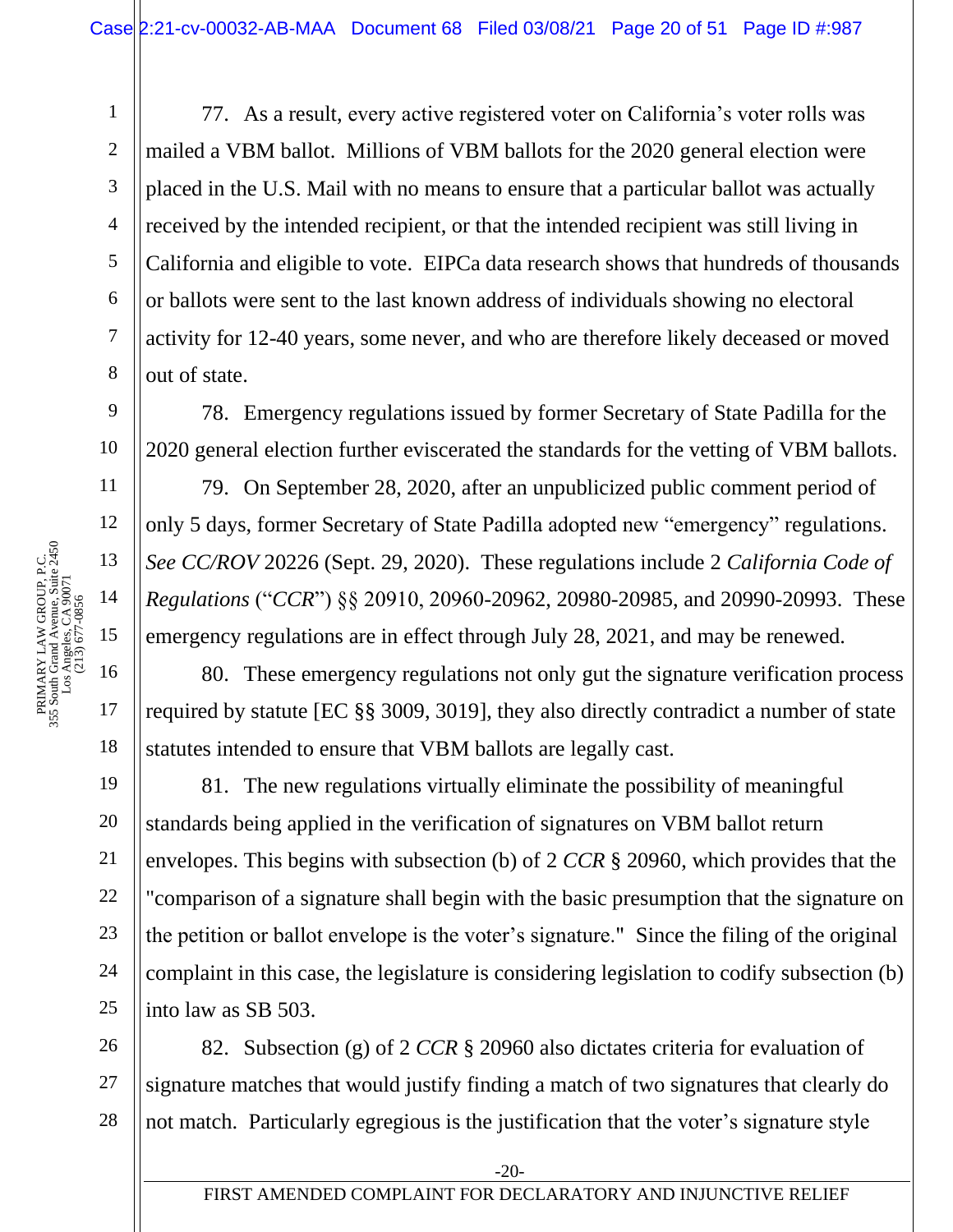1 2 3 might have changed over time. 2 *CCR* § 20960 subsection (g)(4). This provision legitimizes acceptance of virtually any signature without subjecting clear mis-matching signatures to the safeguard of the curing process.

83. The effect of the foregoing provisions in nullifying any possibility of meaningful signature verification is compounded by subsection (j) of 2 *CCR* § 20960, which requires that a signature match "shall only be rejected if two different elections officials unanimously find beyond a reasonable doubt that the signature differs in multiple, significant, and obvious respects from all signatures in the voter's registration record." This standard cannot be justified by reference to the provision of the *California Elections Code* requiring signature verification for VBM ballots. EC §§ 3009, 3019. When combined with the standards of 2 *CCR* § 20960(g) set forth above, the beyond a reasonable doubt standard of  $\S$  20960(j) justifies the acceptance of virtually any signature on a VBM ballot return envelope, again without subjecting clearly mis-matching signatures to the safeguard of the curing process.

84. The adjustment of standards for signature matching of VBM ballot return envelopes is patently gratuitous given that the *California Elections Code* § 3019(d) provides a meaningful opportunity for a voter to cure the rejection of a signature match by requiring notice to the affected voter and the opportunity to submit verification of the rejected signature match.

85. The newly enacted emergency regulations also nullify rejections based on computer signature recognition technology, requiring that any rejection based on such technology be evaluated manually under the virtually nonexistent standards of 2 *CCR* §20960. 2 *CCR* §20961.

86. The newly enacted emergency regulations also promote fraud by allowing the submission of multiple ballots in a single VBM ballot return envelope.

26 27 28 Subsections (b)(11) and (b)(12) of 2 *CCR* § 20991 allow multiple ballots to be stuffed into a single VBM return envelope, provided there is an equal number of signatures on that envelope. This conflicts with the requirement that the signature and other

4

5

6

7

8

9

10

11

18

19

20

21

22

23

24

25

-21-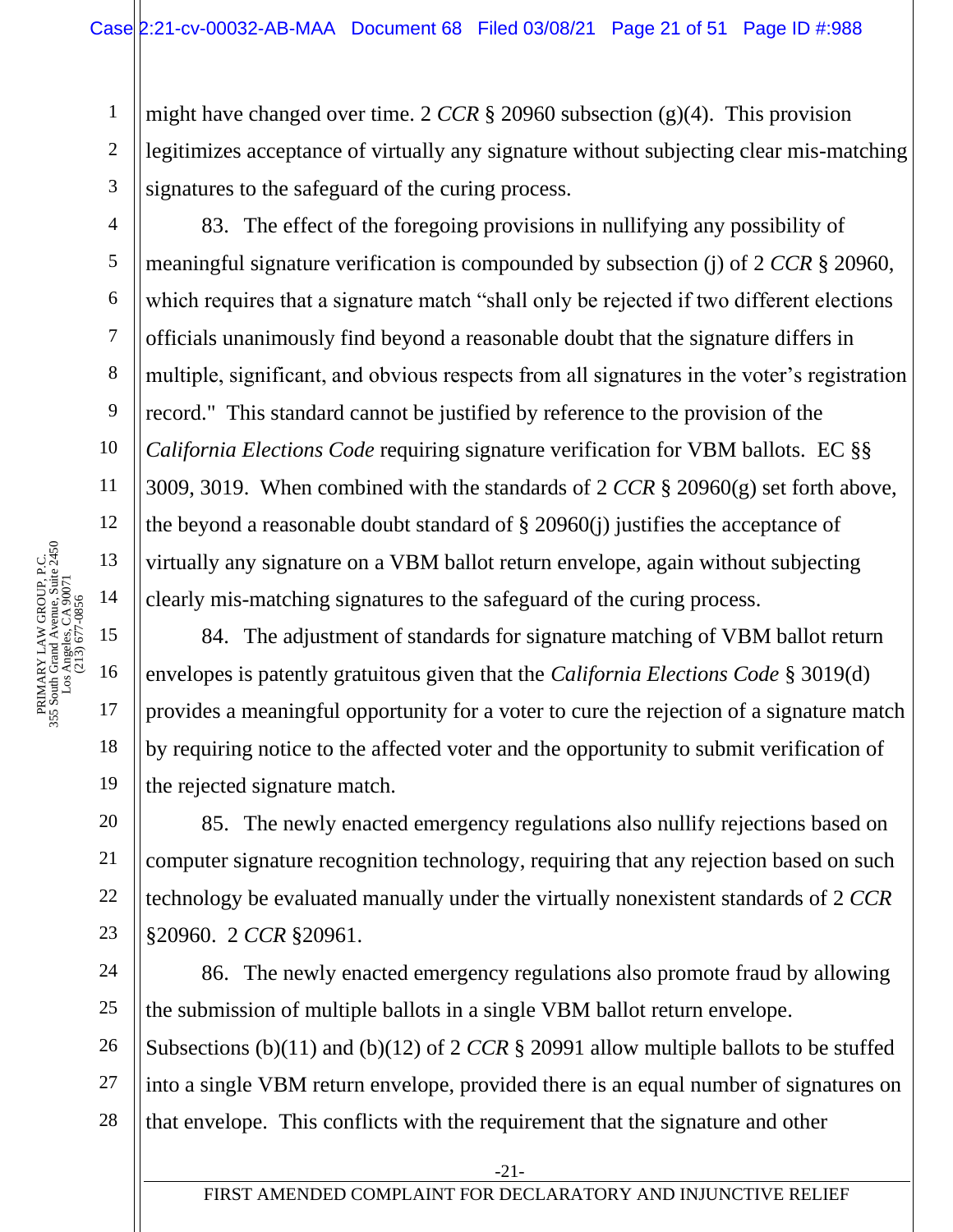1 2 information included by the voter on the outside of a VBM envelope be confirmed by a declaration under penalty of perjury. § 3011.

87. The acceptance of multiple ballots in a single VBM return envelope authorized by 2 *CCR* § 20991(b)(11) and (12) also eliminates the protection provided by the barcode on the envelope, which is used to track whether a particular voter has submitted a VBM ballot. Moreover, without the barcode to scan for the extra signatures, the already harried reviewers have no reasonable means of summoning each voter registration affidavit signature for purposes of comparison.

88. Even if it were practicable to conduct signature comparisons for multiple signatures on a single VBM return envelope -- which for the reasons set forth above it is not -- the signature reviewer has no means of knowing if there is a signature for each ballot included in the envelope. Signatures are verified before the envelope is opened.

89. The acceptance of multiple ballots in a single VBM return envelope also creates intractable practical problems for determining which votes have been legally cast. If after opening a VBM ballot return envelope there are more ballots in the envelope than signatures on the envelope, there is no means of determining which of the multiple ballots is to be rejected, assuming any effort were made to make this comparison. The same would hold true if one or more signatures on the VBM envelope were rejected (which for the reasons set forth above, would never occur under the standards set forth in 2 *CCR* §§ 20960 and 20961); there would be no way to determine which ballot should not be counted.

22 23 24 25 26 27 28 90. The emergency regulations also dispose of state law requirements for what may be considered a valid ballot. Subsection (b)(9) of 2 *CCR* § 20991 allows the voter to submit virtually any piece of paper as a VBM ballot. Subsection (b)(10) of 2 *CCR* § 20991 allows the voter to submit votes for a VBM ballot on a sample ballot. These regulations contravene EC § 13200, which provides that ballots not printed according to statutory specifications cannot be cast or counted and EC § 13002, which requires watermarking of printed ballots. The required use of official ballots is further

3

4

5

6

7

8

9

10

11

12

18

19

20

21

-22-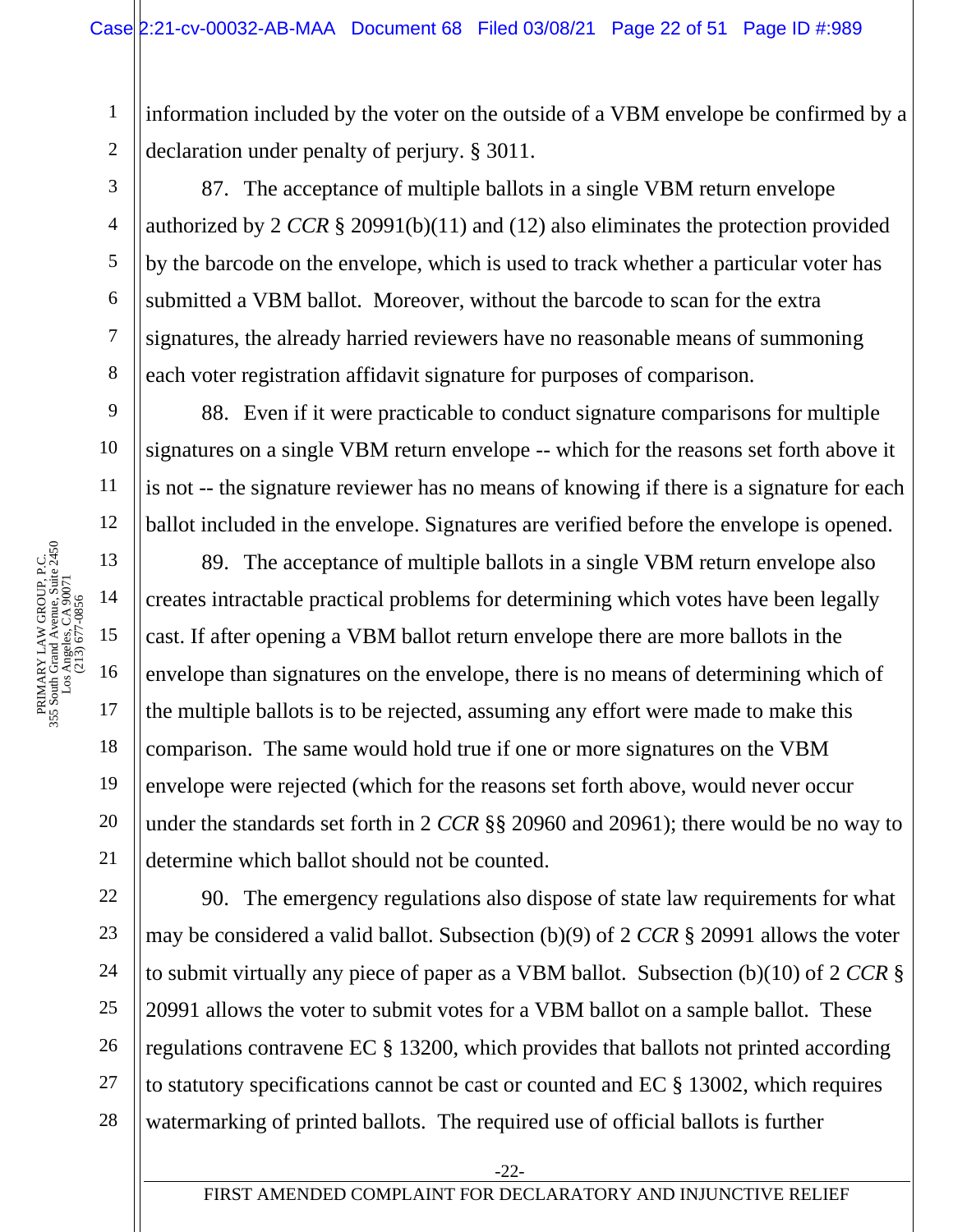1 reinforced by EC § 14299, which requires strict procedures to be followed for alternative ballots when a polling place exhausts its supply of ballots.

2 3

4

5

6

7

8

9

10

11

12

18

19

20

21

22

23

24

25

26

91. The fundamental dishonesty of the foregoing regulations and the clear intent of the State to allow the counting of illegal votes is demonstrated by statements made by former Secretary of State Padilla to assure voters that the mass mailing of VBM ballots would not lead to voter fraud. On August 18, 2020, former Secretary of State Padilla published an opinion piece on the editorial pages of the San Francisco Chronicle. It stated that, "vote-by-mail ballots use specific paper types and watermarks to prevent forgery and fabrication," and that "Each vote-by-mail ballot return envelope has a unique barcode that elections officials utilize to ensure a voter has not already cast a ballot." [https://www.sfchronicle.com/opinion/article/Vote-by](https://www.sfchronicle.com/opinion/article/Vote-by-mail-Yes-we-can-do-it-securely-in-15485395.php)[mail-Yes-we-can-do-it-securely-in-15485395.php.](https://www.sfchronicle.com/opinion/article/Vote-by-mail-Yes-we-can-do-it-securely-in-15485395.php) These safeguards are intentionally discarded by subsections (b)(9) and (b)(10) of 2 *CCR* § 20991.

92. The emergency regulations also require the acceptance of VBM ballot envelopes with no reliable indication that the ballot was cast on or before election day. This is reflected in subsection (b)(8) of 2 *CCR* § 20991, which provides that a VBM ballot must be accepted when a "vote-by-mail ballot identification envelope has no dated postmark, the postmark is illegible, and there is no date stamp for receipt from a bona fide private mail delivery service, but the voter has dated the vote-by-mail ballot identification envelope or the envelope otherwise indicates that the ballot was executed on or before Election Day."

93. Moreover, the legislature amended EC § 3020 to provide that, "for the statewide general election to be held on November 3, 2020, any vote by mail ballot cast under this division shall be timely cast if it is received by the voter's elections official via the United States Postal Service or a bona fide private mail delivery company by the 17th day after election day . . ."

27 28 94. Thus, under the *California Elections Code* and the emergency regulations, VBM ballots that cannot reliably be determined to have been cast on or before election

-23-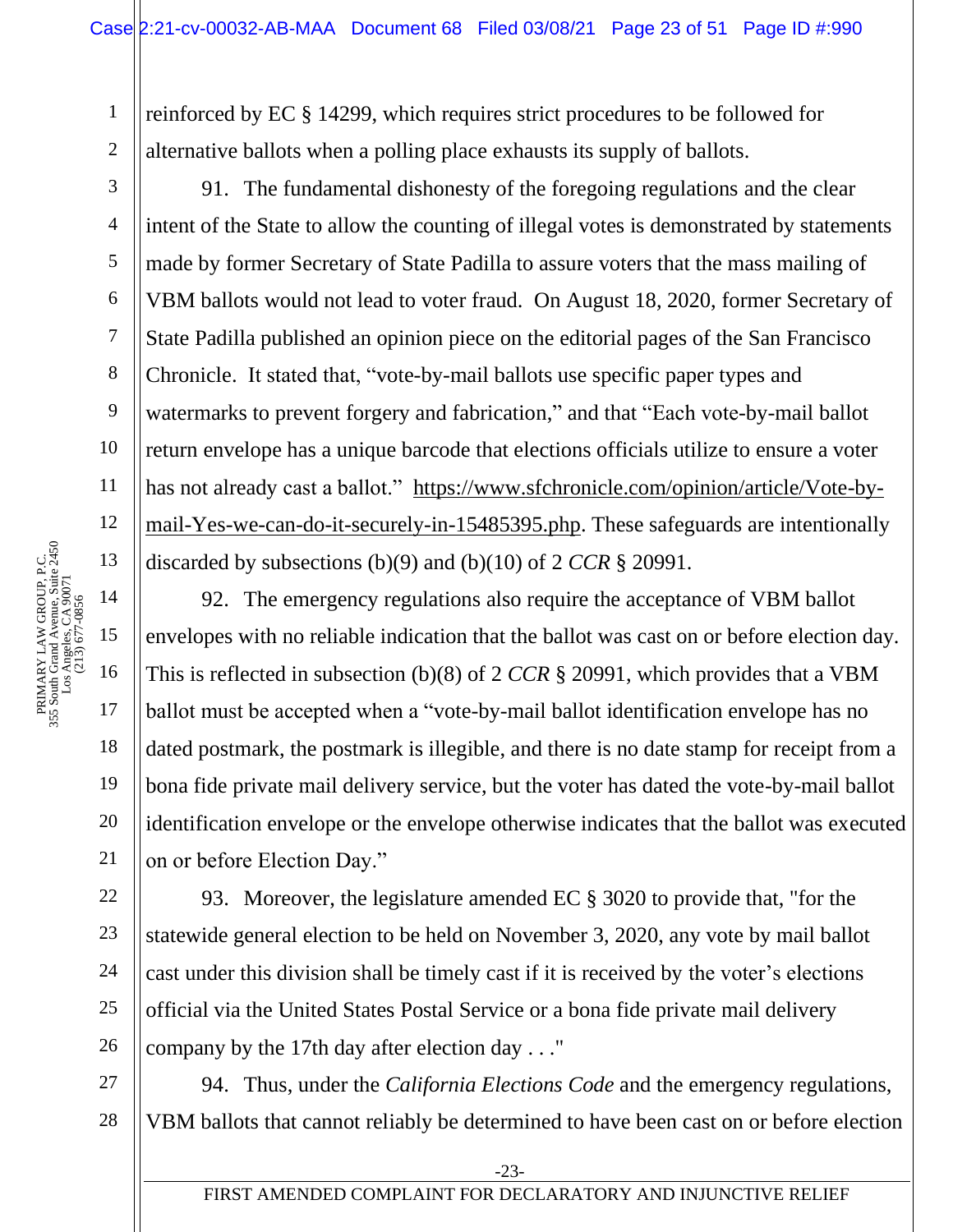1 2 3 4 day are nevertheless required to be accepted up to 17 days after election day. This creates an open invitation to submit illegal ballots after election day to overturn reported election results, especially election contests decided by margins of very few votes.

## **V. Evidence Suggests Required Audits in Sacramento Never Took Place and Cyber Security Practices were Lacking**

95. In 2010, hackers hijacked San Mateo's Registrar of Voters Election website and in 2016 cyberthieves successfully breached several employee email accounts using phishing techniques. A 2018-19 San Mateo County Grand Jury ("SMCGJ") report, "Security of Election Announcements," focused on the vulnerabilities of their county's email and online communication platforms to hijacking and propagating disinformation in the guise of election instructions and/or announcements, and included a series of recommendations which proposed short-term fixes to address the immediate risk to upcoming elections and longer term changes to assess the broader cybersecurity threats to election information.

96. In 2019, the Sacramento County Grand Jury ("SCGJ") received a citizen inquiry regarding whether Sacramento's Voter Registration System could benefit from the recommendations adopted in San Mateo. The SCGJ forwarded this report to the Sacramento County Registrar of Voters ("SCRV") to ask if these recommendations applied to Sacramento and, if so, whether they were being implemented. In reviewing the recommendations, the SCGJ also determined that the Sacramento Department of Technology was not regularly performing vulnerability scans and penetration testing of Sacramento County information technology systems.

97. Specifically, according to a report revealed via a public records request, the SCGJ was "unable to determine when the last external audit was done to evaluate the security of Sacramento County Election systems."

5

6

7

8

9

10

11

12

18

19

20

21

22

23

24

25

26

27

28

-24-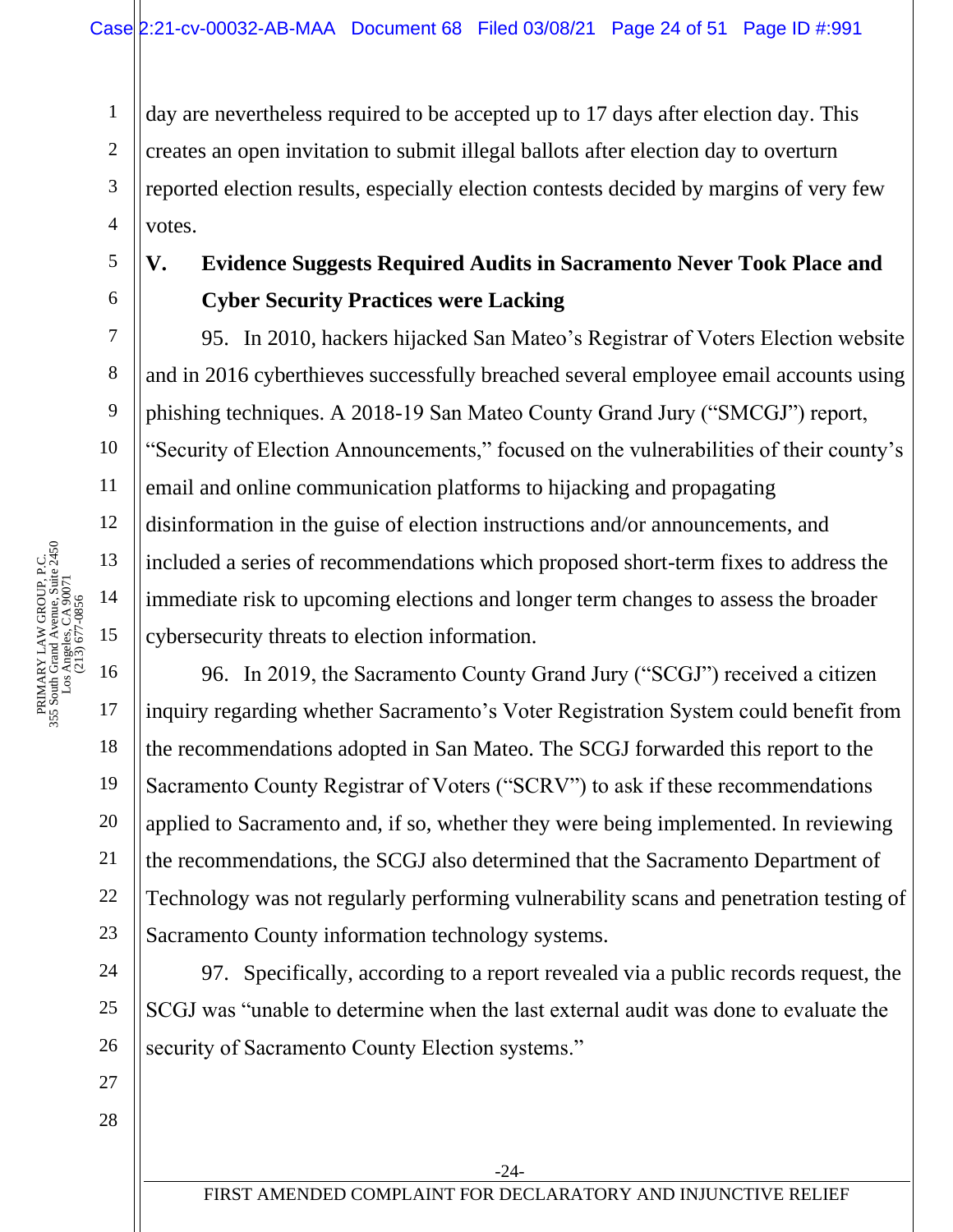2 3 4

5

6

7

8

9

10

11

12

18

19

20

21

22

23

1

# **VI. EIPCa Warns Secretary of State about Serious Irregularities with Voter Rolls Prior to the 2020 Election, but They Go Unremedied.**

98. On March 1, 2020, prior to the primary election, EIPCa sent a letter to former Secretary of State Padilla warning him that "[w]e have identified in the [State of California's voter registration] file over 22,000 Californians that appear to be registered twice, some registered three or four times. Of these, we estimate that almost 5,000 duplicated registrants have been mailed two or more VBM ballots this election." EIPCa noted that duplicate voting was likely to result.

99. On April 28, 2020, EIPCa sent former Secretary of State Padilla statutory notice pursuant to 52 U.S.C. § 20510(b) of violations of Section 8 of the NVRA, 52 U.S.C. § 20507. The notice highlighted over 458,000 likely ineligible registrants who would be mailed ballots for the November election and an additional 24,000 duplicated registrants who would each be mailed two or more ballots unless corrected. The notice included supporting evidence that the state has over 1 million more registered voters than eligible citizens, per official government data.

100. On July 11, 2020, EIPCa warned former Secretary of State Padilla that EIPCa had identified large numbers of ineligible voters on California's voter rolls, including "13,456 California registrants who match a California Department of Public Health (CDPH) Death Index record" (327 of whom were 105+ years old), and 106,315 other voters who appear to be ineligible for a variety of reasons, such as having moved out of the state or being below the minimum age to vote. California's failure to comply with the NVRA's requirement to cancel registrations of ineligible voters is a major contributor to these issues.

24 25 26 27 28 101. EIPCa's estimates of ineligible voters are conservative and significantly underestimate the full extent of the problem. For example, if a name and birthdate appearing on the voter roll is shared by both a deceased and a living person, EIPCa assumes the name belongs to the living person and does not include that name within its count of deceased voters, even though it is possible that the name on the voter roll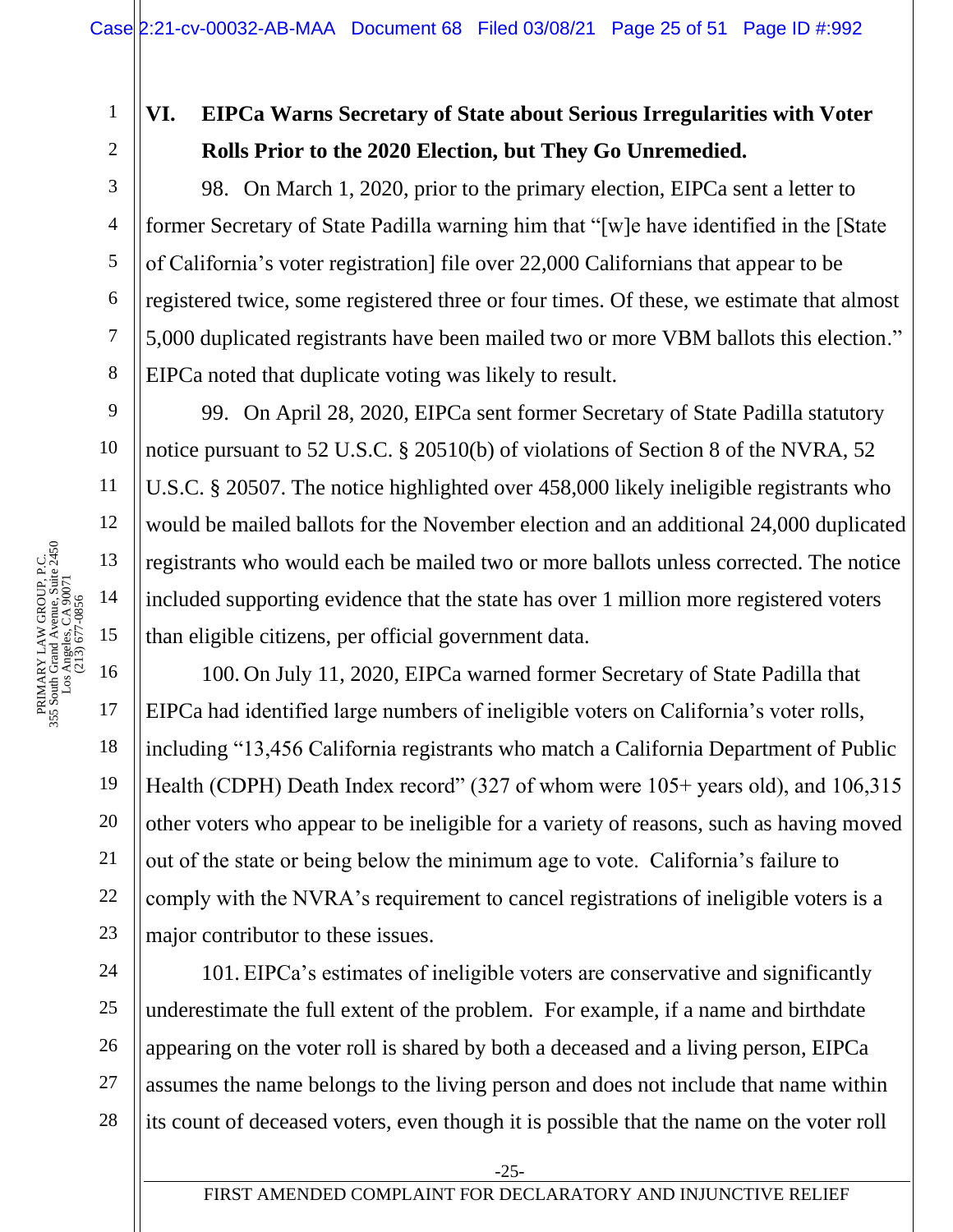refers to the deceased person. Further, EIPCa does not include in its analysis names that are particularly common within the population (e.g., John Smith, Jose Gonzalez). An audit would likely find many times more ineligible voters than EIPCa is able to estimate with the information available to it.

102. EIPCa received responses to its letters downplaying EIPCa's concerns and refusing to remedy the identified problems.

103. EIPCa's concerns, however, would prove to be well-founded when massive irregularities and opportunities for fraud occurred during the November 2020 election.

**VII. The Conduct of the 2020 Election Eviscerates Citizen Oversight, Causes Mass Irregularities and Opportunities for Fraud, and Violates the Rights of Lawful Voters, Citizen Observers and Candidates.**

# **A. Citizen Observers Were Obstructed from Meaningfully Observing Vote Collection and Tabulation**

104. California citizens have the right to observe the entire election process, including vote collection, signature verification, the remaking of "damaged" and military ballots, and tabulation. These rights are codified in California Elections Code  $\S$ § 2300 ((a) (9)(A)(B), (a)(10) and 15100 – 15105.

105. However, for observer rights to be effectuated, observers need to be close enough to ballot processing and vote tabulation activities to see what is actually taking place. AB 1573 (Stats. 2009, Chap. 548) explicitly authorizes observers to see the voter's signature on each ballot that is processed, and the legislative history of the code notes that observers must receive "sufficiently close access" to examine ballots, as well as signatures on VBM ballot envelopes and ballots being remade (duplicated).

106. EIPCa provides non-partisan training to citizen observers across the State of California regarding how to observe the election process at polling locations and vote centers, as well as ballot processing and vote tabulation consistent with their rights under California law. These citizen election process observers provide Incident Reports to EIPCa, signed under penalty of perjury, regarding any irregularities they

1

2

3

4

5

6

7

8

9

10

11

12

18

19

20

21

22

23

24

25

26

27

-26-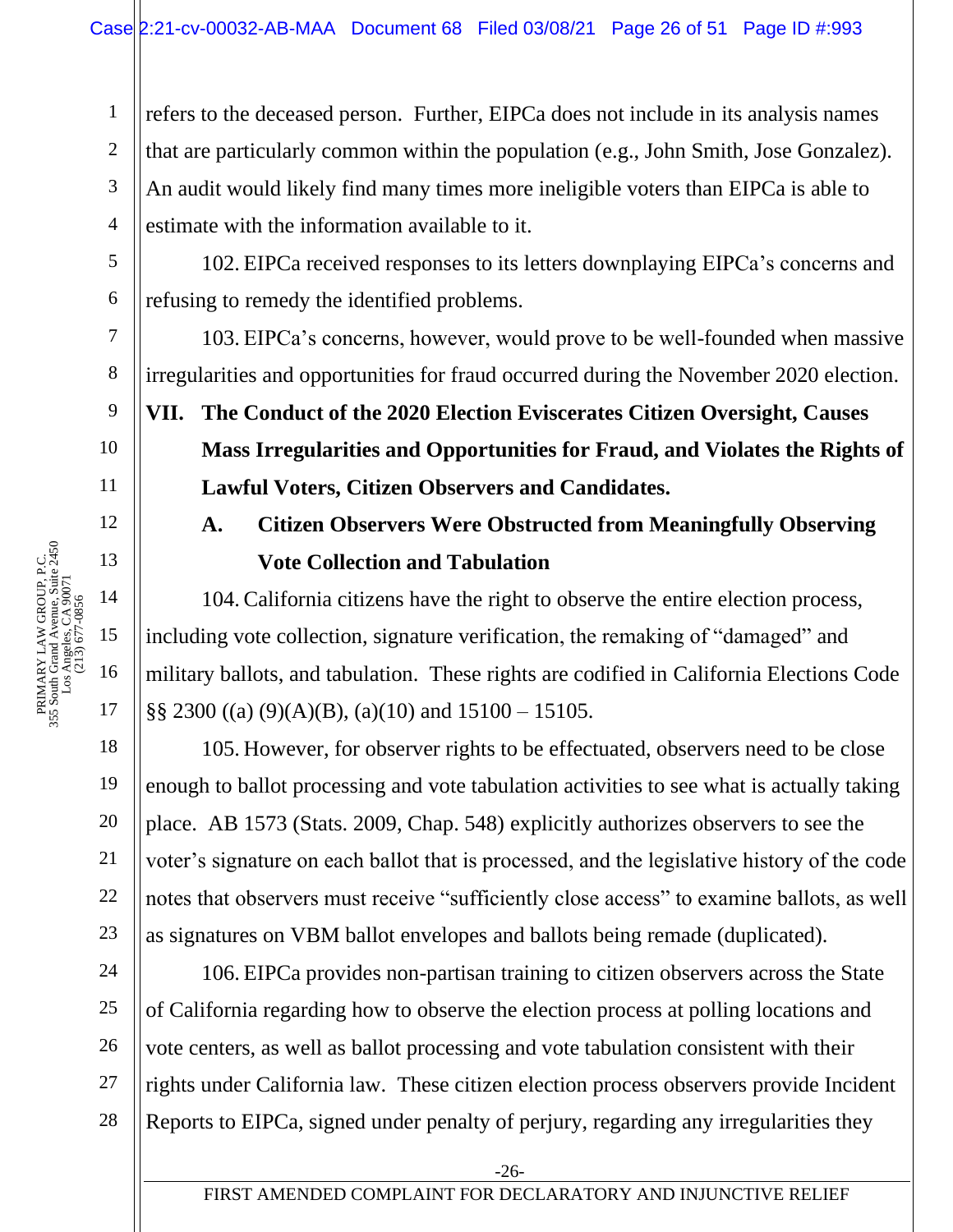witness. Other citizens also report irregularities to EIPCa.

2 3 4 5 6 7 8 9 10 11 12 13 14 15 16 17 18 19 20 107. In relation to the November 2020 election, EIPCa received hundreds of Incident Reports signed under penalty of perjury establishing that EIPCa observers were not allowed sufficiently close access to see the signatures on VBM ballots with sufficient clarity to determine if established procedures were being followed. Observation distances were too great. Observers were limited, at times, to a few minutes of observing. In some cases, observation was provided through remote video access which precluded the ability of observers to challenge whether established procedures were being followed. In some counties, observers were not allowed to observe the remaking of military, damaged or defective ballots. In others, they were denied effective viewing of voting machines. In many cases, COVID-19 was used as cover for these unreasonable and unlawful restrictions, yet county employees and contractors, as well as employees of the companies that supplied and operated the voting machines, were generally not subjected to these same restrictions. Defendant county registrars implemented different election rules and practices, thereby causing voters in one county to be treated differently from those in another, disadvantaging voters and diminishing the value of votes legally cast by and for the Plaintiffs in certain counties in comparison to those legally cast in other counties. Most of the Congressional districts in which the candidate Plaintiffs ran crossed county lines, causing them to be disadvantaged in certain counties over others.

108. Defendants' obstruction of citizen observers in general, and EIPCa volunteers in particular, was pervasive and well beyond the obstruction experienced in previous elections, forcing EIPCa to expend significant additional resources to facilitate observation of voting practices and document obstruction and irregularities. Because the same or substantially similar laws, regulations, orders and practices are governing and will govern upcoming elections, the same situation will repeat in these elections absent Court intervention.

28

21

22

23

24

25

26

27

109. Below is a sampling of the ways in which observation was obstructed on a

FIRST AMENDED COMPLAINT FOR DECLARATORY AND INJUNCTIVE RELIEF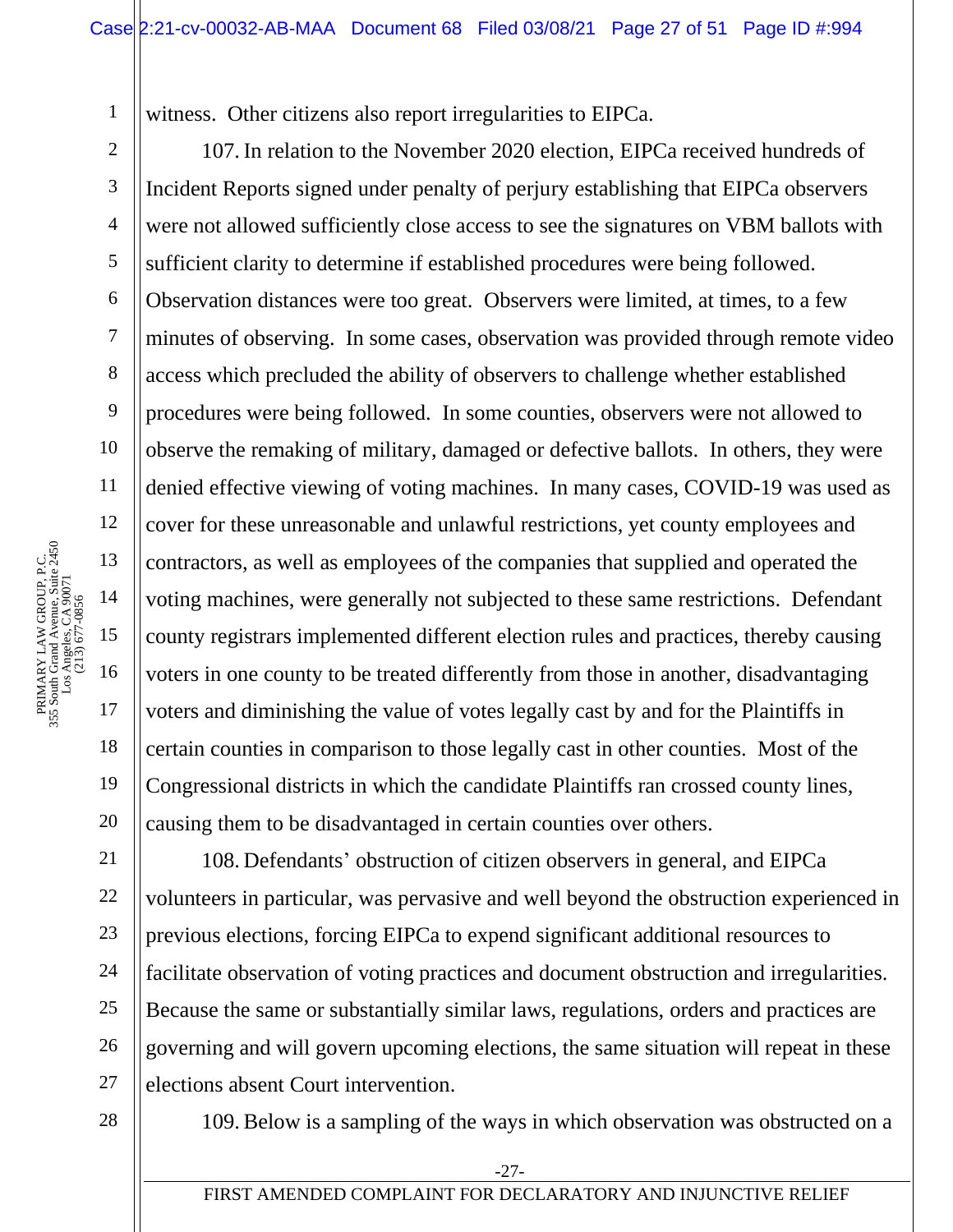1 county-by-county basis: 2 110. **Alameda County**: 3 G. An EIPCa citizen observer was informed by multiple county employees that no observers were allowed to observe vote processing 4 5 and counting at all due to COVID-19. 6 111. **Fresno County**: 7 H. Throughout Fresno County, citizen observers were kept in confined 8 areas too far from vote processing and counting activities to effectively 9 observe them. Former Fresno County Registrar of Voters Brandi Orth 10 told citizen observers at the Orange Cove Library that they "needed to 11 stay in [their] area and Observe!" It was her interpretation that 12 observers did not need to be close enough to hear what was going on, 13 as she informed the observer. 14 I. At Reedley Precinct 13, citizen observers were forced to remain in an (213) 677-0856 15 observer area which was approximately 35 feet back from check-in 16 and in the back of the room. It was difficult to see and hear. A vote center supervisor would stare at observers if they moved from the 17 18 designated observation area. 19 J. At Orange Cove Precinct 14, citizen observers were required to stay in 20 a confined area behind tables approximately 50 feet from vote 21 processing and counting activities. It was difficult to see or hear. 22 112. **Los Angeles County**: 23 K. A citizen observer was told by a head poll worker at Vasquez High 24 School that "it was illegal for [her] to be [there]" as a poll observer 25 after the polls closed. Because of this the citizen observer was forced 26 to leave five minutes before the doors to the voting center closed. 27 113. **Monterey County**: 28 L. Citizen observers were separated from election officials processing -28- FIRST AMENDED COMPLAINT FOR DECLARATORY AND INJUNCTIVE RELIEF

PRIMARY LAW GROUP, P.C. 355 South Grand Avenue, Suite 2450 Los Angeles, CA 90071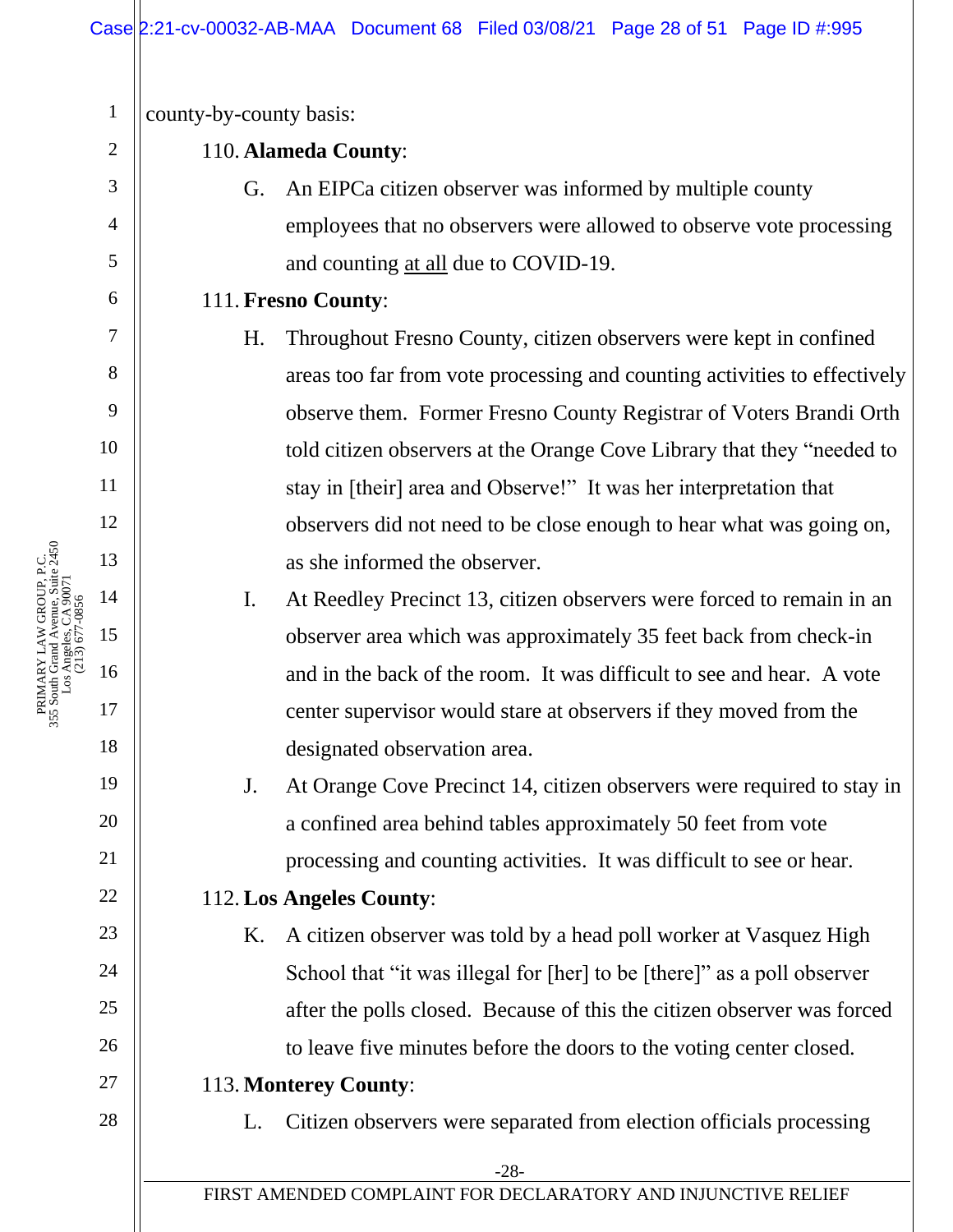ballots by thick glass, making it impossible to hear the process, and more than ten feet away from the election officials' desks, making it virtually impossible to see what they were doing.

### 114. **Orange County**:

- M. In Orange County, citizen observers were provided with computer "observation screens" on which to view ballot processing activities. However, observers were kept far away from these screens, making observation of details like signatures impossible to verify. One citizen observer resorted to viewing the screens with binoculars, but was still too far away to see signatures clearly.
- N. Observation screens were also turned off with varying or no explanation while the count continued. Citizens were unable to view or object to signature matches and the processing of conditional ballots because these screens were off.

O. The Registrar of Voters informed citizen observers that it had halted "first pass" ballot counting at 5:00 p.m. However, counting took place again later in the evening without the knowledge or observation of citizen observers. This would never have been discovered but for a citizen observer who logged into the Remote Observing System at 6:30 p.m. and was "stunned" to see the video "was an active and live viewing of 'first pass' signatures" going on.

## 115. **Riverside County**:

P. Citizen observers were prevented from seeing ballots being remade in Riverside County. When an observer raised this with an election official, he told the observer there would be no changes to the process to enable observers to see ballots being remade. A temporary Elections Assistant in Riverside who took part in the remaking of ballots reported that she observed no method of accountability for the

1

2

3

4

5

6

7

8

9

10

11

12

13

14

15

16

17

18

19

20

21

22

23

24

25

26

27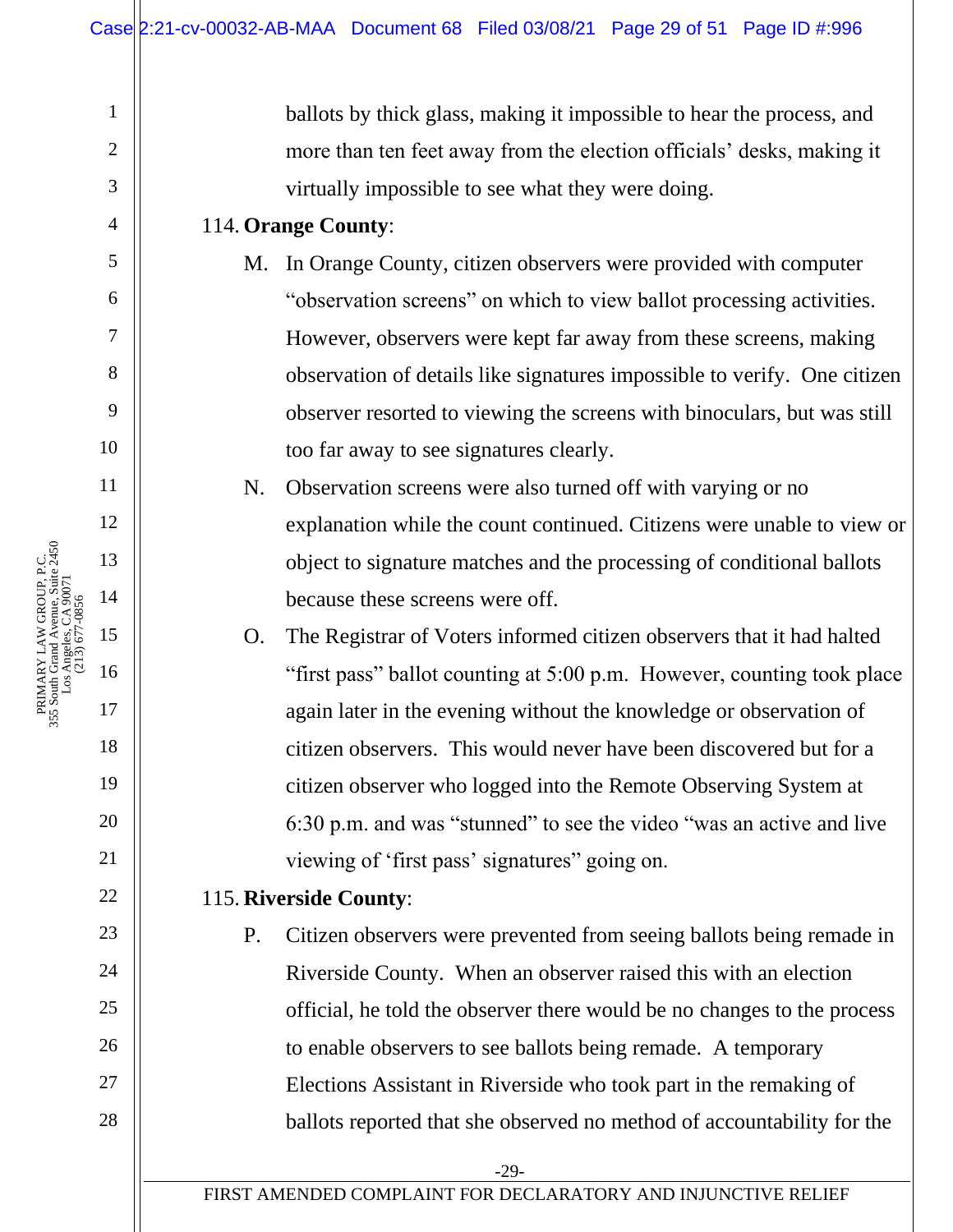-30- FIRST AMENDED COMPLAINT FOR DECLARATORY AND INJUNCTIVE RELIEF 1 2 3 4 5 6 7 8 9 10 11 12 13 14 15 16 17 18 19 20 21 22 23 24 25 26 27 28 remaking of ballots that would ensure the voter's original choice was accurately marked on the new ballot. The employees sat across from each other without view of what the other was doing and this occurred in the back of the room, far from where citizen observers could see because tall carts obstructed the view. 116. **Sacramento County**: Q. A citizen observer in Sacramento County was positioned more than 6 feet from the counting desks which were also surrounded by plexiglass, making it nearly impossible to see ballot marks. 117. **Santa Clara County**: R. A citizen observer in Santa Clara reported "Observers were not allowed into the tabulation room to observe counting. Observers watched from conference room over zoom link, but camera was filming from the doorway/outside the room." As such, observers had limited view on the operation and could not readily object. 118. **Ventura County**: S. Ventura County allowed only a limited number of citizen observers to observe ballot processing and vote tabulation in person, and they were directed to stand outside the vote tabulation center in the hall and observe through the window, approximately 20 feet away from the process. Ventura County also set up a limited number of streaming cameras to allow citizen observers to observe remotely, but they provided limited view of the facility and did not show the activity on computer screens. **B. EIPCa Observes Widespread Irregularities and Evidence of Opportunities for Fraud in Hundreds of Sworn Declarations, Despite Obstruction of Election Observers** 119. Even with all of the measures put in place by Defendant County Registrars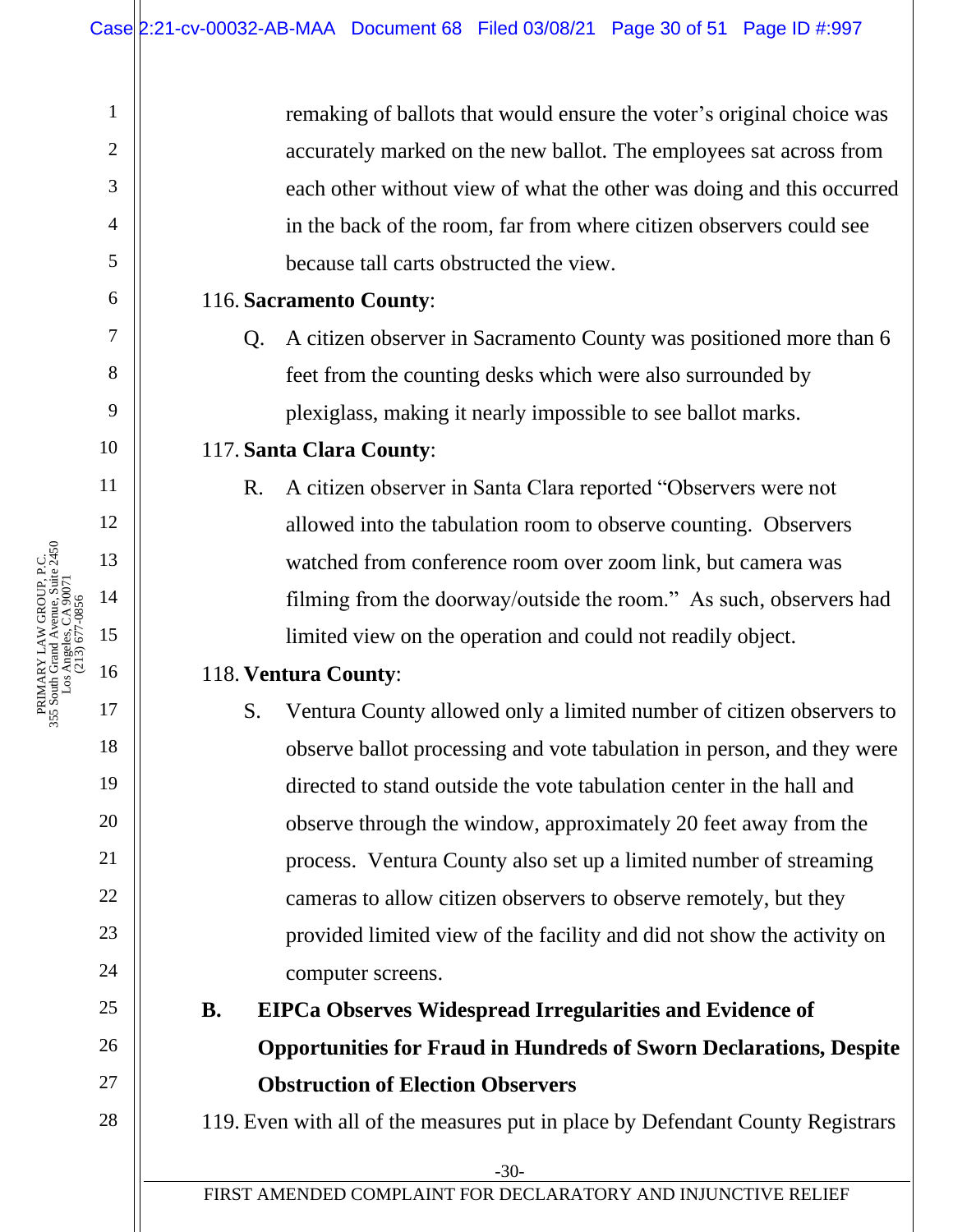to disrupt citizen observers, citizens still observed a vast number of pervasive irregularities, which are documented in hundreds of sworn affidavits collected by EIPCa.

120. These affidavits demonstrate that signature verifications for VBM ballots for the November 2020 election were not meaningfully conducted statewide. As massive numbers of VBM ballots flooded vote counting centers, their signatures were visually checked at the rate of one signature pair every one to four seconds. In some cases, four signature comparisons were conducted simultaneously using images projected on computer monitors, at the rate of one to four seconds per screen. This cursory review is patently inadequate to ensure that the VBM ballots were properly vetted as legal votes as required by EC § 3019. Defendant county registrars implemented different election rules and practices, thereby causing voters in one county to be treated differently from those in another, disadvantaging voters and diminishing the value of votes legally cast by and for the Plaintiffs in certain counties beyond those legally cast in other counties.

121. The sheer number and variety of irregularities caused EIPCa to expend significant additional resources to facilitate observation of voting practices and document obstruction and irregularities. Because the same or substantially similar laws, regulations, orders and practices are governing and will govern upcoming elections, the same situation will repeat in these elections absent Court intervention.

122. Observers noted widespread additional irregularities and potential for fraud across many counties:

## 123. **Contra Costa County**:

In Contra Costa County, poll data tapes from voting machines show inconsistencies between votes as recorded by the machines, and later tabulation of those votes in the vote for President. In multiple cases, votes were added to the tally for Biden but not for Trump. The data tape from one poll center tabulator shows 95 votes for Biden and 147

1

2

3

4

5

6

7

8

9

10

11

12

18

19

20

21

22

23

24

25

26

27

28

FIRST AMENDED COMPLAINT FOR DECLARATORY AND INJUNCTIVE RELIEF

-31-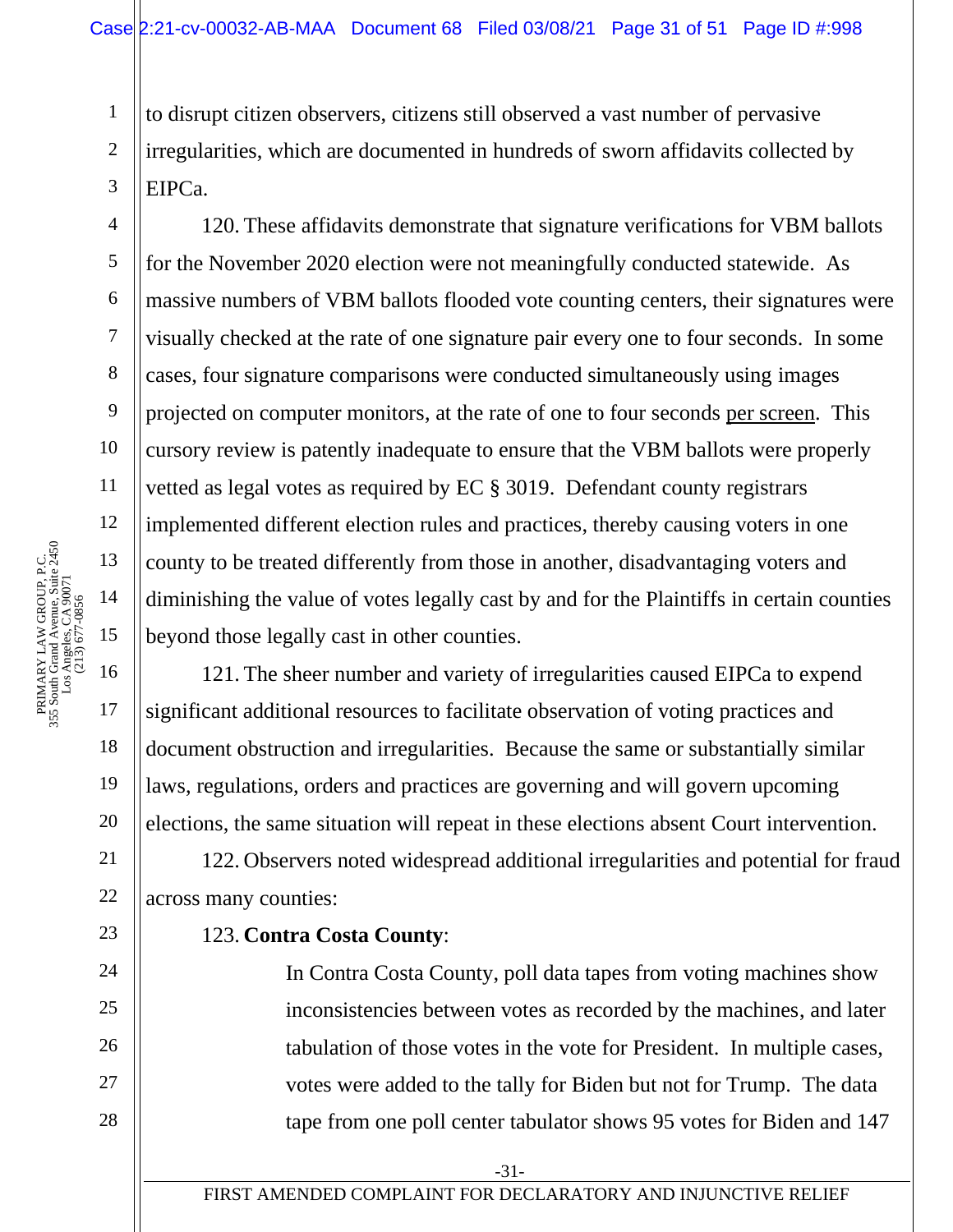for Trump, but the report released by the County shows 96 (an additional vote) for Biden and the same 147 for Trump. The same thing happened in at least three other cases. In each instance, Trump's votes remained constant while votes were added for Biden. Only an audit can show whether the same irregularities hold true for other counties and other candidates.

T. A voter had his ballot envelope signed by another person with a different name, and the County accepted the signature because no signature matching was taking place.

U. A citizen who was voting observed a poll worker who instructed another voter how to vote on certain ballot items that voter had left blank because the voter knew nothing about them, per her own admission. The poll worker provided her this guidance without solicitation.

### 124. **Fresno County**:

V. At Fresno County's Clovis Center, a supervisor informed a citizen observer that the ballots for the first day of early voting (10/31/2020) had been left inside a vote tallying machine "unattended in a locked room overnight," and that it was his understanding this practice would continue every night until the final closing of the voting center.

## 125. **Los Angeles County**:

W. A citizen at Los Angeles County's Pasadena Victory Park center witnessed a machine change a voter's vote.

X. Multiple observers at voting centers saw "many workers with open bags, big purses and other stuff around desks" in violation of security procedures, noting that "[b]allots could easily have been taken."

Y. An observer at Los Angeles County's Claremont center witnessed two different women drop off multiple ballots without voter signatures.

FIRST AMENDED COMPLAINT FOR DECLARATORY AND INJUNCTIVE RELIEF

1

2

3

4

5

6

7

8

9

10

11

12

13

14

15

16

17

18

19

20

21

22

23

24

25

26

27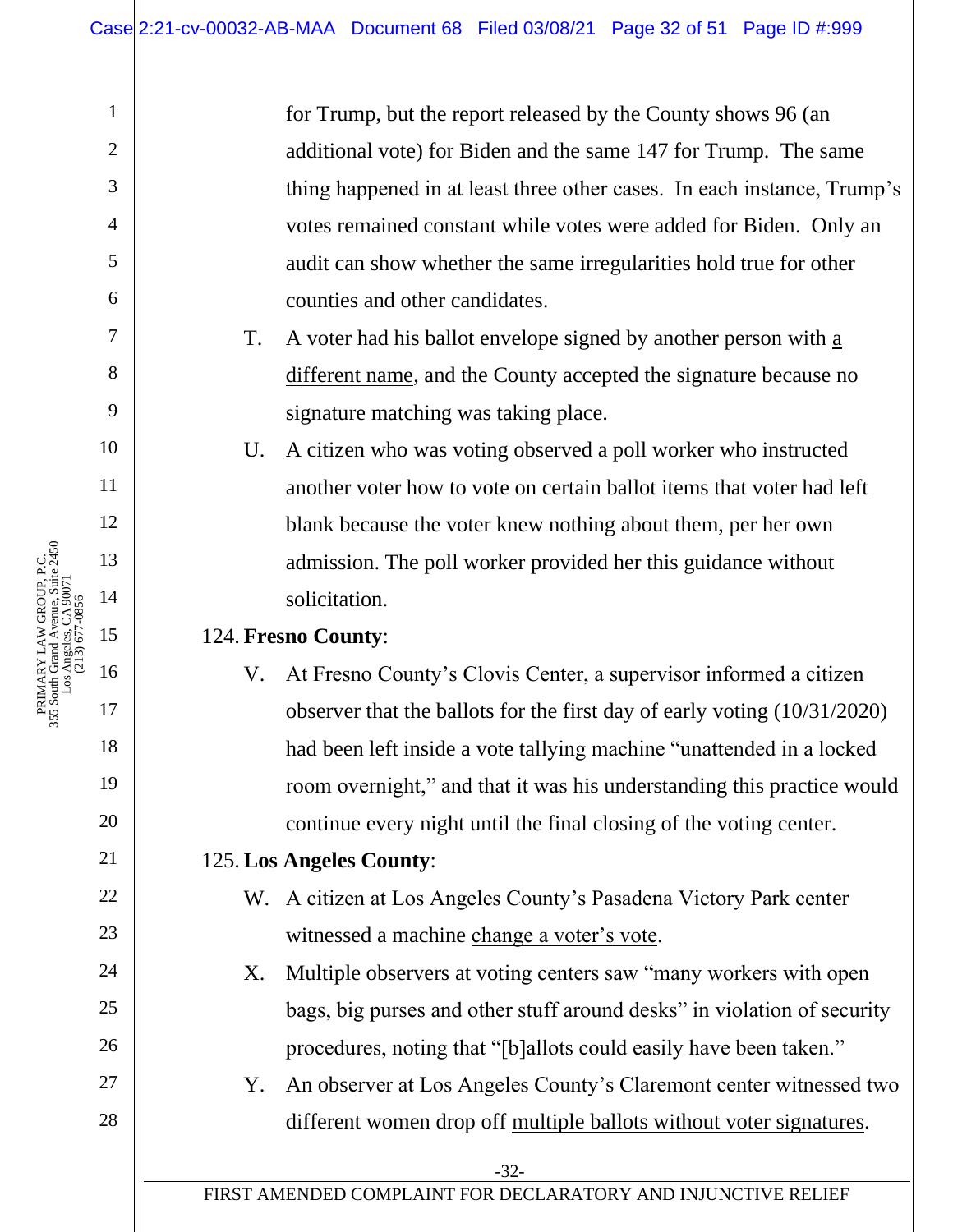Nevertheless, the ballots were counted by election officials.

Z. Even where signature matching was done, it was not done effectively. One observer watched a worker matching signatures four at a time (as in other counties) and spending five seconds or less per each set of four. The observer saw over 40 signatures that did not match, and three with no reference signature to match whatsoever, but only one was flagged. Another observed 95 signatures that should have been challenged but were not. Including "[m]any [that] had no signature or a total mismatch." (Emphasis added.)

#### 126. **Monterey County**:

AA. Voters in Salinas who voted in person were advised that a provisional ballot must be used. A mail carrier in the Salinas Post Office informed a voter that his superiors had instructed him to "cram all the ballots into a mailbox" even if he knew many of the voters at the address did not live there.

### 127. **Orange County**:

- BB. Election officials did not perform meaningful signature matching of signatures on VBM ballot envelopes with those on record. Signatures were displayed four at a time on computer screens and remained on the screen for only a few seconds, leaving no actual time for signature matching to occur or for observers to object. Ballots with signatures that did not appear to match were allowed to be counted. Incredibly, an election official informed a citizen observer that "they do not verify signatures for provisional ballots" at all. Another election official informed a citizen observer that Defendant Kelley had modified a ballot processing rule that previously required signature pairs to be examined for 12 seconds each.
- CC. The status of VBM envelope signatures that were challenged by

FIRST AMENDED COMPLAINT FOR DECLARATORY AND INJUNCTIVE RELIEF

1

2

3

4

5

6

7

8

9

10

11

12

13

14

15

16

17

18

19

20

21

22

23

24

25

26

27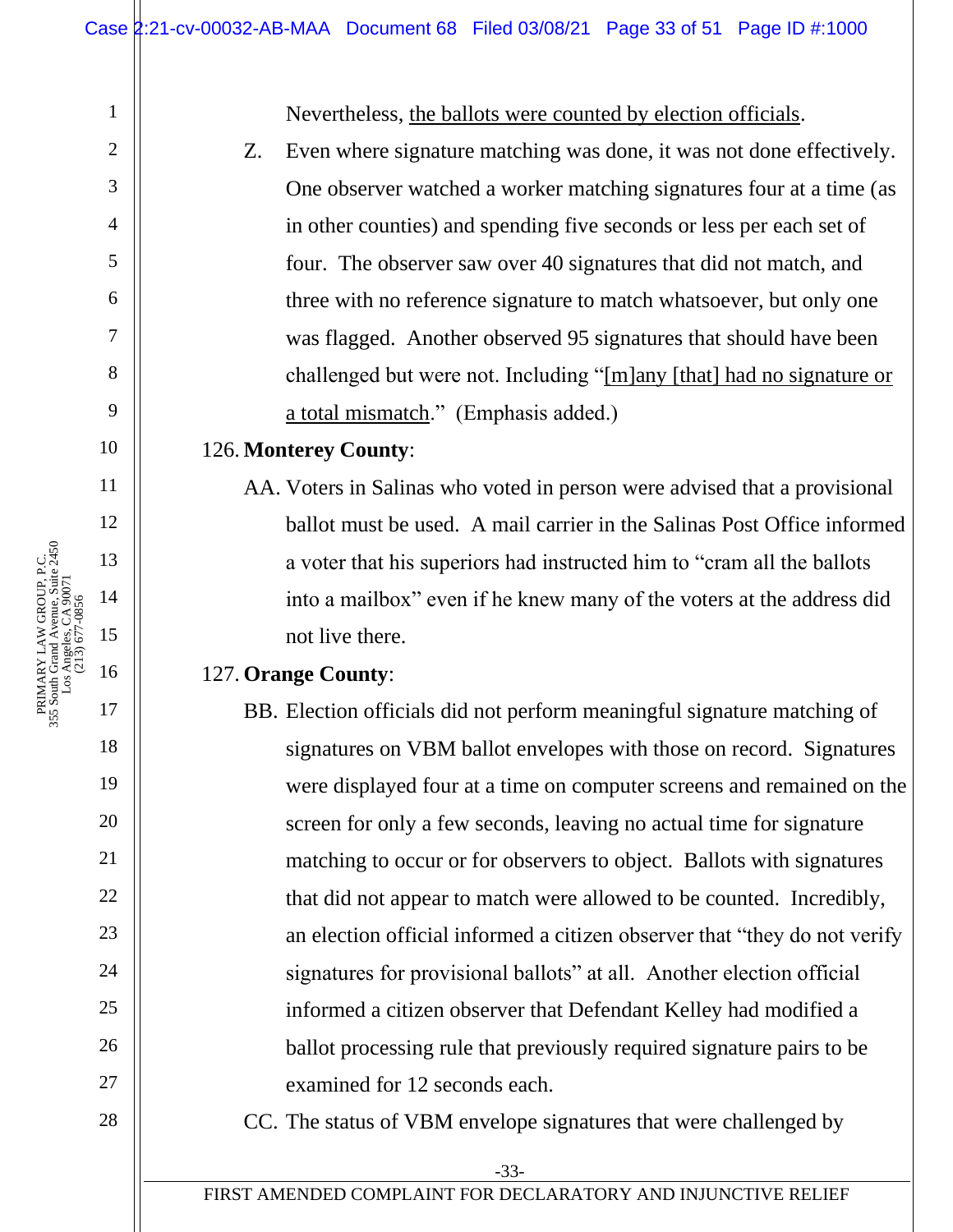citizen observers was changed from "challenged" to "good" without meaningful review by election officials. During ballot processing, an election official announced over the public address system that citizen observers were challenging too many signatures and that the election officials would not have time to get to all of them.

DD. At the meeting of the League of Women Voters of Central Orange County on November 16, Defendant Kelley expressed surprise about the changes regarding signature verification because the new instruction essentially amounted to a directive that "basically all ballots were to be considered valid unless there was substantial proof otherwise." He elaborated the Registrars were notified of the changes to the CCRs on September 28 in relation to the Emergency Regulation passed down by former Secretary of State Padilla.

### 128. **Riverside County**:

EE. An observer witnessed ballots put into boxes that were never sealed, and were put into an election official's car in which another unidentified individual was riding.

FF. A temporary assistant at the Registrar of Voters was assigned to accept drive-in VBM ballots curbside. She "observed temp. employees taking ballots without checking for signatures or if the person was dropping off for others. NO effort was made to check for their signature and their relationship to the person."

## 129. **Sacramento County**:

GG. A citizen observer reported that he saw on multiple occasions a ballot marked for both Biden and Trump, but with the Trump indicator having an "x" through it. The observer mentioned this to the adjudicators, who refused to elevate the issue to supervisors, concluding, without evidence, the voter had just changed his or her

1

2

3

4

5

6

7

8

9

10

11

12

13

14

15

16

17

18

19

20

21

22

23

24

25

26

27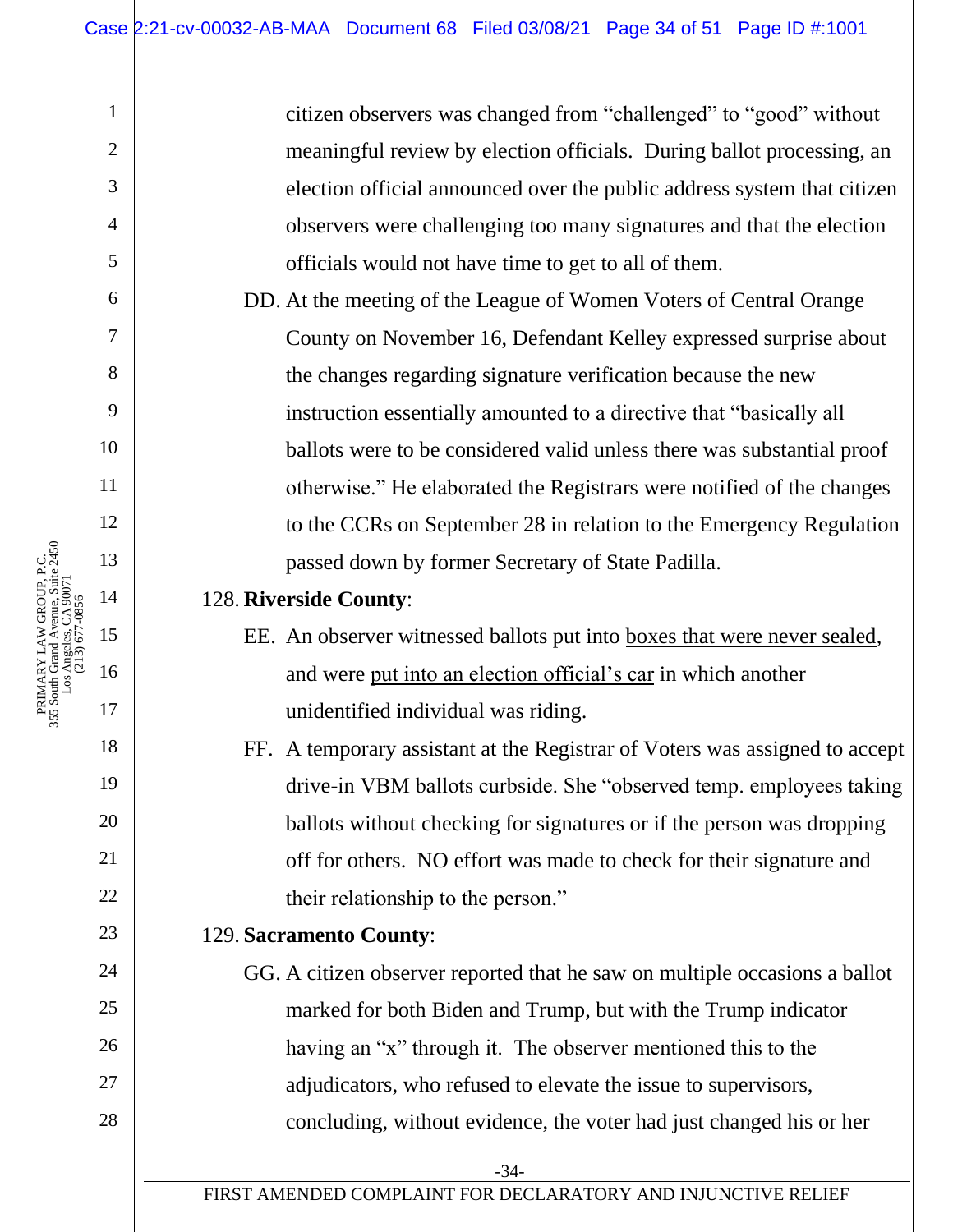mind. On another date, the same citizen observer again saw a ballot marked for both Trump and Biden, with the Trump indicator having an "x" through it, and the ballot being counted for Biden.

### 130. **San Bernardino County**:

- HH. An election official at the San Bernardino Registrar of Voters informed a citizen, "not all of the ballots will be counted, because California is such a Democrat state," in response to the citizen's inquiry as to why her in-person ballot had not already been counted.
- II. A citizen observer observed that there were 400+ more registered voters on the rolls than there had been the night before (after polls had closed). No explanation was found for this increase.
- JJ. A citizen observer witnessed voters being registered to vote provisionally without providing ID.

## 131. **Santa Clara County**:

KK. On November 2, a citizen observer arrived at the Santa Clara Registrar of Voters at 7:02 a.m. and found the double entrance doors and side doors leading to ballot processing area open and unattended. An employee arrived at 7:08 a.m. and said that the area was not supposed to be open. No supervisor or other employee was found in the area and the unopened doors were not explained.

## 132. **Ventura**:

LL. In Ventura County, a voting machine company employee was observed inserting a flash drive into a voting machine while it was tallying votes, after which the system was rebooted. The employee then removed the drive from the machine, placed it into his own laptop, and performed operations on the laptop. He then removed the drive from the laptop and provided it to the Ventura County election official who was operating the voting system.

1

2

3

4

5

6

7

8

9

10

11

12

13

14

15

16

17

18

19

20

21

22

23

24

25

26

27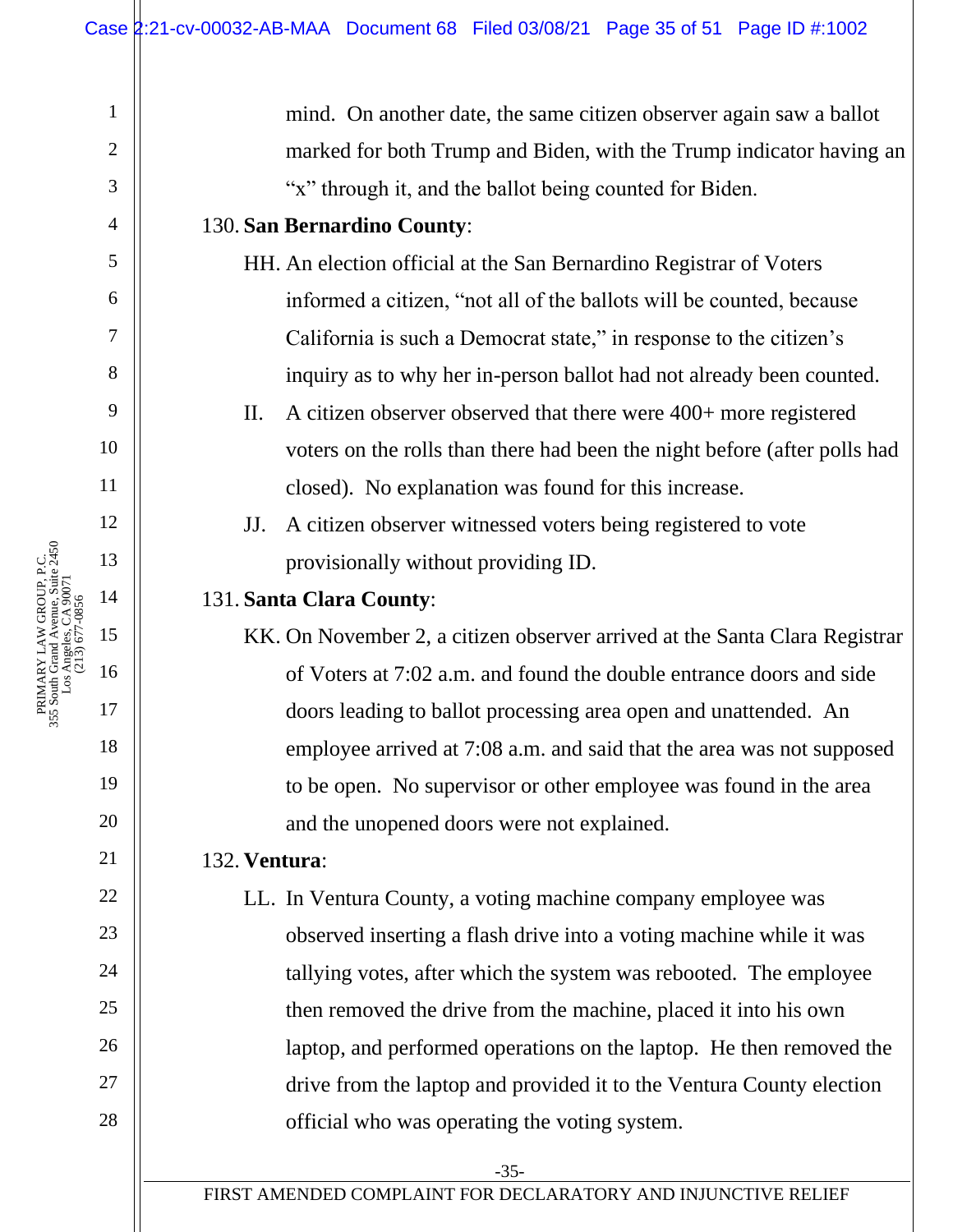# **C. Voting Machines Used to Collect and Tabulate Votes Contain Known Vulnerabilities Allowing Miscounting and Vote Manipulation**

133. Most California counties processed ballots and tabulated votes in the November 2020 election using computerized voting machines.

134. The voting machine companies consider their software proprietary and refuse to share the full source code with the public. This means that the system used to process ballots and tabulate votes is secret.

135. Even with this secrecy, there are well-established vulnerabilities in the voting machine systems.

136. These systems classify ballots into two categories, 1) normal ballots and 2) adjudicated ballots. Ballots sent to adjudication can be altered by election officials, and adjudication files can be moved between different Results Tally and Reporting (RTR) terminals with no audit trail of which election official actually adjudicates (i.e., votes) the ballot batch. This demonstrates a significant and fatal error in security and election integrity because it provides no meaningful observation of the adjudication process or auditable trail of which election official actually adjudicates a ballot. Without an audit to show how many ballots are "adjudicated," it is impossible to tell how many votes election officials are given access to manipulate. In an audit of votes in Michigan Central Lake Township in Antrim County, there were 1,222 ballots reversed out of 1,491 total ballots cast, resulting in an 81.96% rejection rate, meaning the vast majority of all ballots cast were sent to adjudication for a decision by election officials. Even a much smaller percentage of adjudicated ballots would allow election officials to modify votes to change the outcome of nearly any race in the State of California.

25 26 27 28 137. Voting machines also allow election officials to generate reports as vote counting is ongoing. Such reports could be used by a malicious party to determine how many votes would need to be changed in order to manipulate the outcome of an election. These reports, however, are deleted after they are run and are not available to

1

2

3

4

5

6

7

8

9

10

11

12

18

19

20

21

22

23

24

-36-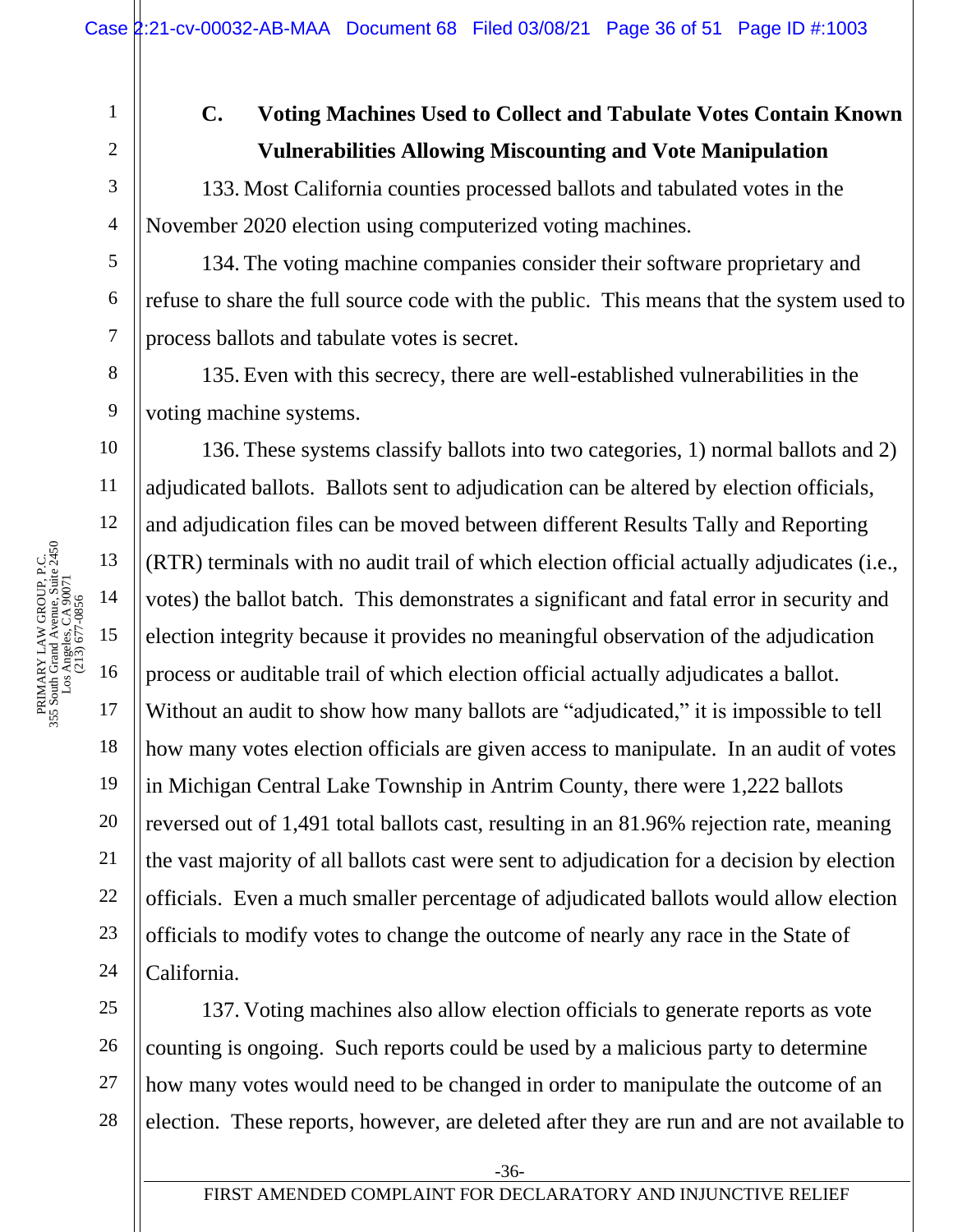the public, concealing any such misuse of the software.

138. Ballot images, ballot totals and ballot envelopes processed by voting machine systems are not available to the public, so the accuracy of the systems' vote processing cannot be validated without an audit.

139. Ballots and envelopes are separated during VBM ballot processing, leaving no audit trail. If a signature on a VBM envelope is later determined to have been invalid, the ballot or ballots from that envelope cannot be identified and removed from the vote count.

140. Voting machine systems can be connected to the internet while processing ballots and tabulating votes. This creates the opportunity for unlawful remote manipulation of election results.

141. Information can also be moved to and from systems locally using flash drives, as was apparently done in Ventura County (*supra* ¶ 130). This too creates the opportunity for unlawful manipulation of election results.

# **D. Concerns Regarding Voting Machine Systems Have Been Raised by Many Other Credible Entities, Including Federal and State Courts, State Registrars, Security Experts and Academic Publications**

142. There is widespread concern across institutions at the State and Federal levels, as well as in academia and the security industry, regarding the systemic problems and vulnerabilities with computerized voting systems.

24 26 28 143. An industry expert, Dr. Andrew Appel, Princeton Professor of Computer Science and Election Security Expert has recently observed, with reference to computerized machines, "I figured out how to make a slightly different computer program that just before the polls were closed, it switches some votes around from one candidate to another. I wrote that computer program into a memory chip and now to hack a voting machine you just need 7 minutes alone with it and a screwdriver." *See* Andrew W. Appel, et al., "Ballot Marking Devices (BMDs) Cannot Assure the Will of the Voters" at (Dec. 27, 2019) ("Appel Study").

1

2

3

4

5

6

7

8

9

10

11

12

18

19

20

21

22

23

25

27

-37-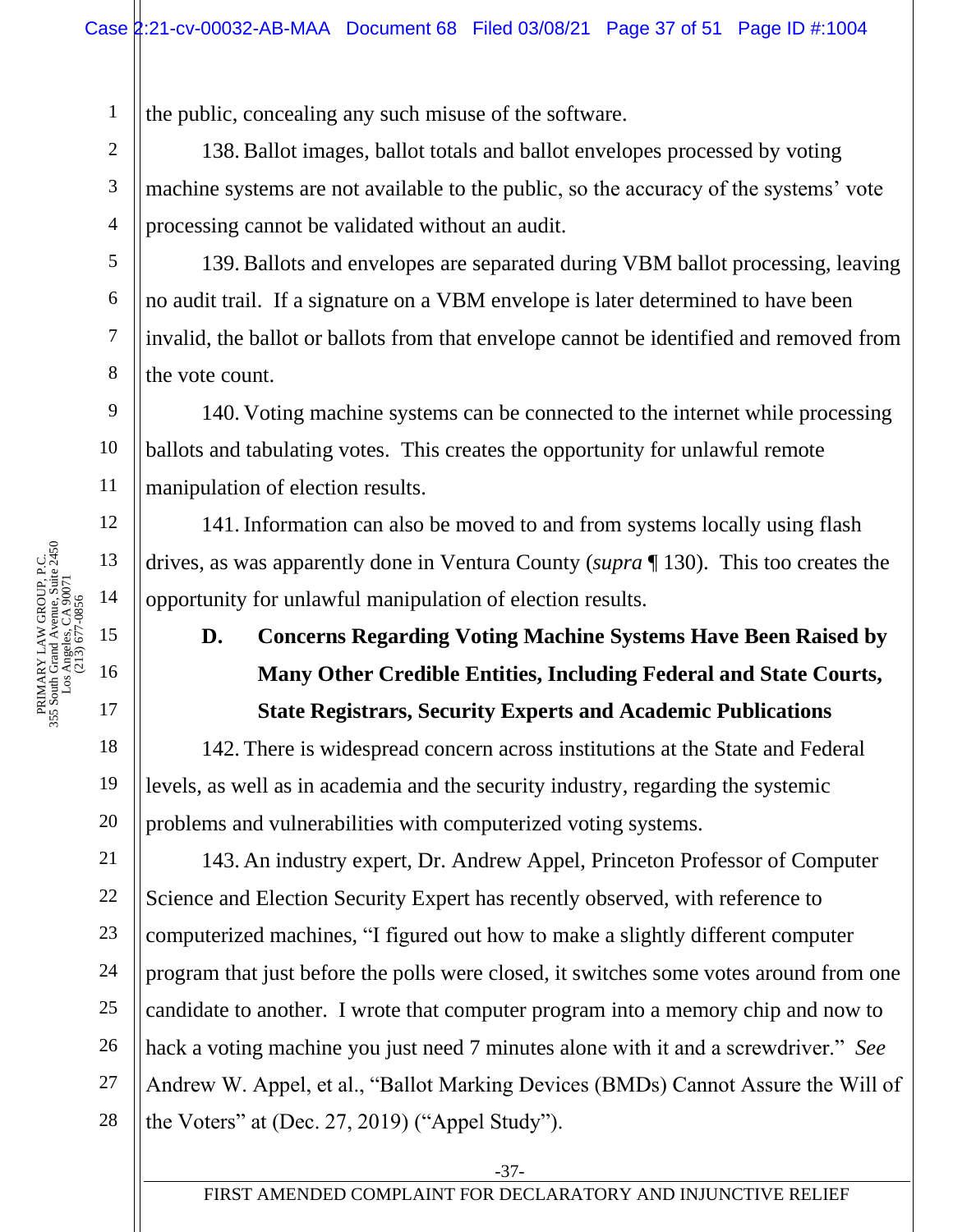144. A Penn Wharton Study from 2016 concluded that "Voters and their representatives in government, often prompted by news of high-profile voting problems, also have raised concerns about the reliability and integrity of the voting process, and have increasingly called for the use of modern technology such as laptops and tablets to improve convenience." *See* Matt Caufield, The Business of Voting, July 2018.

145. In 2018, Jill Stein was in litigation with Dominion Voting Systems ("DVS") after her 2016 recount request pursuant to WISCONSIN STAT.§ 5.905(4) wherein DVS obtained a Court Order requiring confidentiality on information including vote counting source code, which Dominion claims is proprietary – and must be kept secret from the public. (*See* unpublished decision, Wisconsin Court of Appeals, No. 2019AP272 issued April 30, 2020). Rather than engaging in an open and transparent process to give credibility to Wisconsin's Dominion-Democracy Suite voting system, the processes were hidden during the receipt, review, opening, and tabulation of those votes in direct contravention of Wisconsin's Election Code and Federal law.

146. The same Dominion Democracy Suite was denied certification in Texas by the Secretary of State on January 24, 2020, specifically because the "examiner reports raise concerns about whether Democracy Suite 5.5-A system … is safe from fraudulent or unauthorized manipulation." *See* State of Texas Secretary of State, Elections Division, Report of Review of Dominion Voting Systems Democracy Suite 5.5-A at 2 (Jan. 24, 2020).

24 28 147. Substantial evidence of this vulnerability was discussed in Judge Amy Totenberg's October 11, 2020 Order in the USDC N.D. Ga. case of *Curling, et al. v. Kemp, et. al*, Case No. 1:17-cv-02989 Doc. No. 964. See, p. 22-23 ("This array of experts and subject matter specialists provided a huge volume of significant evidence regarding the security risks and deficits in the system as implemented in both witness declarations and live testimony at the preliminary injunction hearing."); p. 25 ("In

1

2

3

4

5

6

7

8

9

10

11

18

19

20

21

22

23

25

26

27

-38-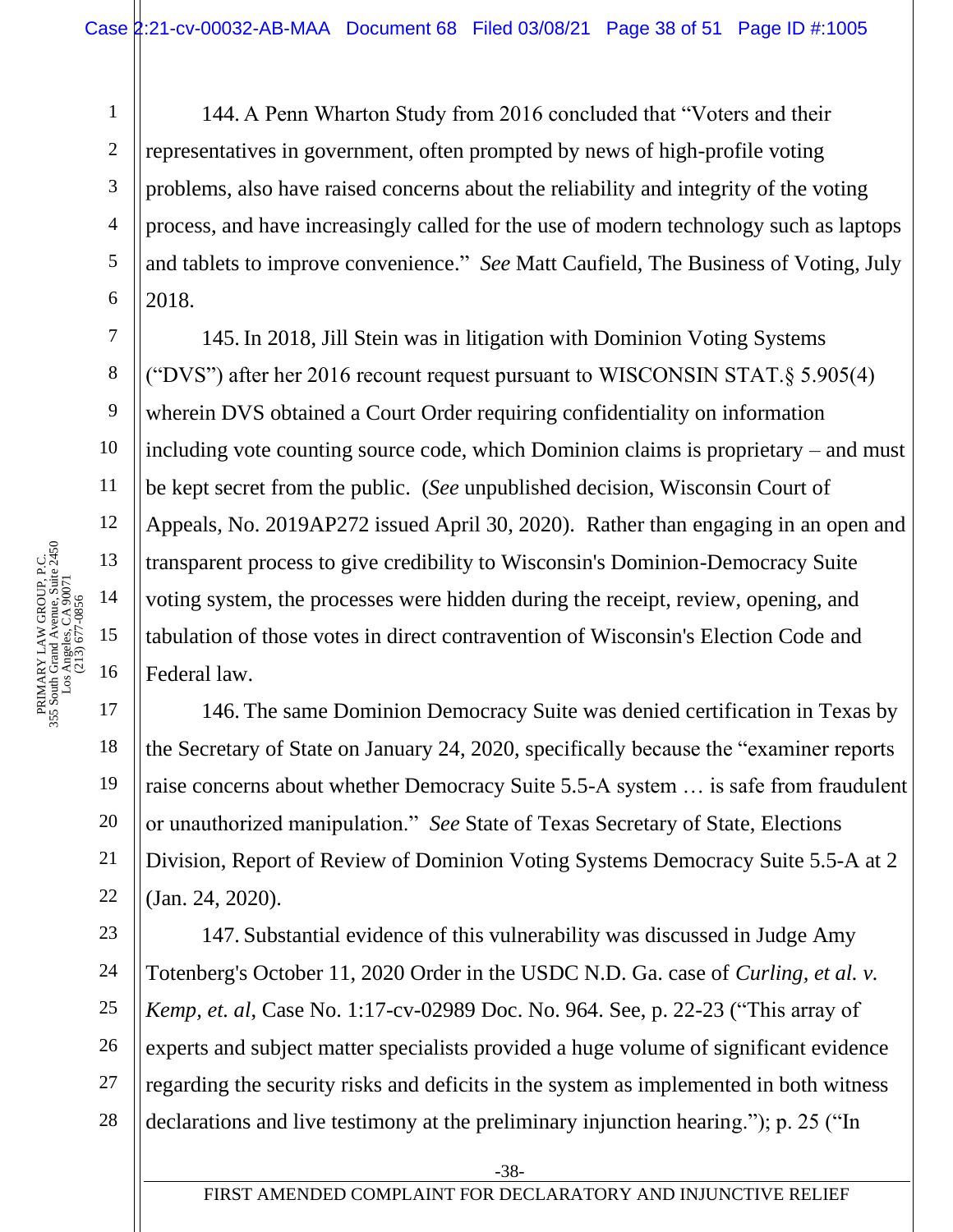particular, Dr. Halderman's testing indicated the practical feasibility through a of causing the swapping or deletion of specific votes cast and the compromise of the system through different strategies, including through access to and alteration or manipulation of the QR barcode.")

148. Similarly, a District Judge in Georgia found that Dominion's ballots are not voter verifiable, and they cannot be audited in a software independent way. The credibility of a ballot can be no greater than the credibility of Dominion's systems, which copious expert analysis has shown is deeply compromised. Similar to the issues in Wisconsin, Judge Totenberg of the District Court of Georgia Northern District held:

Georgia's Election Code mandates the use of the [ballot marking device] BMD system as the uniform mode of voting for all in-person voters in federal and statewide elections. O.C.G.A. § 21-2-300(a)(2). The statutory provisions mandate voting on "electronic ballot markers" that: (1) use "electronic technology to independently and privately mark a paper ballot at the direction of an elector, interpret ballot selections, … communicate such interpretation for elector verification, and print an elector verifiable paper ballot;" and (2) "produce paper ballots which are marked with the elector's choices in a format readable by the elector" O.C.G.A. § 21-2-2(7 1); O.C.G.A. § 21-2-300(a)(2). Plaintiffs and other voters who wish to vote in-person are required to vote on a system that does none of those things. Rather, the evidence shows that the Dominion BMD system does not produce a voter-verifiable paper ballot or a paper ballot marked with the voter's choices in a format readable by the voter because the votes are tabulated solely from the unreadable QR code.

*See* Order, pp. 81-82.

27 28 149. This case was later affirmed in a related case, in the Eleventh Circuit in 2018 related to Georgia's voting system in *Common Cause Georgia v. Kemp*, 347 F.

1

2

3

4

5

6

7

8

9

10

11

12

13

14

15

16

17

18

19

20

21

22

23

24

25

26

-39-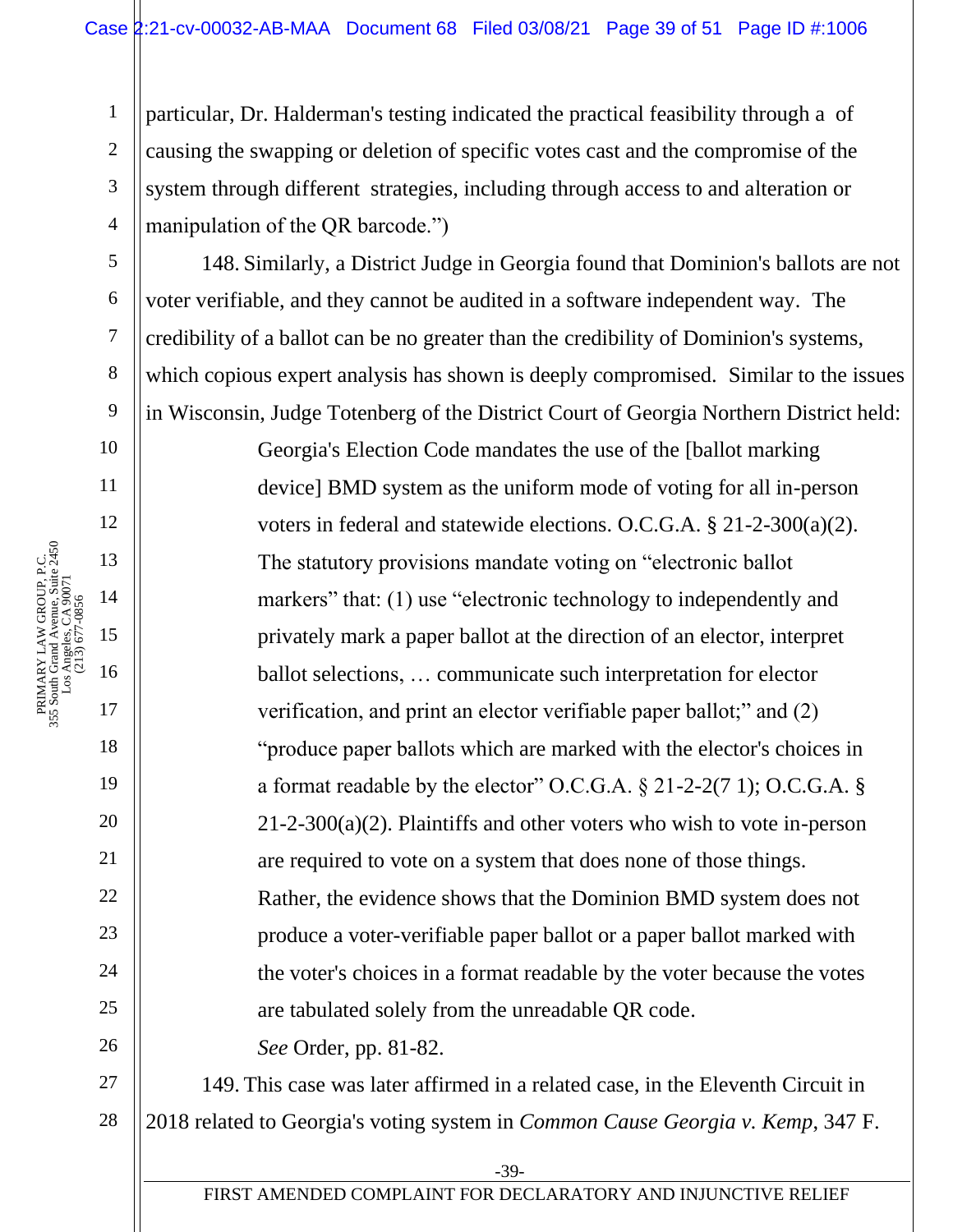Supp. 3d 1270 (11th Cir. 2018). The Court found:

In summary, while further evidence will be necessary in the future, the Court finds that the combination of the statistical evidence and witness declarations in the record here (and the expert witness evidence in the related Curling case which the Court takes notice of) persuasively demonstrates the likelihood of Plaintiff succeeding on its claims. Plaintiff has shown a substantial likelihood of proving that the Secretary's failure to properly maintain a reliable and secure voter registration system has and will continue to result in the infringement of the rights of the voters to cast their vote and have their votes counted.

*Id*. at 1294-1295.

150. The expert witness in the above litigation in the United States District Court of Georgia, Case 1:17-cv-02989-AT, Harri Hursti, specifically testified to the acute security vulnerabilities, see Ex. 107, wherein he testified or found:

A. "The scanner and tabulation software settings being employed to determine which votes to count on hand marked paper ballots are likely causing clearly intentioned votes not to be counted" "The voting system is being operated in Fulton County in a manner that escalates the security risk to an extreme level." "Votes are not reviewing their BMD printed ballots, which causes BMD generated results to be un-auditable due to the untrustworthy audit trail." 50% or more of voter selections in some counties were visible to election workers. Dominion employees maintain near exclusive control over the EMS servers. "In my professional opinion, the role played by Dominion personnel in Fulton County, and other counties with similar arrangements, should be considered an elevated risk factor when evaluating the security risks of Georgia's voting system." *Id*. ¶26.

FIRST AMENDED COMPLAINT FOR DECLARATORY AND INJUNCTIVE RELIEF

1

2

3

4

5

6

7

8

9

10

11

12

14

18

19

20

21

22

23

24

25

26

27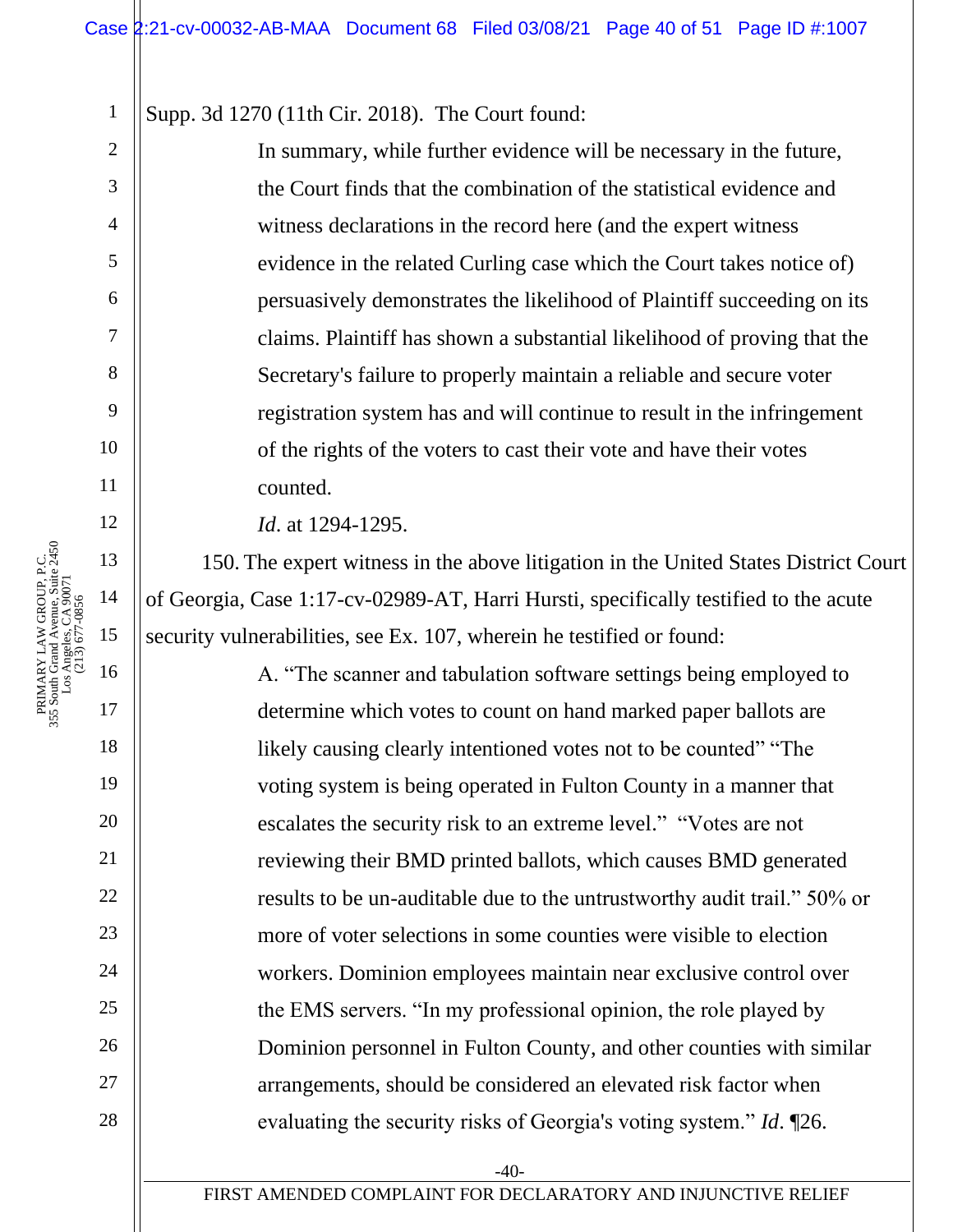B. A video game download was found on one Georgia Dominion system laptop, suggesting that multiple Windows updates have been made on that respective computer.

C. There is evidence of remote access and remote troubleshooting which presents a grave security implication.

D. Certified identified vulnerabilities should be considered an "extreme security risk."

E. There is evidence of transfer of control the systems out of the physical perimeters and place control with a third party off site. F. USB drives with vote tally information were observed to be removed from the presence of poll watchers during a recent election. G. "The security risks outlined above – operating system risks, the failure to harden the computers, performing operations directly on the operating systems, lax control of memory cards, lack of procedures, and potential remote access, are extreme and destroy the credibility of the tabulations and output of the reports coming from a voting system." *Id*. ¶49.

151. A forensic audit of Antrim County, Michigan vote tabulation found that the computerized system had an astonishing error rate of 68%. *See* Ramsland Jr., Russell. "Antrim Michigan Forensics Report." *William Bailey v. Antrim County*, Michigan, December 13, 2020.

[https://depernolaw.com/uploads/2/7/0/2/27029178/antrim\\_michigan\\_forensics\\_report\\_](https://depernolaw.com/uploads/2/7/0/2/27029178/antrim_michigan_forensics_report_%5b121320%5d_v2_%5bredacted%5d.pdf) [\[121320\]\\_v2\\_\[redacted\].pdf](https://depernolaw.com/uploads/2/7/0/2/27029178/antrim_michigan_forensics_report_%5b121320%5d_v2_%5bredacted%5d.pdf)

152. By way of comparison, the Federal Election Committee requires that election systems must have an error rate no larger than 0.0008%. *See* "Excerpts from the 2002 FEC Voting System Standards – 3.2.1 Accuracy Requirements." Michigan Secretary of State. [https://www.michigan.gov/sos/0,4670,7-127-1583-130621-](https://www.michigan.gov/sos/0,4670,7-127-1583-130621--,00.html) [-,00.html](https://www.michigan.gov/sos/0,4670,7-127-1583-130621--,00.html)

1

2

3

4

5

6

7

8

9

10

11

12

13

14

15

16

17

18

19

20

21

22

23

24

25

26

27

28

-41-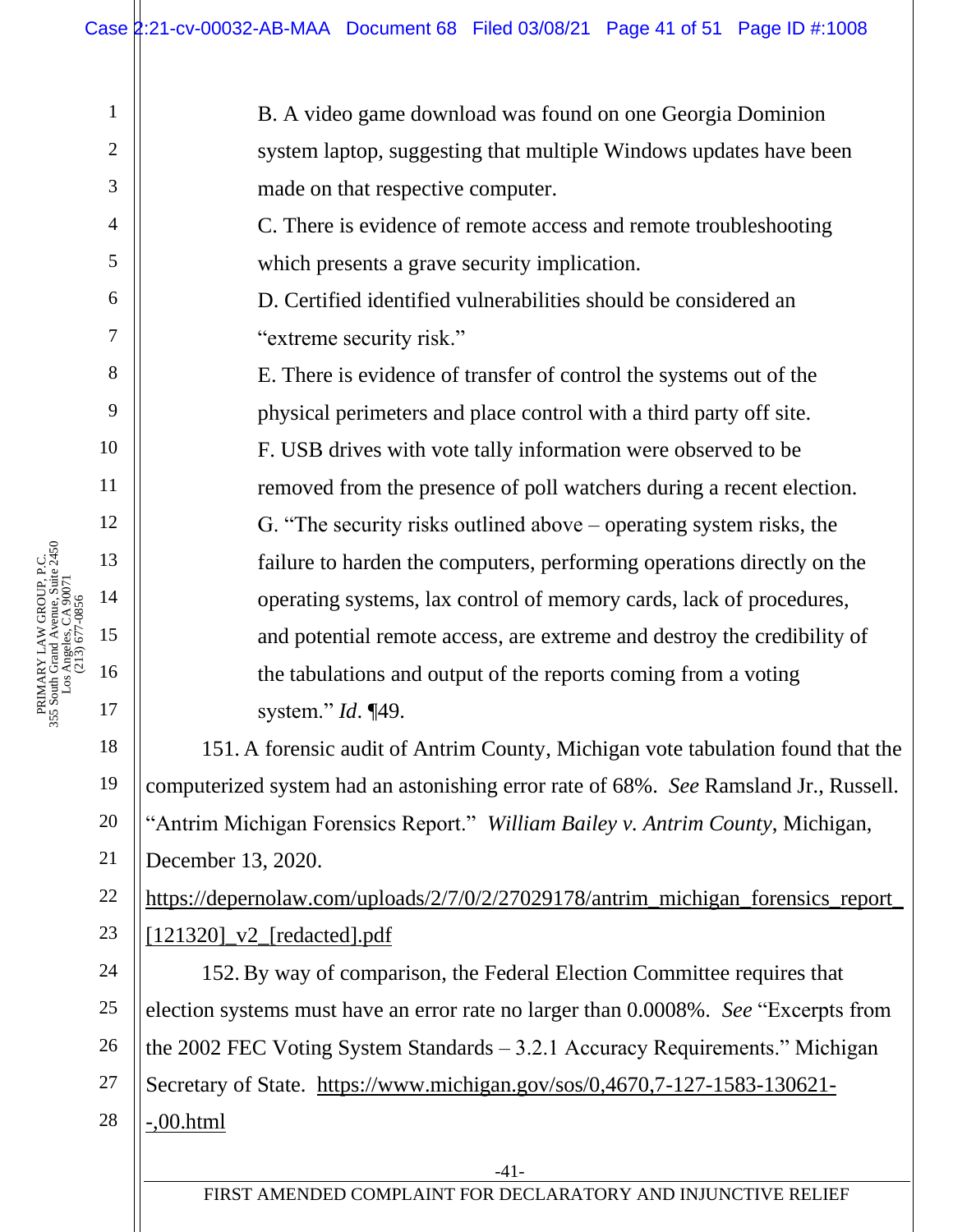153. Also, in Michigan Central Lake Township County, there were 1,222 ballots reversed out of 1,491 total ballots cast, resulting in an 81.96% rejection rate. All reversed ballots are sent to adjudication for a decision by election personnel, a process that invites human error and fraud into the voting process.

# **E. In-Person Voters Were Subject to Unequal Treatment Compared to VBM Voters, Disproportionately Burdening People, Including Vulnerable Populations, Who Prefer to Vote in Person**

154. Under California law, in person voters can only vote if they are in line at the time the polls close, which was 8 p.m. during the November 2020 election.

155. Under former Secretary of State Padilla's guidance, VBM voters could legally vote by dropping off ballots in drop boxes until 11:59 p.m. and still have their ballots postmarked on election day and therefore counted.

156. Further, because ballots were not picked up from drop boxes until well into the day after the election and because the drop boxes were unmonitored, nothing prevented VBM voters from voting the day after election day by dropping ballots in such boxes. Reports of such late voting and ballot pickups have been documented.

157. This difference in timing, which allots at least four additional hours for VBM voters to vote, allows VBM voters to vote even after poll results are being announced, whereas in-person voters cannot. Such unequal treatment disproportionately burdens people who prefer to vote in person. It also disproportionately burdens the ability of Black and other minority voters to cast their votes, because data shows these communities have historically relied on in-person voting to a greater degree than other groups.

24 25 26 27 28 158. Similar issues have been found unconstitutional in multiple recent challenges to election law. *See League of Women Voters of North Carolina v. North Carolina*, 769 F.3d 224 (2014); *North Carolina State Conference of NAACP v. McCrory*, 831 F.3d 204 (2016). In *League of Women Voters* and *McCrory,* plaintiffs successfully argued that curtailing in-person voting disproportionately burdens the

1

2

3

4

5

6

7

8

9

10

11

12

18

19

20

21

22

23

-42-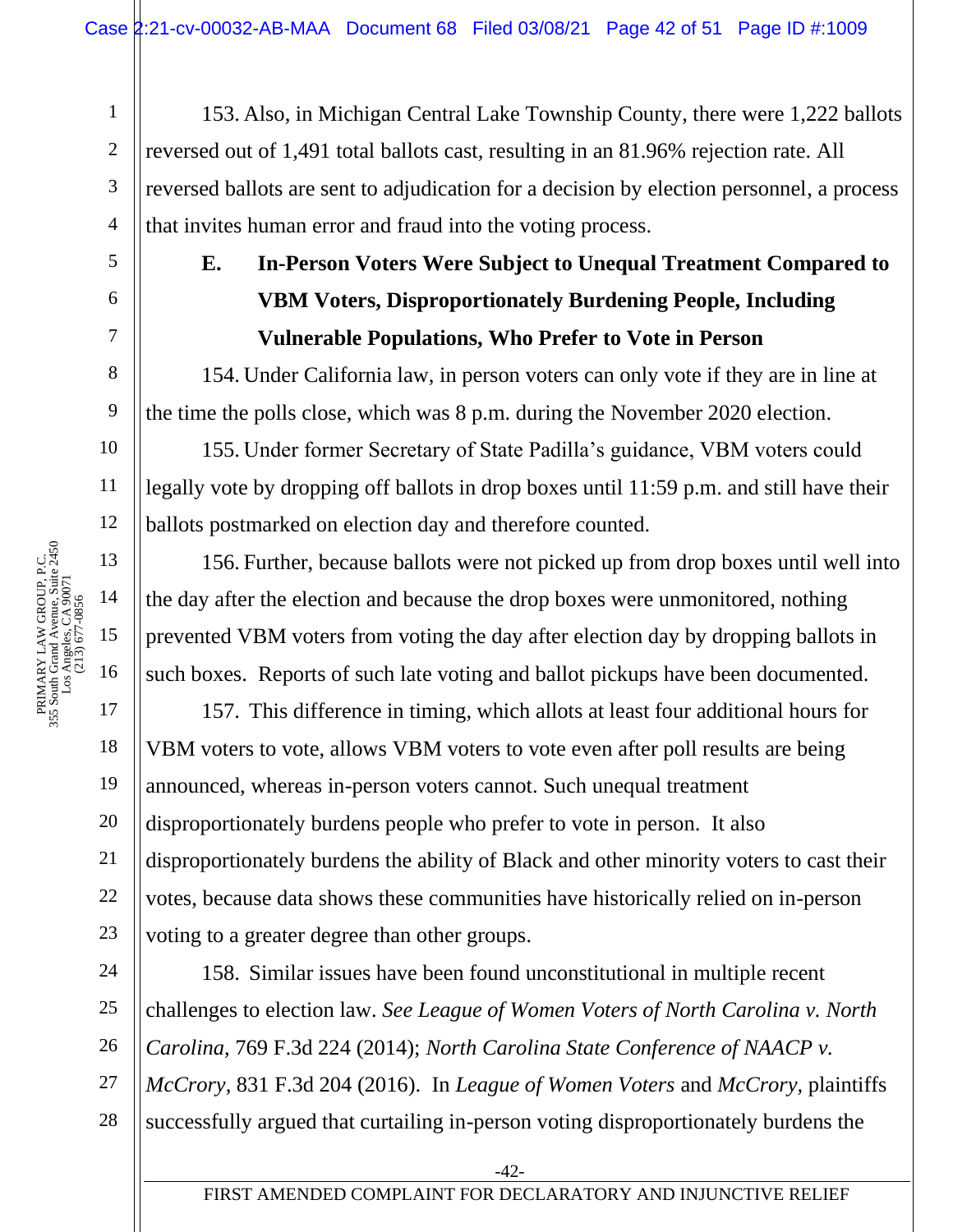ability of Black and other minority voters to cast their votes. Defendants in those cases argued unsuccessfully that VBM was still available to these voters, but these arguments were unavailing.

**VIII. An Audit and Special Master Are Needed to Identify the Full Extent of the Irregularities and Potential Fraud and the Effects of the California's Unconstitutional, Laws, Regulations, Orders and Voting Practices, and to Ensure the Fair and Honest Conduct of Future Elections.**

159. In spite of an election marred by lack of citizen oversight, and policies and procedures that created massive opportunities for both error and fraud, California has provided no meaningful access to the VBM ballots and envelopes, the voting machines used to record, tabulate and report votes, or additional infrastructure that was implicated in election irregularities, including laptops and flash drives used by those who had access to voting machines. The entire process of receiving, tabulating and reporting votes remains effectively hidden from citizens.

160. This situation is intolerable in light of evidence of vote irregularities that are widespread enough that they could have changed the outcome of the November 2020 election for the candidate Plaintiffs, as well as others, disenfranchising citizens throughout the state. These irregularities stand to be repeated if the unconstitutional laws, orders, regulations and voting practices are allowed to govern the conduct of upcoming elections.

24 25 26 28 161. Evidence must be preserved and made available to qualified experts, so that an audit can be conducted to determine the extent and effect of the irregularities and potential fraud reported. Such an audit should include, among other things, a review of the signatures on VBM ballots against the signatures on file, given the historically low rejection rate for signatures in the November 2020 election. It should include all ballots for which election officials selected the voter's choices, including all "remade" and "adjudicated" ballots. It should also include voting machine access logs, tabulations, ballot images, and other information.

1

2

3

4

5

6

7

8

9

10

11

12

18

19

20

21

22

23

27

-43-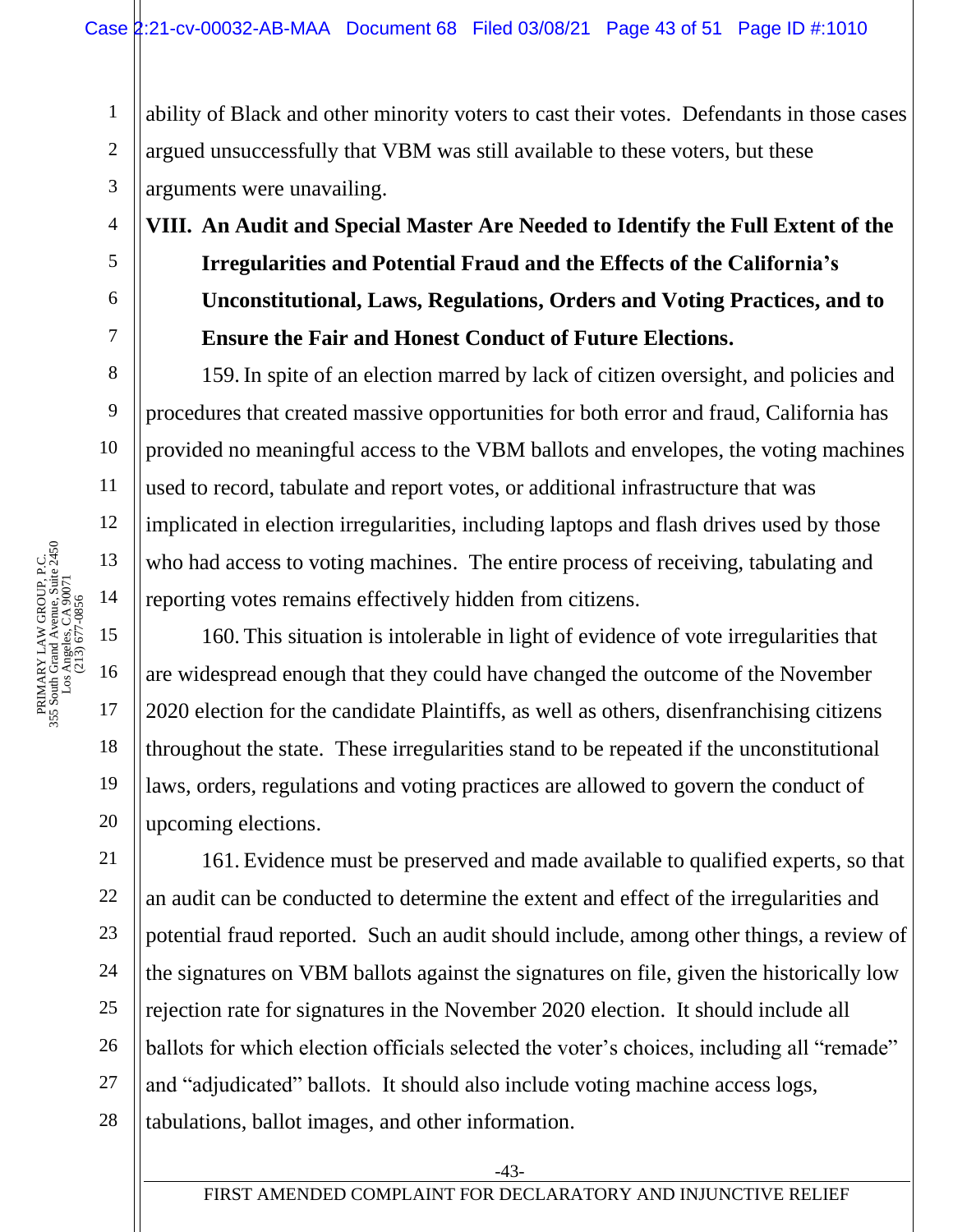6 10 162. Further, one or more special masters should be appointed to oversee the audit, as well as the conduct of the upcoming elections. Local and special elections have begun on March 2, 2021, and are scheduled to take place throughout this year and next, including potential recall elections in 2021, and primary and general elections in 2022. They will be similarly affected. Indeed, former Secretary of State Padilla's emergency regulations will still be in effect when these elections start, and they are likely to be extended. The legislature has already taken steps to codify some such regulations into law as described above. Enactment of SB 29, Stats. 2021 Chap. 3, for example, provides that ballots will again be mailed to all "active" registered voters throughout 2021. As such, the violations described herein are capable of repetition.

163. By providing this transparency and oversight, all eligible voters can be given assurance that they will be fully enfranchised in California's forthcoming elections.

### **FIRST CAUSE OF ACTION**

## **Violation of Elections Clause: Art. I, § 4, cl. 1 of U.S. Constitution; 42 USC 1983**

164. Plaintiffs repeat and incorporate by reference the allegations set forth in Paragraphs 1 through 163 of this Complaint as if fully set forth herein.

165. The Elections Clause of the U.S. Constitution states that "[t]he Times, Places, and Manner of holding Elections for Senators and Representatives, shall be prescribed in each State by the Legislature thereof." Art. I, § 4, cl. 1 (emphasis added).

166. The Legislature is "'the representative body which ma[kes] the laws of the people.'" *Smiley v. Holm*, 285 U.S. 355, 365 (1932). Regulations of congressional and presidential elections, thus, "must be in accordance with the method which the state has prescribed for legislative enactments." *Id*. at 367; *see also Ariz. State Legislature v. Ariz. Indep. Redistricting Comm'n*., 135 S. Ct. 2652, 2668 (2015).

26 27 28 167. Defendants have violated, and are engaged in the continued violation of, the Elections Clause by usurping the California State Legislature's constitutional authority to set the manner of elections.

1

2

3

4

5

7

8

9

11

12

18

19

20

21

22

23

24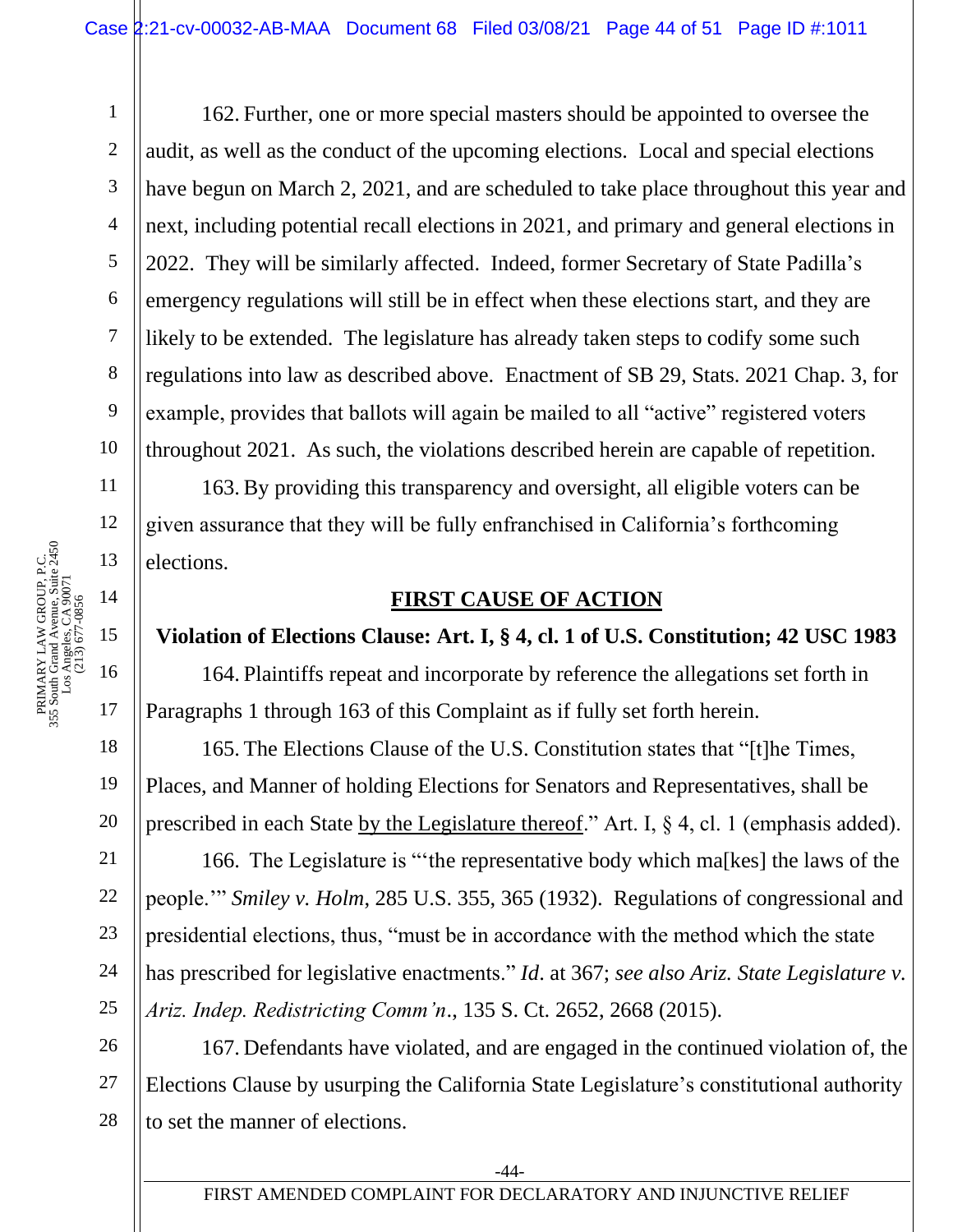168. Plaintiffs have suffered, and will continue to suffer, damage that is actual, as well as imminent and certainly impending, by reason of defendants' violation of the Elections Clause.

169. The damage Plaintiffs have suffered is capable of repetition, yet evading review, including because there are forthcoming elections that will be conducted.

170. Plaintiffs have no adequate remedy at law and will suffer irreparable harm unless the court enjoins defendants' violation of the Elections Clause.

171. Plaintiffs are entitled to declaratory relief and temporary, preliminary and permanent injunctive relief invalidating or restraining the defendants' violations of the Elections Clause.

### **SECOND CAUSE OF ACTION**

#### **Denial of Equal Protection: 14th Amendment of U.S. Constitution; 42 USC 1983**

172. Plaintiffs repeat and incorporate by reference the allegations set forth in Paragraphs 1 through 171 of this Complaint as if fully set forth herein.

173. The Fourteenth Amendment of the United States Constitution provides "nor shall any state deprive any person of life, liberty, or property, without due process of law; nor deny to any person within its jurisdiction the equal protection of the laws." *See also Bush v. Gore*, 531 U.S. 98, 104 (2000) (having once granted the right to vote on equal terms, the State may not, by later arbitrary and disparate treatment, value one person's vote over the value of another's); *Harper v. Virginia Board of Elections*, 383 U.S. 663, 665 (1966) ("Once the franchise is granted to the electorate, lines may not be drawn which are inconsistent with the Equal Protection Clause of the Fourteenth Amendment.").

174. Defendants have violated, and are engaged in the continued violation of, the Equal Protection Clause, including by diminishing the value of votes legally cast by and for the individual Plaintiffs and EIPCa's citizen observers by the application and enforcement of the laws, statutes, regulations, orders and practices described herein.

175. Defendants have violated, and are engaged in the continued violation of, the

1

2

3

4

5

6

7

8

9

10

11

12

13

14

15

16

17

18

19

20

21

22

23

24

25

26

-45-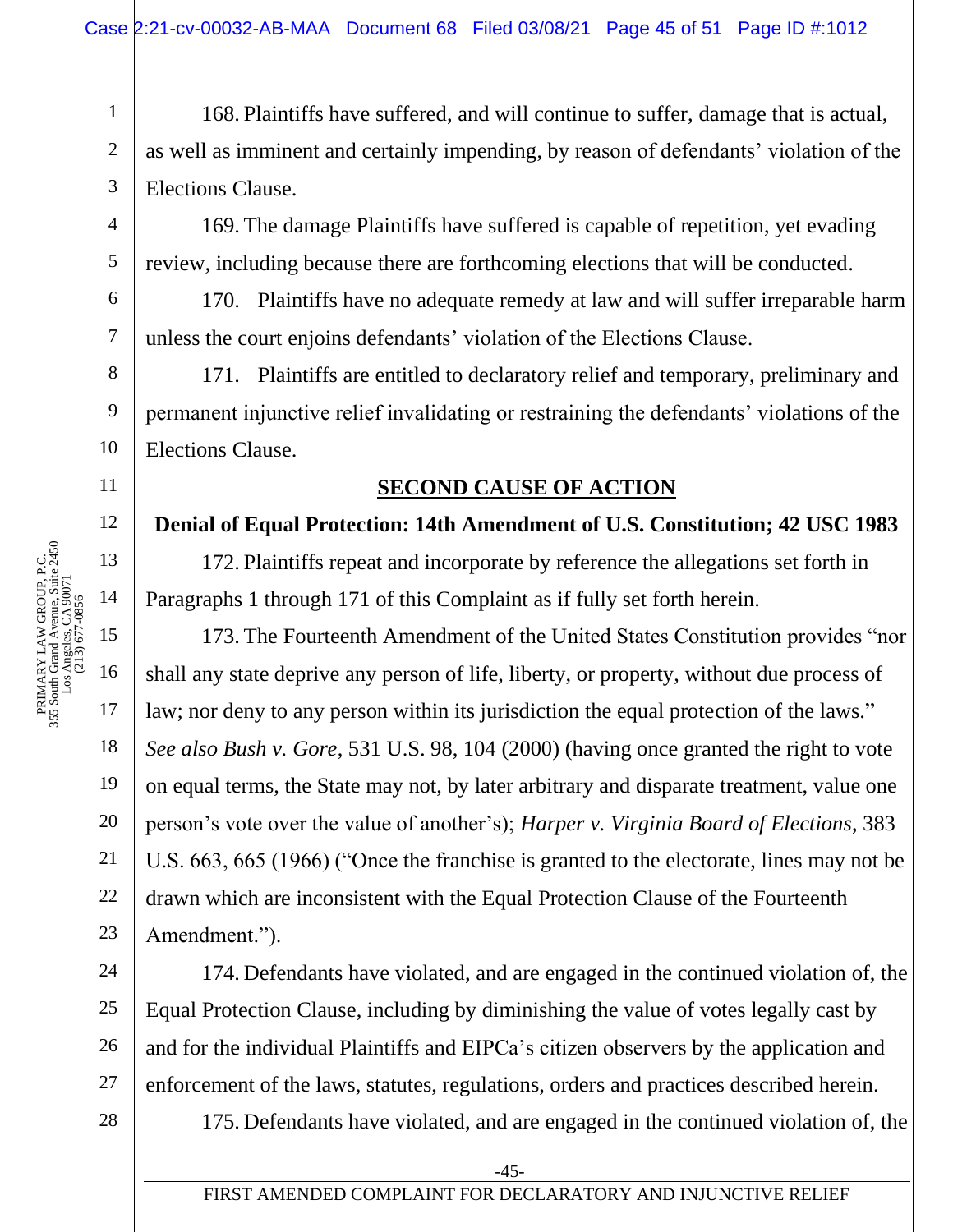Equal Protection Clause, including by intentionally failing to ensure that only legally cast VBM ballots were included in the canvass for the 2020 general election in California.

176. Defendants have violated, and are engaged in the continued violation of, the Equal Protection Clause by applying disparate rules in different counties, causing the votes of some California citizens, including individual Plaintiffs and their supporters, and EIPCa's citizen observers, to be treated differently from those of others.

177. Defendants have violated, and are engaged in the continued violation of, the Equal Protection Clause by treating VBM voters differently from in-person voters, disproportionately burdening people who prefer to vote in person, including Black and other minority voters, including individual Plaintiffs and their supporters, and EIPCa's citizen observers.

178. Defendants have violated, and are engaged in the continued violation of, the Equal Protection Clause by applying laws, regulations, orders and voting practices the disproportionately burden certain classes of voters, including individual Plaintiffs and their supporters, and EIPCa's citizen observers.

179. Plaintiffs have suffered, and will continue to suffer, damage that is actual, as well as imminent and certainly impending, by reason of Defendants' violation of the Equal Protection Clause.

180. Plaintiffs have no adequate remedy at law and will suffer irreparable harm unless the court enjoins defendants' violation of the Equal Protection Clause.

181. Plaintiffs are entitled to declaratory relief and temporary, preliminary and permanent injunctive relief invalidating or restraining the defendants' violations of the Equal Protection Clause.

## **THIRD CAUSE OF ACTION**

**Denial of Due Process: 14th Amendment of U.S. Constitution; 42 USC 1983** 182. Plaintiffs repeat and incorporate by reference the allegations set forth in Paragraphs 1 through 181 of this Complaint as if fully set forth herein.

1

2

3

4

5

6

7

8

9

10

11

12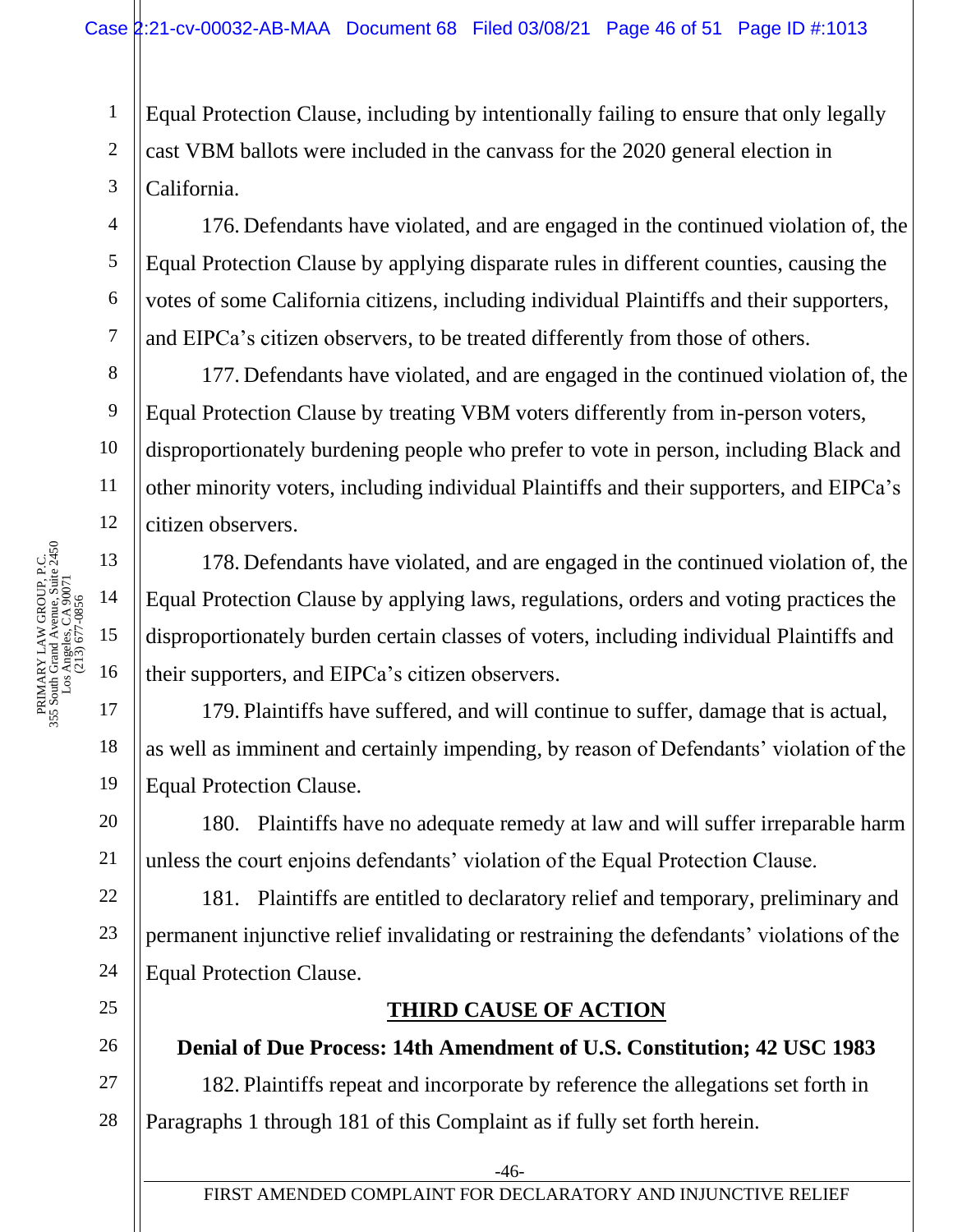183. The right of qualified citizens to vote in a state election involving federal candidates is recognized as a fundamental right under the Fourteenth Amendment of the United States Constitution. *Harper*, 383 U.S. at 663. *See also Reynolds v. Sims*, 377 U.S. 533, 554 (1964) (The Fourteenth Amendment protects the "the right of all qualified citizens to vote, in state as well as in federal elections."). Indeed, ever since the *Slaughter-House Cases*, 83 U.S. 36 (1873), the United States Supreme Court has held that the Privileges or Immunities Clause of the Fourteenth Amendment protects certain rights of federal citizenship from state interference, including the right of citizens to directly elect members of Congress. *See Twining v. New Jersey*, 211 U.S. 78, 97 (1908) (*citing Ex parte Yarbrough*, 110 U.S. 651, 663-64 (1884)); *See also Oregon v. Mitchell*, 400 U.S. 112, 148-49 (1970) (Douglas, J., concurring) (collecting cases).

184. The fundamental right to vote protected by the Fourteenth Amendment is cherished in our nation because it "is preservative of other basic civil and political rights." *Reynolds*, 377 U.S. at 562. Voters have a "right to cast a ballot in an election free from the taint of intimidation and fraud," *Burson v. Freeman*, 504 U.S. 191, 211 (1992), and "[c]onfidence in the integrity of our electoral processes is essential to the functioning of our participatory democracy." *Purcell v. Gonzalez*, 549 U.S. 1, 4 (2006) (per curiam).

25 185. "Obviously included within the right to [vote], secured by the Constitution, is the right of qualified voters within a state to cast their ballots and have them counted" if they are validly cast. *United States v. Classic*, 313 U.S. 299, 315 (1941). "[T]he right to have the vote counted" means counted "at full value without dilution or discount." *Reynolds*, 377 U.S. at 555, n.29 (*quoting South v. Peters*, 339 U.S. 276, 279 (1950) (Douglas, J., dissenting)).

26 27 28 186. "Every voter in a federal . . . election, whether he votes for a candidate with little chance of winning or for one with little chance of losing, has a right under the Constitution to have his vote fairly counted, without its being distorted by

1

2

3

4

5

6

7

8

9

10

11

12

13

14

15

16

17

18

19

20

21

22

23

24

-47-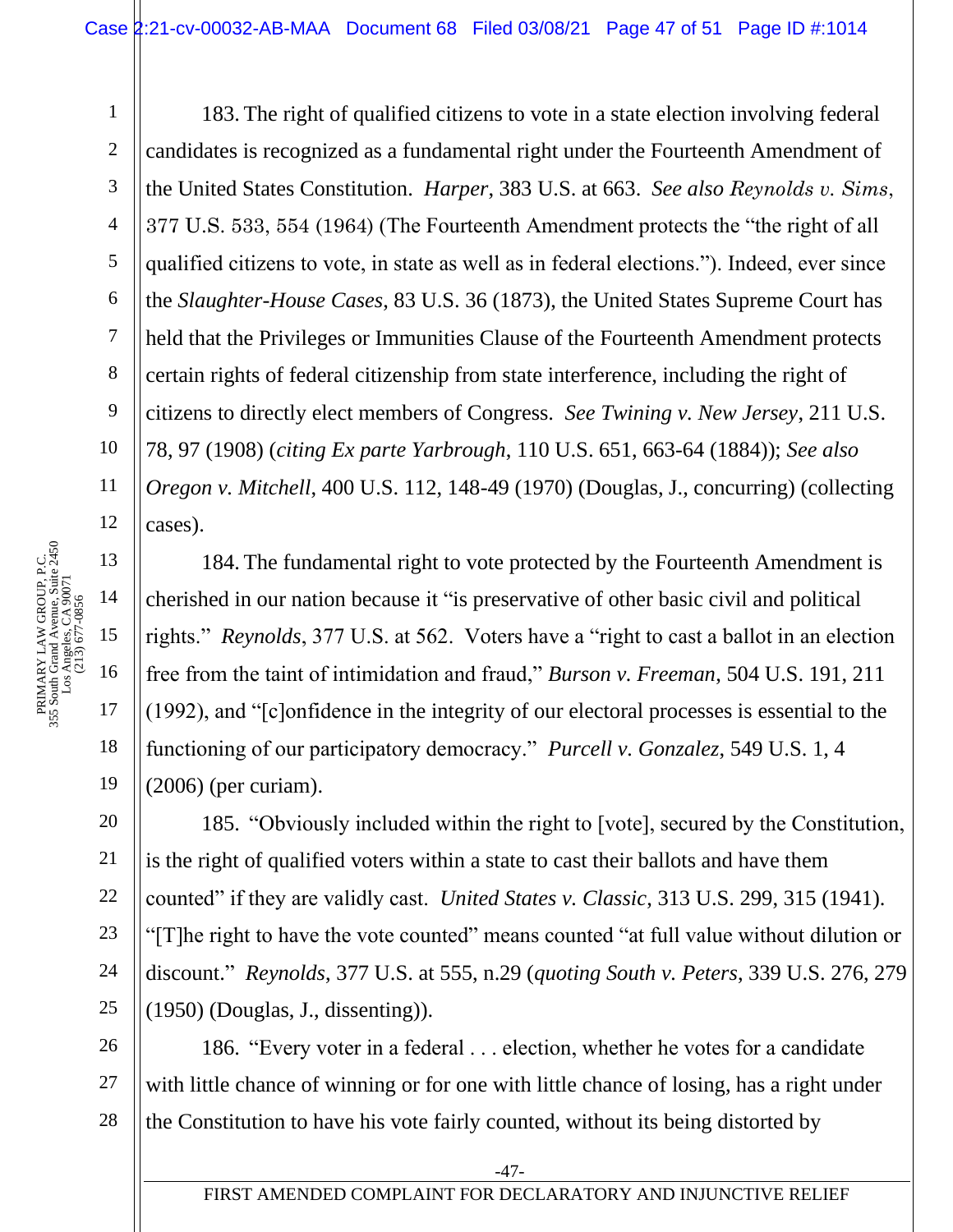fraudulently cast votes." *Anderson v. United States*, 417 U.S. 211, 227 (1974); *see also Baker v. Carr*, 369 U.S. 186, 208 (1962). Invalid or fraudulent votes "debase[]" and "dilute" the weight of each validly cast vote. *See Anderson*, 417 U.S. at 227.

187. The right to an honest [count] is a right possessed by each voting elector, and to the extent that the importance of his vote is nullified, wholly or in part, he has been injured in the free exercise of a right or privilege secured to him by the laws and Constitution of the United States." *Anderson*, 417 U.S. at 226 (*quoting Prichard v. United States*, 181 F.2d 326, 331 (6th Cir.), aff'd due to absence of quorum, 339 U.S. 974 (1950)).

188. Practices that promote the casting of illegal or unreliable ballots or fail to contain basic minimum guarantees against such conduct, can violate the Fourteenth Amendment by leading to the diminution in value of validly cast ballots. *See Reynolds*, 377 U.S. at 555 ("[T]he right of suffrage can be denied by a debasement or dilution of the weight of a citizen's vote just as effectively as by wholly prohibiting the free exercise of the franchise.").

189. Defendants have violated, and are engaged in the continued violation of, the Due Process Clause, including by diminishing the value of votes legally cast by and for the individual Plaintiffs and EIPCa's citizen observers by the application and enforcement of the laws, statutes, regulations, orders and practices described herein.

190. Defendants have violated, and are engaged in the continued violation of, the Due Process Clause, including by intentionally failing to ensure that only legally cast VBM ballots were included in the canvass for the 2020 general election in California.

191. Plaintiffs have suffered, and will continue to suffer, damage that is actual, as well as imminent and certainly impending, by reason of Defendants' violation of the Due Process Clause.

26 192. Plaintiffs have no adequate remedy at law and will suffer irreparable harm unless the court enjoins defendants' violation of the Due Process Clause.

193. Plaintiffs are entitled to declaratory relief and temporary, preliminary and

1

2

3

4

5

6

7

8

9

10

11

12

18

19

20

21

22

23

24

25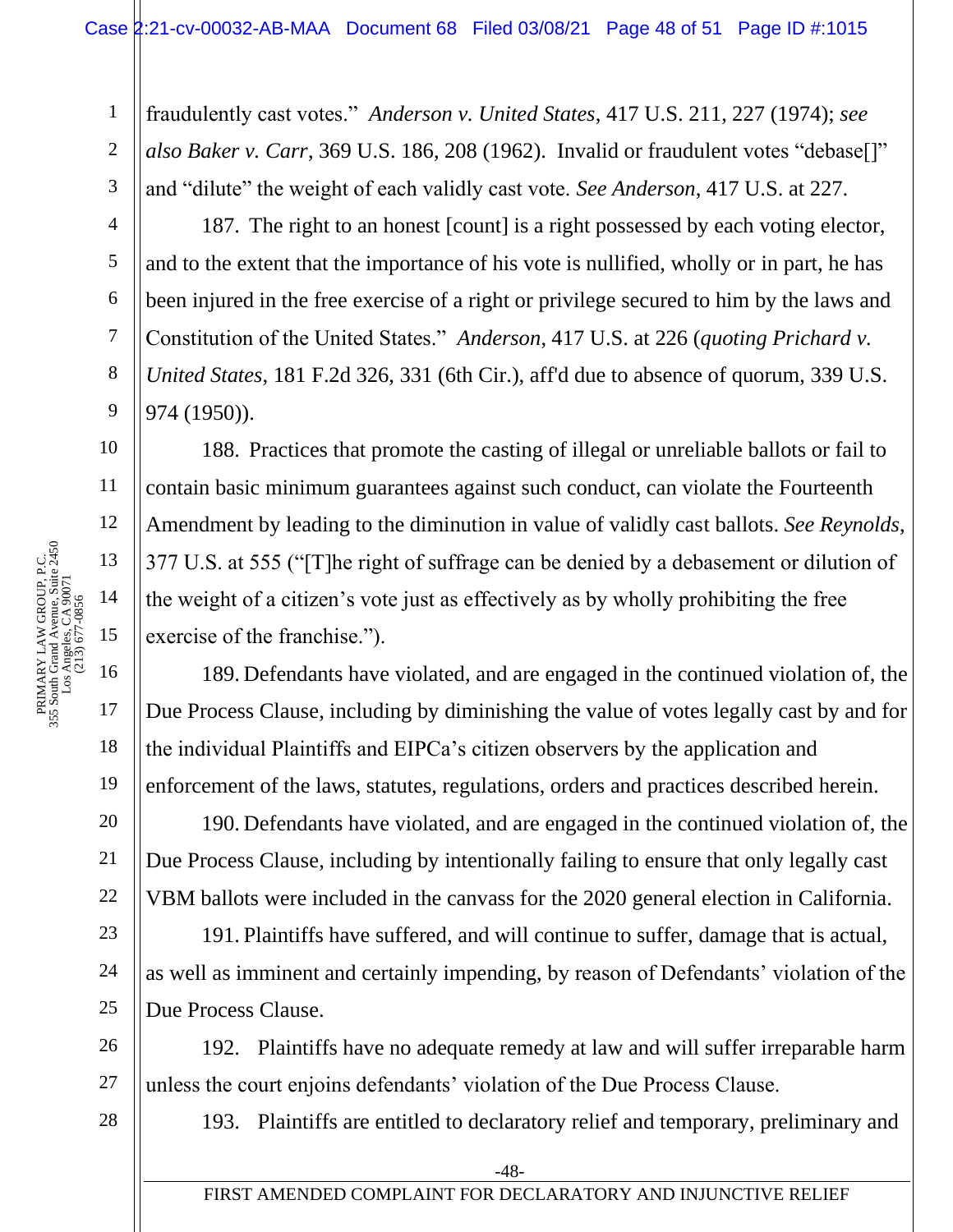1 2 permanent injunctive relief invalidating or restraining the defendants' violations of the Due Process Clause.

### **FOURTH CAUSE OF ACTION**

## **Violation of Guarantee Clause: Art. IV, § 4 of U.S. Constitution; 42 USC 1983**

194. Plaintiffs repeat and incorporate by reference the allegations set forth in Paragraphs 1 through 193 of this Complaint as if fully set forth herein.

195. The Guarantee Clause of the U.S. Constitution states that "[t]he United States shall guarantee to every State in this Union a Republican Form of Government, and shall protect each of them against Invasion. . . ." (Art. IV,  $\S$  4.)

196. Defendants have violated, and are engaged in the continued violation of, the Guarantee Clause by implementing laws, regulations, orders and voting practices, and conducting elections, so as to deny California and its citizens, including Plaintiffs, a republican form of government.

197. Defendants have further violated, and are engaged in the continued violation of, the Guarantee Clause by implementing laws, regulations, orders and voting practices, and conducting elections, so as to allow foreign interference in California elections, denying California and its citizens, including Plaintiffs, from protection against invasion.

198. Plaintiffs have suffered, and will continue to suffer, damage that is actual, as well as imminent and certainly impending, by reason of defendants' violation of the Guarantee Clause.

199. Plaintiffs have no adequate remedy at law and will suffer irreparable harm unless the court enjoins defendants' violation of the Guarantee Clause.

200. Plaintiffs are entitled to declaratory relief and temporary, preliminary and permanent injunctive relief invalidating or restraining the defendants' violations of the Guarantee Clause.

## **PRAYER FOR RELIEF**

WHEREFORE, Plaintiffs pray judgment against Defendants as follows:

3

4

5

6

7

8

9

10

11

18

19

20

21

22

23

24

25

26

27 28

-49-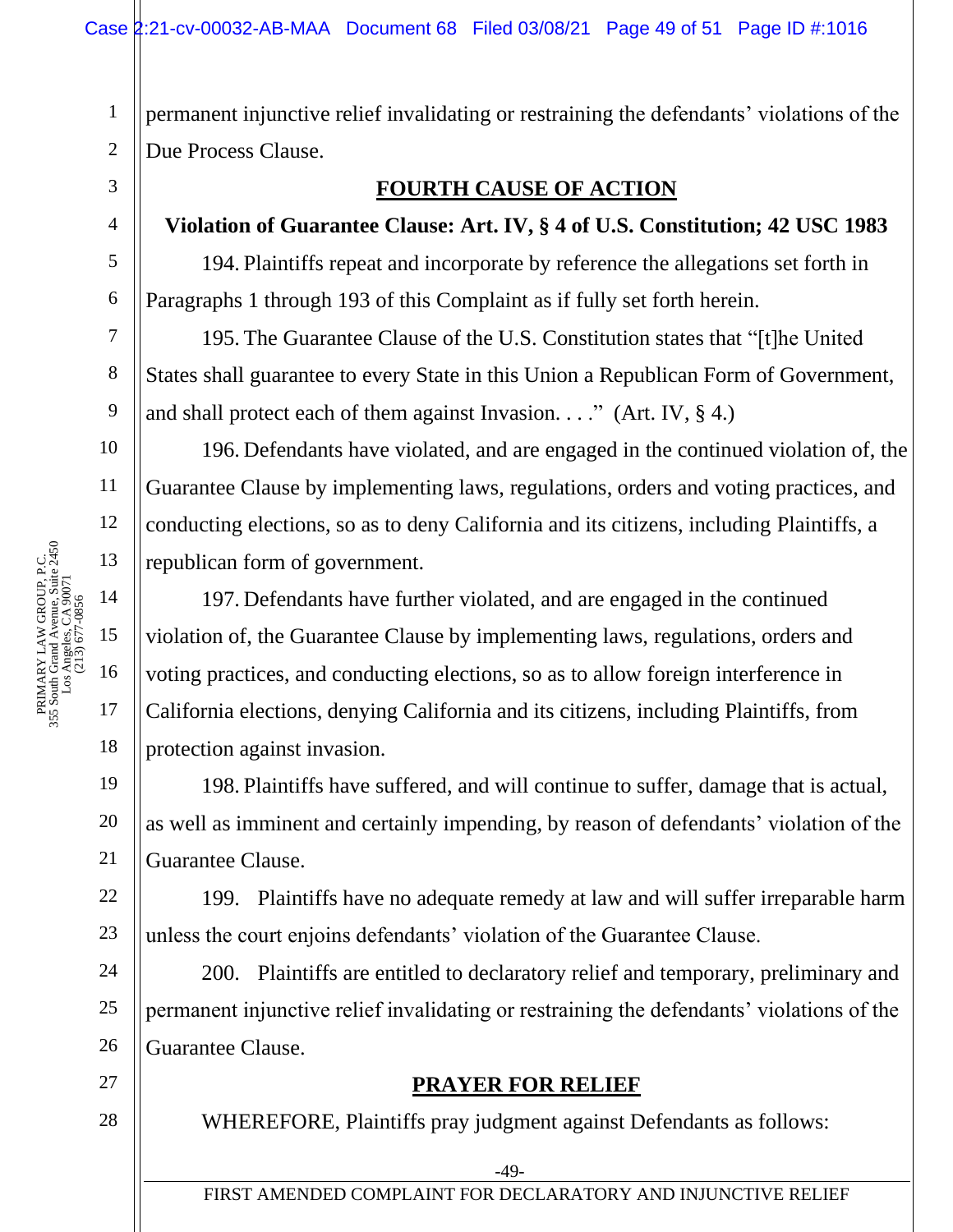A. An order directing Defendants to preserve all voting machines, software, peripherals (including flash drives and other memory storage), computers, reports generated, and other data and equipment used to cast, examine, count, tabulate, modify, store or transmit votes or voting data in the November 2020 elections in California for inspection and audit by experts;

B. An order directing Defendants to preserve all VBM ballots, VBM ballot envelopes, RAVBM ballots, remade or duplicated ballots, adjudicated ballots and other documents used to cast votes in the November 2020 elections in California for inspection and audit by experts;

- C. The appointment of one or more special masters to oversee the evidence preservation and audit process;
	- D. The appointment of one or more special masters to oversee and monitor the accuracy of vote counting in California's upcoming elections;

E. A declaratory judgment that the following are unconstitutional on their face and as applied:

> a. California Assembly Bills 60 (Stats. 2013, Chap. 524), 306 (Stats. 2018, Chap. 203), 860 (Stats. 2020, Chap. 4), 1461 (Stats. 2015, Chap. 729) and 1921 (Stats. 2016, Chap. 820);

# b. California Senate Bills 29 (Stats. 2021, Chap. 3), 397 (Stats. 2011, Chap. 561), 450 (Stats. 2016, Chap. 832), 503 (not yet codified – introduced 2/17/21) and 523 (Stats. 2019, Chap. 568);

c. Governor Newsom's Executive Orders numbers N-64-20 and 67- 20;

# d. California Code of Regulations §§ 20910, 20960, 20961, 20962, 20980, 20981, 20982, 20983, 20984, 20985, 20990, 20991, 20992, and 20993;

e. California Elections Code § 3020;

FIRST AMENDED COMPLAINT FOR DECLARATORY AND INJUNCTIVE RELIEF

PRIMARY LAW GROUP, P.C.<br>355 South Grand Avenue, Suite 2450<br>Los Angeles, CA 90071<br>(213) 677-0856 355 South Grand Avenue, Suite 2450 PRIMARY LAW GROUP, P.C. Los Angeles, CA 90071 (213) 677-0856 1

2

3

4

5

6

7

8

9

10

11

12

13

14

15

16

17

18

19

20

21

22

23

24

25

26

27